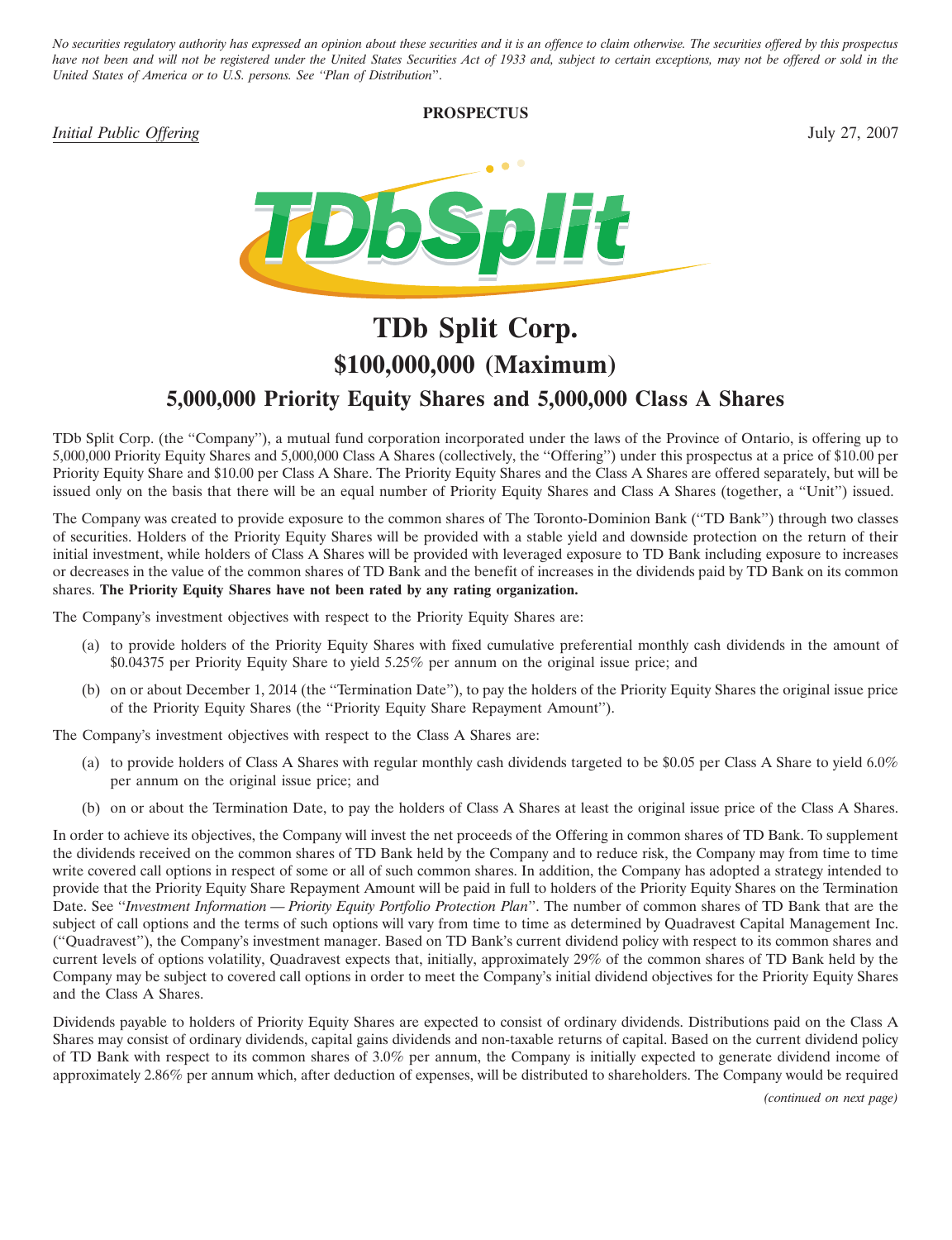#### *(continued from cover)*

to generate an additional return of approximately 4.19% per annum, including from dividend growth, capital appreciation and option premiums, in order for the Company to maintain its targeted distributions and maintain a stable net asset value, plus an additional 0.69% per annum to increase the Company's net asset value to an amount sufficient to permit the Company to return the original issue prices of the Priority Equity Shares and the Class A Shares on the Termination Date.

# **Prices: \$10.00 per Priority Equity Share and \$10.00 per Class A Share**

| the Public $(1)$ |             | Price to Met Proceeds<br>he Public <sup>(1)</sup> Agents' Fees to the Company <sup>(2)</sup> |
|------------------|-------------|----------------------------------------------------------------------------------------------|
|                  | \$0.30      | \$9.70                                                                                       |
|                  | \$1,500,000 | \$48,500,000                                                                                 |
|                  | \$525,000   | \$16,975,000                                                                                 |
|                  | \$0.60      | \$9.40                                                                                       |
|                  | \$3,000,000 | \$47,000,000                                                                                 |
|                  |             | \$16,450,000                                                                                 |

(1) The offering prices were established by negotiation between the Company and the Agents (as defined below).

(2) Before deducting the expenses of issue which are estimated to be \$600,000 (but which will not exceed 1.5% of the gross proceeds of the Offering). Such expenses, together with the Agents' fee, will be paid out of the proceeds of the Offering.

- (3) The Company has granted the Agents an option (the ''Over-Allotment Option''), exercisable for a period of 30 days from the closing of the Offering, to offer up to 750,000 additional Priority Equity Shares and 750,000 additional Class A Shares on the same terms as set forth above, which additional Priority Equity Shares and Class A Shares are qualified for sale under this prospectus. If the Over-Allotment Option is exercised in full, the total price to the public under the Offering will be \$115,000,000, the Agents' fee will be \$5,175,000 and the net proceeds to the Company, before expenses of the Offering, will be \$109,825,000. See ''*Plan of Distribution*''.
- (4) There will be no closing unless a minimum of 1,750,000 Priority Equity Shares and 1,750,000 Class A Shares are sold. If subscriptions for a minimum of 1,750,000 Priority Equity Shares and 1,750,000 Class A Shares are not received within 90 days following the date of issuance of a final receipt for this prospectus, the Offering may not continue without the consent of the securities authorities and those who have subscribed on or before that date.

In the opinion of counsel, the Priority Equity Shares and Class A Shares, if and when listed on a prescribed stock exchange, will be qualified investments under the *Income Tax Act* (Canada) for trusts governed by registered retirement savings plans, registered retirement income funds, deferred profit sharing plans and registered education savings plans. Prospective investors should consult their own tax advisors as to the effect of acquiring Priority Equity Shares or Class A Shares in a registered education savings plan.

Except as required by law or as provided in the conditions attaching to the Priority Equity Shares and the Class A Shares, holders of Priority Equity Shares or Class A Shares will not be entitled to vote at any meeting of the Company (see ''*Shareholder Matters — Acts Requiring Shareholder Approval*''), and such holders will not have any voting rights with respect to the common shares of TD Bank held by the Company from time to time.

The Priority Equity Shares and the Class A Shares will be redeemed by the Company on the Termination Date. The redemption price for each Priority Equity Share redeemed on that date will be equal to the lesser of (i) \$10.00 and (ii) the net asset value of the Company on that date, divided by the number of Priority Equity Shares then outstanding. The redemption price for each Class A Share redeemed on that date will be equal to the greater of (i) the net asset value per Unit on that date, minus \$10.00, and (ii) nil.

The Toronto Stock Exchange (the ''TSX'') has conditionally approved the listing of the Priority Equity Shares and Class A Shares subject to the Company fulfilling all the requirements of the TSX on or before September 18, 2007, including distribution of such shares to a minimum number of public holders.

See ''*Risk Factors*'' for a discussion of certain factors that should be considered by prospective investors in the Priority Equity Shares and Class A Shares. **There is currently no market through which the Priority Equity Shares or the Class A Shares may be sold and purchasers may not be able to resell securities purchased under this prospectus.** Although the Company is considered to be a mutual fund under the securities legislation of certain of the provinces of Canada, it has applied for an exemption from certain of the policies or rules of the Canadian securities regulators applicable to conventional mutual funds.

CIBC World Markets Inc., RBC Dominion Securities Inc., Scotia Capital Inc., TD Securities Inc., BMO Nesbitt Burns Inc., National Bank Financial Inc., Desjardins Securities Inc., Canaccord Capital Corporation, Dundee Securities Corporation, HSBC Securities (Canada) Inc., Raymond James Ltd., Bieber Securities Inc., Blackmont Capital Inc., Laurentian Bank Securities Inc., Richardson Partners Financial Limited and Wellington West Capital Inc. (the ''Agents'') conditionally offer the Priority Equity Shares and Class A Shares, subject to prior sale, on a best efforts basis, if, as and when issued by the Company and accepted by the Agents in accordance with the conditions contained in the agency agreement among the Company, Quadravest Inc. as manager of the Company, Quadravest and the Agents, and subject to the approval of certain legal matters by Blake, Cassels & Graydon LLP, on behalf of the Company, and McCarthy Tétrault LLP on behalf of the Agents. See "*Plan of Distribution*".

Subscriptions for the Priority Equity Shares and Class A Shares will be received subject to acceptance or rejection in whole or in part, and the right is reserved to close the subscription books at any time. Closing of this Offering is expected to occur on or about August 7, 2007, but in any event no later than September 7, 2007. Proceeds from subscriptions received by the Company will be held in segregated accounts until the minimum amount of the Offering has been obtained. Registrations and transfers of Priority Equity Shares and Class A Shares will be effected only through the book-entry system administered by CDS Clearing and Depository Services Inc. Beneficial owners of Priority Equity Shares and Class A Shares will not have the right to receive physical certificates evidencing their ownership. See ''*Plan of Distribution*'' and ''*Details of the Offering — Book-Entry System*''.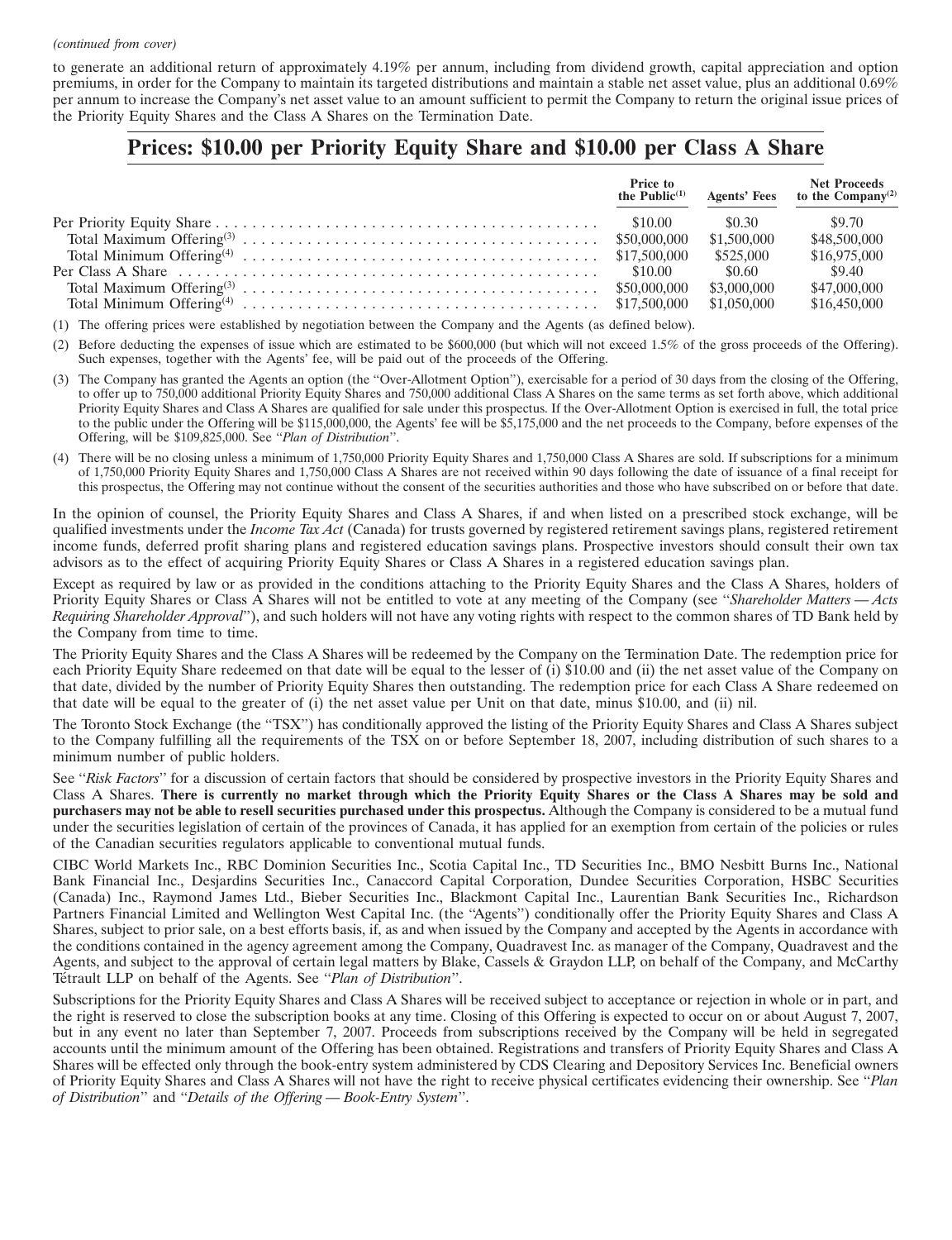# **TABLE OF CONTENTS**

#### **Page Page**

| PROSPECTUS SUMMARY                        | 1  | Tax Treatment of the Company                                           |
|-------------------------------------------|----|------------------------------------------------------------------------|
| The Offering                              | 1  | Tax Treatment of Shareholders                                          |
|                                           | 5  | ELIGIBILITY FOR INVESTMENT                                             |
| Canadian Federal Income Tax               |    | USE OF PROCEEDS                                                        |
| Considerations                            | 6  | PLAN OF DISTRIBUTION                                                   |
| Summary of Fees and Expenses Payable      |    | <b>CAPITALIZATION OF THE COMPANY</b>                                   |
| by the Company                            | 7  | PRINCIPAL SHAREHOLDER                                                  |
| <b>FORWARD LOOKING STATEMENTS</b>         | 8  | FEES AND EXPENSES                                                      |
| TDB SPLIT CORP                            | 8  |                                                                        |
| <b>INVESTMENT INFORMATION</b>             | 8  |                                                                        |
| Rationale for the Company                 | 8  | Management, Administration and Service                                 |
| Investment Objectives                     | 8  |                                                                        |
| Investment Strategy                       | 9  | <b>INTEREST OF MANAGEMENT AND</b><br><b>OTHERS IN MATERIAL</b>         |
| Investment Restrictions                   | 10 | TRANSACTIONS                                                           |
| Covered Call Option Writing               | 10 | MATERIAL CONTRACTS                                                     |
| Dividend Coverage Ratios - Priority       |    | RISK FACTORS                                                           |
| Equity Shares                             | 11 | Operating History and Lack of Public                                   |
| Dividend Coverage Ratios for the Priority | 11 | Trading Market                                                         |
| Sensitivity Analysis - Class A Shares     | 12 | Fluctuations in Net Asset Value                                        |
| INFORMATION ABOUT THE TORONTO-            |    | Applicability of Mutual Fund Rules                                     |
| DOMINION BANK                             | 12 | No Assurances of Achieving Objectives .                                |
| The Toronto-Dominion Bank                 | 13 | Interest Rate Fluctuations                                             |
| Trading History of the Common Shares      | 14 | Use of Options and Forward Contracts.                                  |
| Voting Rights in the Common Shares        | 15 | Reliance on the Investment Manager                                     |
| MANAGEMENT OF THE COMPANY                 | 17 | Conflicts of Interest                                                  |
| Directors and Officers of the Company     | 17 | Trading Prices of Shares                                               |
|                                           | 17 |                                                                        |
| The Investment Manager                    | 18 | Retractions; Suspension of Retractions                                 |
| Independent Review Committee              | 20 | Changes in Legislation                                                 |
| <b>DESCRIPTION OF SHARE CAPITAL </b>      | 20 | Tax Proposals Regarding Mutual Fund                                    |
| <b>DETAILS OF THE OFFERING </b>           | 21 | Corporation Status<br>LEGAL OPINIONS                                   |
| Valuation of Assets                       | 21 |                                                                        |
| Certain Provisions of the Priority Equity |    |                                                                        |
|                                           | 21 | <b>CUSTODIAN, REGISTRAR AND</b><br><b>TRANSFER AGENT AND AUDITORS.</b> |
| Certain Provisions of the Class A Shares. | 23 |                                                                        |
| Book-Entry System                         | 25 | PURCHASER'S STATUTORY RIGHTS                                           |
| Suspension of Retractions or              |    | AUDITORS' CONSENT                                                      |
| Redemptions                               | 26 | AUDITORS' REPORT                                                       |
| <b>SHAREHOLDER MATTERS </b>               | 26 | STATEMENT OF FINANCIAL POSITION                                        |
| Meetings of Shareholders                  | 26 | NOTES TO STATEMENT OF FINANCIAL                                        |
| Acts Requiring Shareholder Approval       | 26 | POSITION                                                               |
| Reporting to Shareholders                 | 27 | <b>CERTIFICATES OF THE COMPANY AND</b>                                 |
| <b>CANADIAN FEDERAL INCOME TAX</b>        |    | THE PROMOTER                                                           |
| CONSIDERATIONS                            | 27 | <b>CERTIFICATE OF THE AGENTS </b>                                      |

| PROSPECTUS SUMMARY                                                             | 1  | Tax Treatment of the Company                           | 28    |
|--------------------------------------------------------------------------------|----|--------------------------------------------------------|-------|
| The Offering                                                                   | 1  | Tax Treatment of Shareholders                          | 29    |
|                                                                                | 5  | ELIGIBILITY FOR INVESTMENT                             | 31    |
| Canadian Federal Income Tax                                                    |    | USE OF PROCEEDS                                        | 31    |
| Considerations                                                                 | 6  | PLAN OF DISTRIBUTION                                   | 31    |
| Summary of Fees and Expenses Payable                                           |    | <b>CAPITALIZATION OF THE COMPANY</b>                   | 32    |
| by the Company                                                                 | 7  | PRINCIPAL SHAREHOLDER                                  | 33    |
| <b>FORWARD LOOKING STATEMENTS</b>                                              | 8  | FEES AND EXPENSES                                      | 33    |
| TDB SPLIT CORP                                                                 | 8  |                                                        | 33    |
| <b>INVESTMENT INFORMATION</b>                                                  | 8  | Management, Administration and Service                 |       |
| Rationale for the Company                                                      | 8  |                                                        | 33    |
| Investment Objectives                                                          | 8  | <b>INTEREST OF MANAGEMENT AND</b>                      |       |
| Investment Strategy                                                            | 9  | <b>OTHERS IN MATERIAL</b>                              |       |
| Investment Restrictions                                                        | 10 | TRANSACTIONS                                           | 33    |
| Covered Call Option Writing                                                    | 10 | MATERIAL CONTRACTS                                     | 34    |
| Dividend Coverage Ratios - Priority<br>Equity Shares                           | 11 | RISK FACTORS                                           | 34    |
| Dividend Coverage Ratios for the Priority                                      |    | Operating History and Lack of Public<br>Trading Market | 34    |
|                                                                                | 11 | Fluctuations in Net Asset Value                        | 35    |
| Sensitivity Analysis — Class A Shares<br><b>INFORMATION ABOUT THE TORONTO-</b> | 12 | Applicability of Mutual Fund Rules                     | 35    |
| DOMINION BANK                                                                  | 12 | No Assurances of Achieving Objectives                  | 35    |
| The Toronto-Dominion Bank                                                      | 13 | Interest Rate Fluctuations                             | 36    |
| Trading History of the Common Shares                                           | 14 |                                                        |       |
| Voting Rights in the Common Shares                                             | 15 | Use of Options and Forward Contracts                   | 36    |
| MANAGEMENT OF THE COMPANY                                                      | 17 | Reliance on the Investment Manager                     | 37    |
| Directors and Officers of the Company                                          | 17 | Conflicts of Interest                                  | 37    |
|                                                                                | 17 | Trading Prices of Shares                               | 37    |
| The Investment Manager                                                         | 18 | Retractions; Suspension of Retractions                 | 37    |
| Independent Review Committee                                                   | 20 | Changes in Legislation                                 | 38    |
| <b>DESCRIPTION OF SHARE CAPITAL </b>                                           | 20 | Tax Proposals Regarding Mutual Fund                    |       |
| DETAILS OF THE OFFERING                                                        | 21 | Corporation Status                                     | 38    |
| Valuation of Assets                                                            | 21 | LEGAL OPINIONS                                         | 39    |
| Certain Provisions of the Priority Equity                                      |    |                                                        | 39    |
|                                                                                | 21 | <b>CUSTODIAN, REGISTRAR AND</b>                        |       |
| Certain Provisions of the Class A Shares.                                      | 23 | <b>TRANSFER AGENT AND AUDITORS </b>                    | 39    |
| Book-Entry System                                                              | 25 | PURCHASER'S STATUTORY RIGHTS                           | 39    |
| Suspension of Retractions or                                                   |    | AUDITORS' CONSENT                                      | 40    |
| Redemptions                                                                    | 26 | AUDITORS' REPORT                                       | 41    |
| <b>SHAREHOLDER MATTERS </b>                                                    | 26 | STATEMENT OF FINANCIAL POSITION.                       | 42    |
| Meetings of Shareholders                                                       | 26 | NOTES TO STATEMENT OF FINANCIAL                        |       |
| Acts Requiring Shareholder Approval                                            | 26 | POSITION                                               | 43    |
| Reporting to Shareholders                                                      | 27 | <b>CERTIFICATES OF THE COMPANY AND</b>                 |       |
| CANADIAN FEDERAL INCOME TAX                                                    |    | THE PROMOTER                                           | $C-1$ |
| CONSIDERATIONS                                                                 | 27 | <b>CERTIFICATE OF THE AGENTS </b>                      | $C-2$ |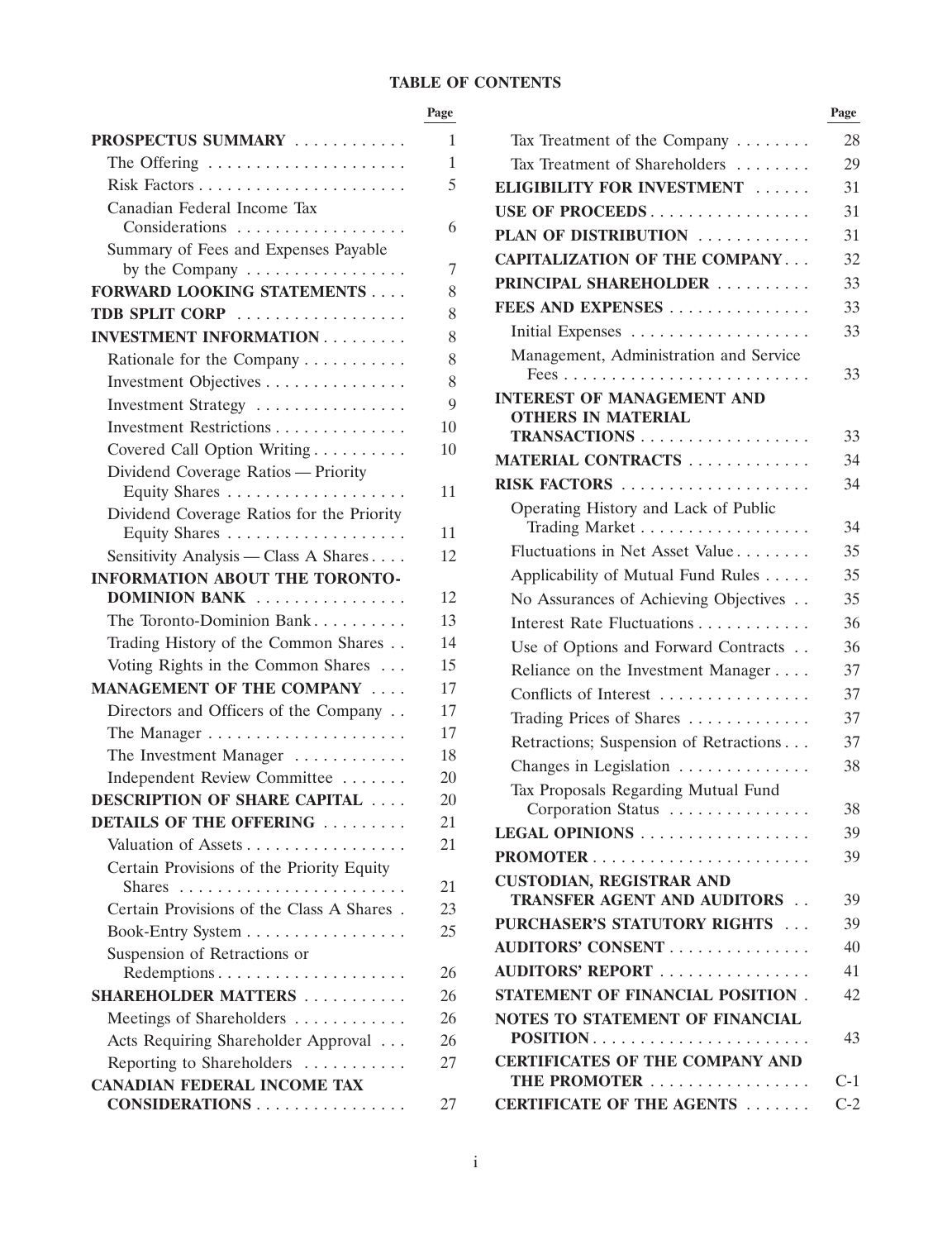# **PROSPECTUS SUMMARY**

*The following is a summary only and is qualified in its entirety by, and should be read in conjunction with, the more detailed information appearing elsewhere in this prospectus. All dollar amounts in this prospectus are in Canadian currency.*

| <b>The Offering</b>           |                                                                                                                                                                                                                                                                                                                                                                                                                                                                                                                                                                                   |  |  |  |  |  |  |
|-------------------------------|-----------------------------------------------------------------------------------------------------------------------------------------------------------------------------------------------------------------------------------------------------------------------------------------------------------------------------------------------------------------------------------------------------------------------------------------------------------------------------------------------------------------------------------------------------------------------------------|--|--|--|--|--|--|
| <b>Issuer:</b>                | TDb Split Corp. (the "Company"), a mutual fund corporation established<br>under the laws of the Province of Ontario on May 24, 2007.                                                                                                                                                                                                                                                                                                                                                                                                                                              |  |  |  |  |  |  |
| <b>Issue:</b>                 | The Offering consists of Priority Equity Shares and Class A Shares. While<br>the Priority Equity Shares and the Class A Shares are offered separately, they<br>will be issued only on the basis that an equal number of Priority Equity<br>Shares and Class A Shares (together, a "Unit") will be issued.                                                                                                                                                                                                                                                                         |  |  |  |  |  |  |
| <b>Amounts:</b>               | Maximum - \$50,000,000 (5,000,000 Priority Equity Shares)                                                                                                                                                                                                                                                                                                                                                                                                                                                                                                                         |  |  |  |  |  |  |
|                               | Minimum - \$17,500,000 (1,750,000 Priority Equity Shares)                                                                                                                                                                                                                                                                                                                                                                                                                                                                                                                         |  |  |  |  |  |  |
|                               | Maximum - \$50,000,000 (5,000,000 Class A Shares)                                                                                                                                                                                                                                                                                                                                                                                                                                                                                                                                 |  |  |  |  |  |  |
|                               | Minimum - \$17,500,000 (1,750,000 Class A Shares)                                                                                                                                                                                                                                                                                                                                                                                                                                                                                                                                 |  |  |  |  |  |  |
| <b>Prices:</b>                | \$10.00 per Priority Equity Share                                                                                                                                                                                                                                                                                                                                                                                                                                                                                                                                                 |  |  |  |  |  |  |
|                               | \$10.00 per Class A Share                                                                                                                                                                                                                                                                                                                                                                                                                                                                                                                                                         |  |  |  |  |  |  |
| <b>Minimum Purchase:</b>      | 100 Priority Equity Shares or 100 Class A Shares                                                                                                                                                                                                                                                                                                                                                                                                                                                                                                                                  |  |  |  |  |  |  |
| Rationale for the Company:    | The Company was created to provide exposure to the common shares of The<br>Toronto-Dominion Bank ("TD Bank") through two classes of securities.<br>Holders of the Priority Equity Shares will be provided with a stable yield and<br>downside protection on the return of their initial investment, while holders of<br>Class A Shares will be provided with leveraged exposure to TD Bank<br>including exposure to increases or decreases in the value of the common<br>shares of TD Bank and the benefit of increases in the dividends paid by<br>TD Bank on its common shares. |  |  |  |  |  |  |
| <b>Investment Objectives:</b> | The Company's investment objectives with respect to the Priority Equity<br>Shares are:                                                                                                                                                                                                                                                                                                                                                                                                                                                                                            |  |  |  |  |  |  |
|                               | (a) to provide holders of the Priority Equity Shares with fixed cumulative<br>preferential monthly cash dividends in the amount of \$0.04375 per<br>Priority Equity Share to yield 5.25% per annum on the original issue<br>price; and                                                                                                                                                                                                                                                                                                                                            |  |  |  |  |  |  |
|                               | (b) on or about December 1, 2014, or such other date as the Company may<br>terminate (the "Termination Date"), to pay the holders of the Priority<br>Equity Shares the original issue price of the Priority Equity Shares<br>(the amount so required to effect such payment from time to time being<br>the "Priority Equity Share Repayment Amount").                                                                                                                                                                                                                             |  |  |  |  |  |  |
|                               | The Company's investment objectives with respect to the Class A Shares are:                                                                                                                                                                                                                                                                                                                                                                                                                                                                                                       |  |  |  |  |  |  |
|                               | (a) to provide holders of Class A Shares with regular monthly cash<br>dividends targeted to be \$0.05 per Class A Share to yield 6.0% per<br>annum on the original issue price; and                                                                                                                                                                                                                                                                                                                                                                                               |  |  |  |  |  |  |
|                               | (b) on or about the Termination Date, to pay the holders of Class A Shares<br>at least the original issue price of the Class A Shares.                                                                                                                                                                                                                                                                                                                                                                                                                                            |  |  |  |  |  |  |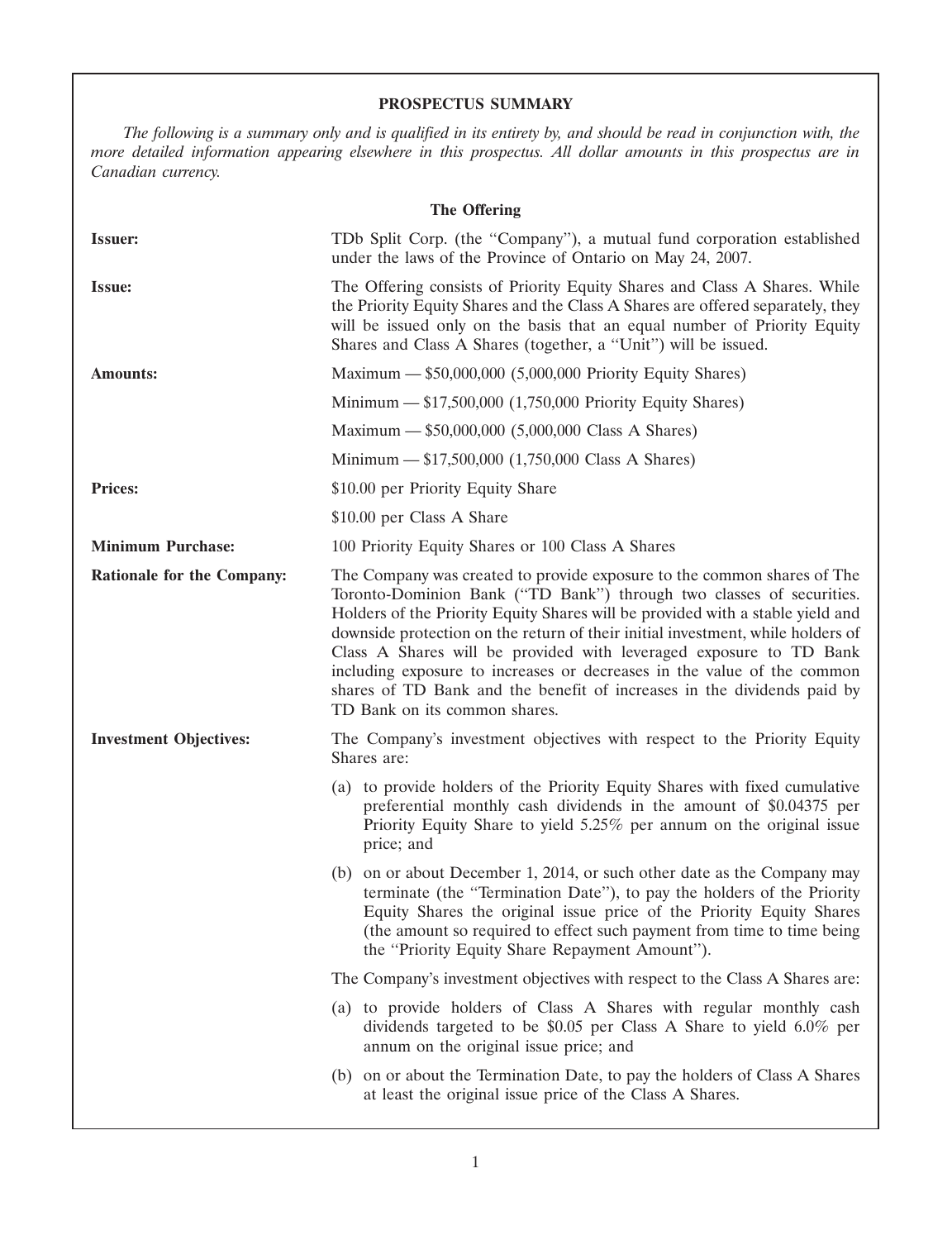Holders of the Class A Shares will also be entitled to receive, on the Termination Date, the balance, if any, of the value of the Company remaining after returning the original issue price to the holders of each class of shares of the Company.

**Investment Strategy:** In order to achieve its objectives, the Company will invest the net proceeds of the Offering in common shares of TD Bank. To supplement the dividends or other distributions received on the common shares of TD Bank held by the Company and to reduce risk, the Company may from time to time write covered call options in respect of some or all of such common shares. The number of common shares of TD Bank that are the subject of call options and the terms of such options will vary from time to time as determined by Quadravest Capital Management Inc. (''Quadravest''), the Company's investment manager. Based on TD Bank's current dividend policy for its common shares and current levels of options volatility, Quadravest expects that, initially, approximately 29% of the common shares of TD Bank held by the Company may be subject to covered call options in order to meet the Company's initial dividend objectives for the Priority Equity Shares and the Class A Shares.

**Priority Equity Portfolio** The Company has adopted a strategy (the "Priority Equity Portfolio **Protection Plan:** Protection Plan'') intended to provide that the Priority Equity Share Repayment Amount will be paid in full to holders of the Priority Equity Shares on the Termination Date.

> The Priority Equity Portfolio Protection Plan provides that if the net asset value of the Company declines below a specified level, Quadravest will liquidate a portion of the common shares of TD Bank held by the Company and use the net proceeds to acquire (i) qualifying debt securities or (ii) certain securities and enter into a forward agreement (collectively, the ''Permitted Repayment Securities'') in order to cover the Priority Equity Share Repayment Amount in the event of further declines in the net asset value of the Company. To qualify as Permitted Repayment Securities, debt securities must have a remaining term to maturity of less than one year and be issued or guaranteed by the government of Canada or a province or the government of the United States, or be short term commercial paper with a rating of at least R-1 (mid) by Dominion Bond Rating Service Limited (''DBRS'') or the equivalent rating from another rating organization.

> Under the Priority Equity Portfolio Protection Plan, the amount of the Company's net assets, if any, to be allocated to Permitted Repayment Securities (the "Required Amount") will be determined such that (i) the net asset value of the Company, less the value of the Permitted Repayment Securities held by the Company, is at least 125% of (ii) the Priority Equity Share Repayment Amount, less the amount anticipated to be received by the Company in respect of its Permitted Repayment Securities on the Termination Date.

> The Company may unwind the Priority Equity Portfolio Protection Plan by selling Permitted Repayment Securities and using the net proceeds from such sale to purchase additional common shares of TD Bank if, and then only to the extent, the value of the Permitted Repayment Securities exceeds the Required Amount. The Company may also implement the Priority Equity Portfolio Protection Plan at an earlier stage than the Plan calls for.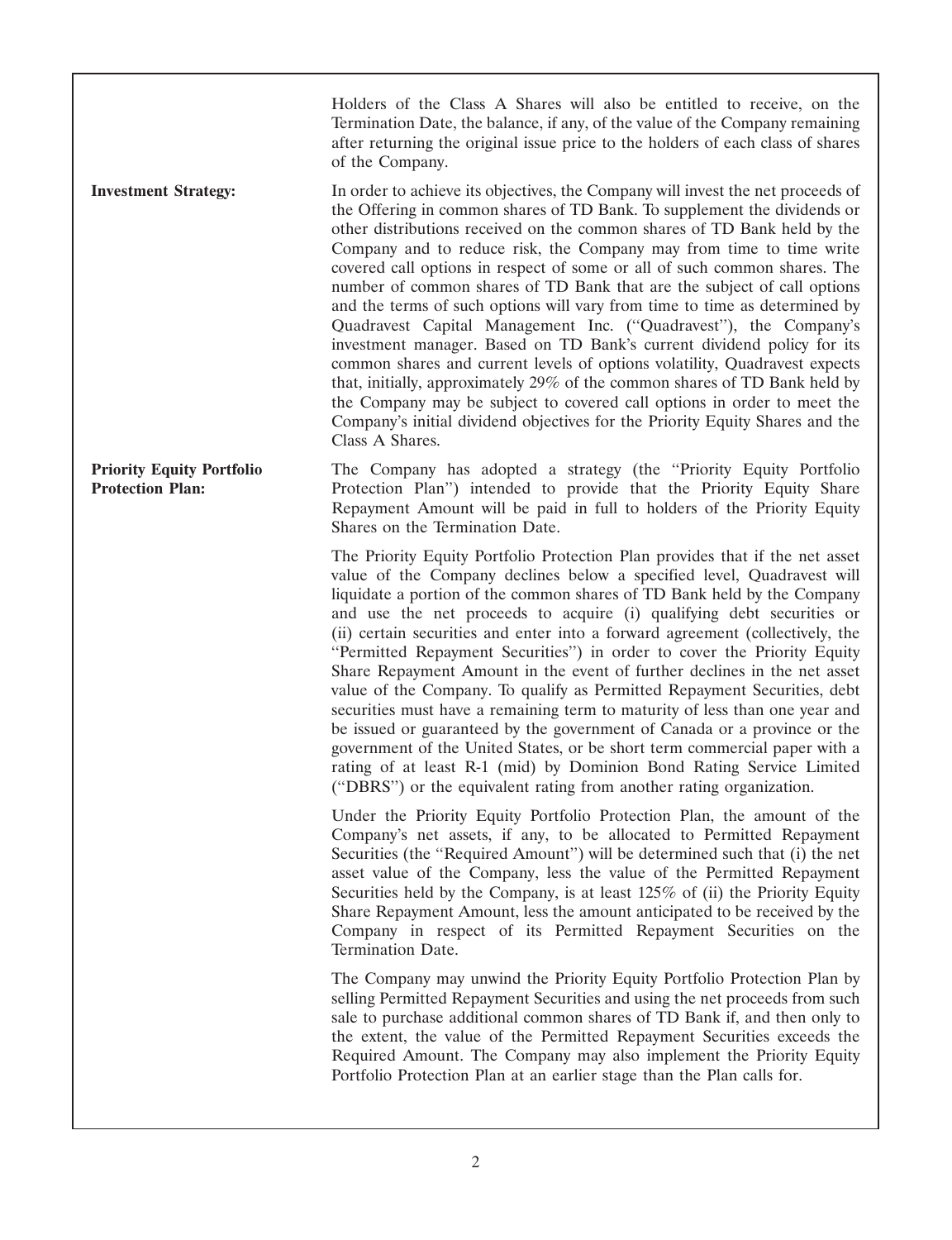| <b>Manager and Investment</b><br><b>Manager:</b> | Quadravest Inc. (the "Manager") is the manager of the Company.<br>Quadravest, a subsidiary of the Manager, is the investment manager of the<br>Company. The Manager will be responsible for managing all of the<br>Company's activities, other than the investment of its assets, which is<br>Quadravest's responsibility.                                                                                                                                                                                                                                                                                                                                                               |
|--------------------------------------------------|------------------------------------------------------------------------------------------------------------------------------------------------------------------------------------------------------------------------------------------------------------------------------------------------------------------------------------------------------------------------------------------------------------------------------------------------------------------------------------------------------------------------------------------------------------------------------------------------------------------------------------------------------------------------------------------|
|                                                  | S. Wayne Finch, the Chief Executive and Chief Investment Officer of<br>Quadravest, has over 21 years of experience in designing and managing<br>investment portfolios, including a number of publicly traded investment<br>vehicles. Laura L. Johnson, a Portfolio Manager and Managing Director, has<br>over 15 years of experience in the financial services industry including<br>extensive experience with structured products. Peter F. Cruickshank, the<br>Chief Financial Officer and Managing Director, is a chartered accountant<br>who has spent the last 20 years of his career in the investment industry.                                                                   |
|                                                  | Quadravest is the investment manager of 14 public mutual fund corporations<br>and one public mutual fund trust that have completed public offerings with<br>aggregate proceeds in excess of \$2.5 billion.                                                                                                                                                                                                                                                                                                                                                                                                                                                                               |
| <b>Priority Equity Shares:</b>                   | Dividend Entitlement                                                                                                                                                                                                                                                                                                                                                                                                                                                                                                                                                                                                                                                                     |
|                                                  | Holders of Priority Equity Shares will be entitled to receive, as and when<br>declared by the Board of Directors of the Company, fixed cumulative<br>preferential monthly cash dividends in the amount of \$0.04375 per Priority<br>Equity Share to yield 5.25% per annum on the original issue price. The initial<br>dividend on the Priority Equity Shares will be payable to holders of record on<br>August 31, 2007 and, based on an anticipated closing date of August 7, 2007,<br>is expected to be \$0.033871 per Priority Equity Share.                                                                                                                                          |
|                                                  | <b>Retraction Rights</b>                                                                                                                                                                                                                                                                                                                                                                                                                                                                                                                                                                                                                                                                 |
|                                                  | Priority Equity Shares may be surrendered at any time for retraction and will<br>be retracted on a monthly basis on the last business day of each month<br>(a "Retraction Date"), provided such Priority Equity Shares are surrendered<br>for retraction not less than 20 business days prior to the Retraction Date.<br>Payment for any Priority Equity Shares so retracted will be made within<br>15 business days of the applicable Retraction Date.                                                                                                                                                                                                                                  |
|                                                  | Holders retracting a Priority Equity Share will be entitled to receive an<br>amount per Priority Equity Share equal to the lesser of (i) \$10.00; and<br>(ii) 96% of the net asset value per Unit determined as of the Retraction Date<br>less the cost to the Company of the purchase of a Class A Share in the<br>market for cancellation. For this purpose, the cost of the purchase of a<br>Class A Share will include the purchase price of the Class A Share and<br>commissions and costs, if any, related to the liquidation of any portion of the<br>assets of the Company to fund the purchase of the Class A Share (to a<br>maximum of $1\%$ of the net asset value per Unit). |
|                                                  | Commencing in December 2008, Shareholders who concurrently retract a<br>Priority Equity Share and a Class A Share on the Retraction Date in the<br>month of December in each year will be entitled to receive an amount equal<br>to the net asset value per Unit calculated as of that date.                                                                                                                                                                                                                                                                                                                                                                                             |
|                                                  | <b>Priority and Rating</b>                                                                                                                                                                                                                                                                                                                                                                                                                                                                                                                                                                                                                                                               |
|                                                  | The Priority Equity Shares rank in priority to the Class A Shares with respect<br>to the payment of dividends and in priority to the Class A Shares and the<br>Class B Shares with respect to the repayment of capital on the dissolution,                                                                                                                                                                                                                                                                                                                                                                                                                                               |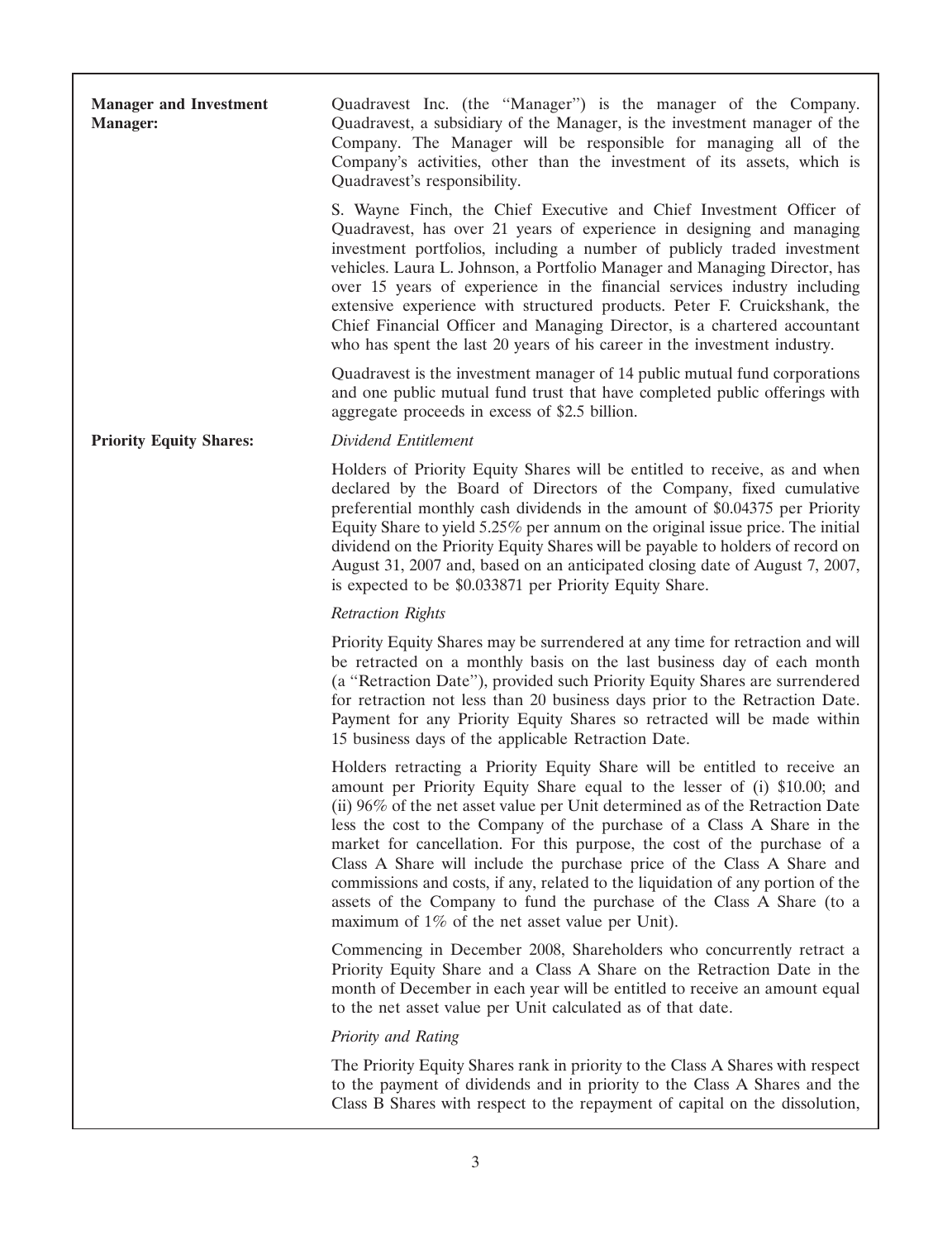liquidation or winding-up of the Company. The Priority Equity Shares have not been rated by any rating organization.

**Class A Shares:** *Distribution Entitlement*

Although there can be no assurance that the Company will be able to pay dividends to holders of Class A Shares, the policy of the Board of Directors of the Company is to endeavour to declare and pay regular monthly dividends targeted to be \$0.05 per Class A Share to yield 6.0% per annum on the original issue price.

It is also the policy of the Board of Directors of the Company to pay dividends to the holders of Class A Shares in a year in an amount equal to all net realized capital gains, dividends and option premiums (other than option premiums in respect of options outstanding at year end) earned by the Company in such year (net of expenses, taxes and loss carry-forwards) that are in excess of the dividends paid on the Priority Equity Shares. Accordingly, if any amounts remain available for the payment of dividends after payment of the dividends on the Priority Equity Shares and the regular monthly dividends on the Class A Shares, a special year-end dividend of such amount will be payable to holders of the Class A Shares of record on the last day of November in each year.

No regular monthly dividends or other distributions will be paid in any year on the Class A Shares so long as any dividends on the Priority Equity Shares are then in arrears or so long as the net asset value per Unit is equal to or less than \$12.50. Additionally, it is currently intended that no special year-end dividends will be paid if after payment of such a special dividend the net asset value per Unit would be less than \$20.00.

Distributions paid on the Class A Shares may consist of ordinary dividends, capital gains dividends and non-taxable returns of capital. Based on the current dividend policy of TD Bank with respect to its common shares of 3.0% per annum, the Company is expected to generate dividend income of approximately 2.86% per annum which, after deduction of expenses and net of taxes, will be distributed to shareholders. The Company would be required to generate an additional return of approximately 4.19% per annum, including from dividend growth, capital appreciation and option premiums, in order for the Company to maintain its targeted distributions and maintain a stable net asset value, plus an additional 0.69% per annum to increase the Company's net asset value to an amount sufficient to permit the Company to return the original issue prices of the Priority Equity Shares and the Class A Shares on the Termination Date.

# *Retraction Rights*

Class A Shares may be surrendered at any time for retraction and will be retracted on a monthly basis on the last business day of each month (a ''Retraction Date''), provided such shares are surrendered for retraction not less than 20 business days prior to the Retraction Date. Payment for any shares so retracted will be made within 15 business days of the applicable Retraction Date.

Holders retracting a Class A Share will be entitled to receive an amount per Class A Share equal to 96% of the net asset value per Unit determined as of the Retraction Date less the cost to the Company of the purchase of a Priority Equity Share in the market for cancellation. For this purpose, the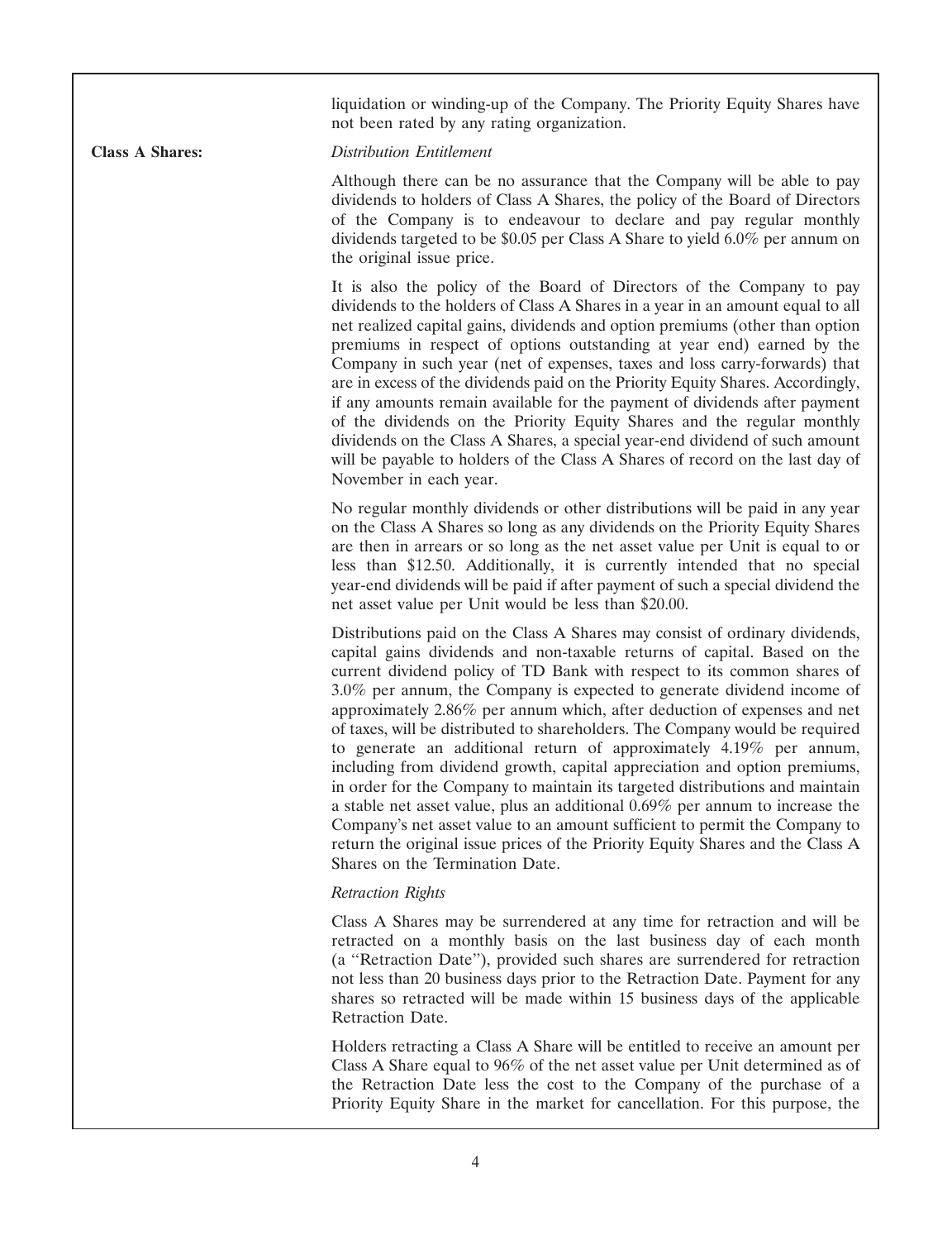|                                    | cost of the purchase of a Priority Equity Share will include the purchase price<br>of the Priority Equity Share and commissions and costs, if any, related to the<br>liquidation of any portion of the assets of the Company to fund the purchase<br>of the Priority Equity Share (to a maximum of $1\%$ of the net asset value per<br>Unit).                                                                                                                                                                                                                                                                                                     |
|------------------------------------|---------------------------------------------------------------------------------------------------------------------------------------------------------------------------------------------------------------------------------------------------------------------------------------------------------------------------------------------------------------------------------------------------------------------------------------------------------------------------------------------------------------------------------------------------------------------------------------------------------------------------------------------------|
|                                    | Commencing in December 2008, Shareholders who concurrently retract a<br>Priority Equity Share and a Class A Share on the Retraction Date in the<br>month of August in each year will be entitled to receive an amount equal to<br>the net asset value per Unit calculated as of that date.                                                                                                                                                                                                                                                                                                                                                        |
|                                    | Priority                                                                                                                                                                                                                                                                                                                                                                                                                                                                                                                                                                                                                                          |
|                                    | The Class A Shares rank subordinate to the Priority Equity Shares with<br>respect to the payment of dividends and subordinate to the Priority Equity<br>Shares and the Class B Shares with respect to the repayment of capital on the<br>dissolution, liquidation or winding-up of the Company.                                                                                                                                                                                                                                                                                                                                                   |
| <b>Eligibility for Investment:</b> | In the opinion of Blake, Cassels & Graydon LLP, counsel to the Company,<br>and McCarthy Tétrault LLP, counsel to the Agents, the Priority Equity Shares<br>and Class A Shares, if and when listed on a prescribed stock exchange, will be<br>qualified investments under the Tax Act for trusts governed by registered<br>retirement savings plans, registered retirement income funds, deferred profit<br>sharing plans and registered education savings plans. Prospective investors<br>should consult their own tax advisors as to the effect of acquiring Priority<br>Equity Shares or Class A Shares in a registered education savings plan. |

# **Risk Factors**

An investment in the Priority Equity Shares or the Class A Shares is subject to certain risk factors. There can be no assurance that the Company will be successful in meeting its objectives, and the Priority Equity Shares and Class A Shares may trade in the market at a premium or discount to their net asset value. Risk factors include:

- (i) the Company's lack of operating history and the current absence of a public trading market for the Priority Equity Shares and the Class A Shares;
- (ii) the risks associated with the assets of the Company being concentrated in the securities of a single issuer;
- (iii) the risks associated with an investment in the common shares of TD Bank;
- (iv) the effect of the financial performance of TD Bank on the net asset value of the Company;
- (v) the Class A Shares represent a leveraged investment and therefore the potential returns on such Class A Shares is amplified both to the benefit and detriment of the Class A shareholders;
- (vi) the risks associated with the Company's application for exemption from certain of the rules applicable to public mutual funds;
- (vii) there can be no assurance that the Company will be able to meet its monthly dividend and other objectives;
- (viii) the effect on the trading value of the Priority Equity Shares or the Class A Shares caused by fluctuations in prevailing interest rates;
- (ix) the risks associated with the use of options and forward contracts;
- (x) the risks to the holders of the Class A Shares of the Company's Priority Equity Portfolio Protection Plan, including a potential reduction in the exposure to the common shares of TD Bank, as well as the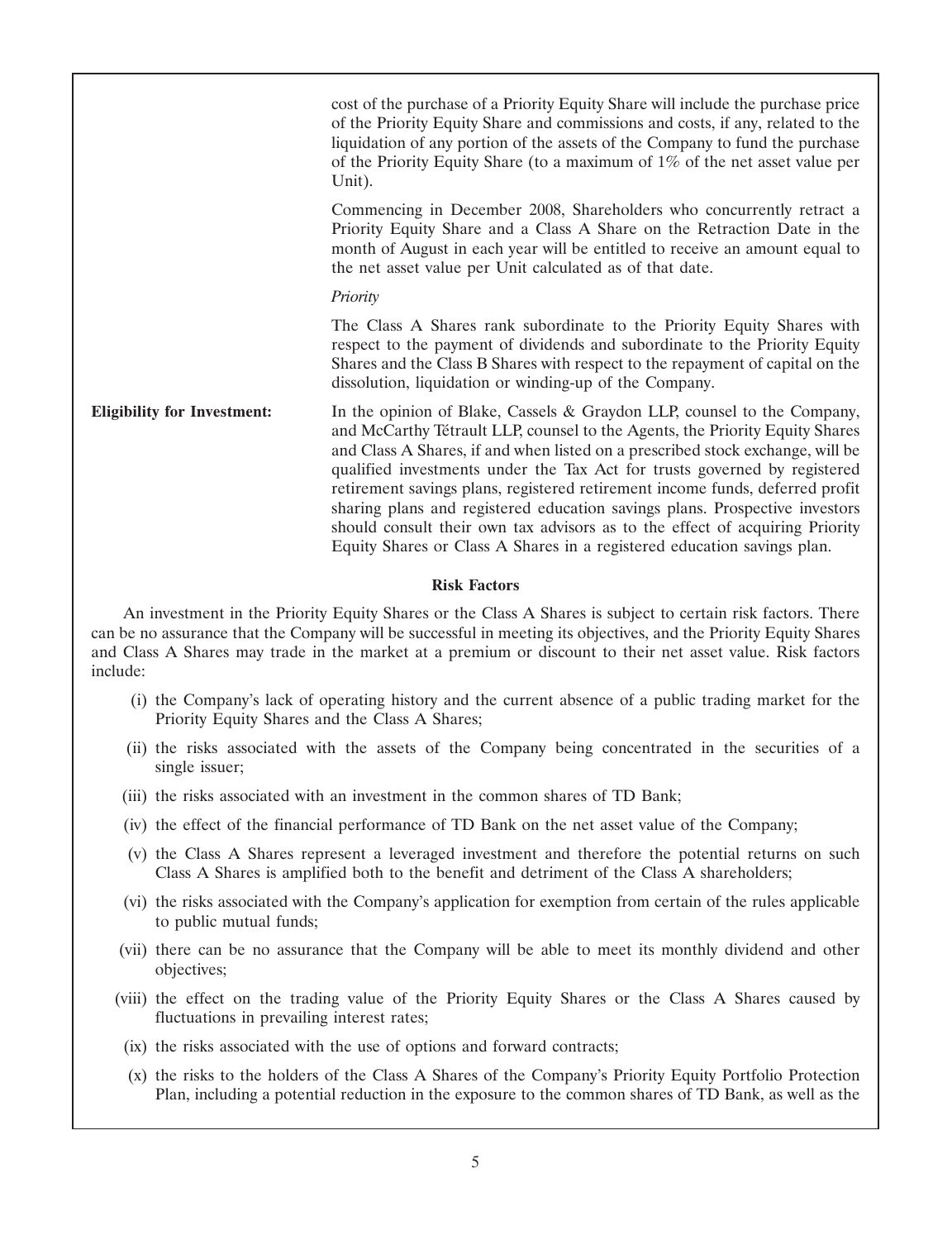effect on the holders of the Priority Equity Shares of a dramatic, single-day, decline in the value of TD Bank's common shares;

- (xi) the Company's reliance on its investment manager, Quadravest;
- (xii) conflicts of interest that may arise in connection with other business activities of Quadravest;
- (xiii) the Priority Equity Shares or the Class A Shares may trade in the market at a premium or a discount to their proportionate share of the net asset value per Unit;
- (xiv) the risks associated with retractions and with the suspension of retractions;
- (xv) the risks associated with possible changes in legislation;
- (xvi) the risks associated with the treatment of the proceeds of disposition and option premiums for tax purposes; and
- (xvii) the risks associated with a change in the Company's status as a mutual fund corporation.

See ''*Risk Factors*''.

# **Canadian Federal Income Tax Considerations**

#### *Taxation of the Company*

At the date of the closing of the Offering, provided that the Priority Equity Shares or the Class A Shares are listed on a prescribed stock exchange in Canada, the Company will qualify, and intends to continue to qualify, as a mutual fund corporation under the Tax Act. As a mutual fund corporation, the Company will be entitled in certain circumstances to capital gains refunds in respect of its net realized capital gains. To the extent that the Company earns income (other than certain dividends from taxable Canadian corporations and taxable capital gains) including interest or dividends from corporations other than taxable Canadian corporations, the Company will be subject to income tax on such income and no refund of such tax will be available.

# *Taxation of Shareholders Resident in Canada*

*Distributions:* Dividends other than capital gains dividends (''Ordinary Dividends'') received by individuals on the Priority Equity Shares and Class A Shares will generally be subject to the normal gross-up and dividend tax credit rules for dividends received from a taxable Canadian corporation. An enhanced gross-up and dividend tax credit is available on ''eligible dividends'' received from a corporation resident in Canada that are so designated by the corporation.

Ordinary Dividends received by corporations (other than specified financial institutions) on the Priority Equity Shares and Class A Shares (prior to the Company entering into any forward agreements in connection with the Priority Equity Portfolio Protection Plan) will generally be deductible in computing taxable income. Ordinary Dividends received by specified financial institutions on the Priority Equity Shares and Class A Shares will be deductible in computing taxable income provided certain conditions generally applicable to retractable shares, such as the 10% ownership restriction, are met. The entering into of forward agreements under the Priority Equity Portfolio Protection Plan may result in Ordinary Dividends received by corporations after such time not being deductible in computing taxable income. Ordinary Dividends received by corporations (other than private corporations and certain other corporations) on the Priority Equity Shares will be subject to a 10% tax under Part IV.1 of the Tax Act to the extent such dividends are deductible in computing taxable income. Such corporations should consult their own tax advisors with respect to whether Ordinary Dividends on the Class A Shares are subject to Part IV.1 tax when received by such corporations.

The amount of any capital gains dividend received by a shareholder from the Company will be considered to be a capital gain of the shareholder from the disposition of capital property in the taxation year of the shareholder in which the capital gains dividend is received.

The Company may make returns of capital in respect of the Class A Shares. A return of capital in respect of a Class A Share will not be included in the income of the holder of the share, but will reduce the adjusted cost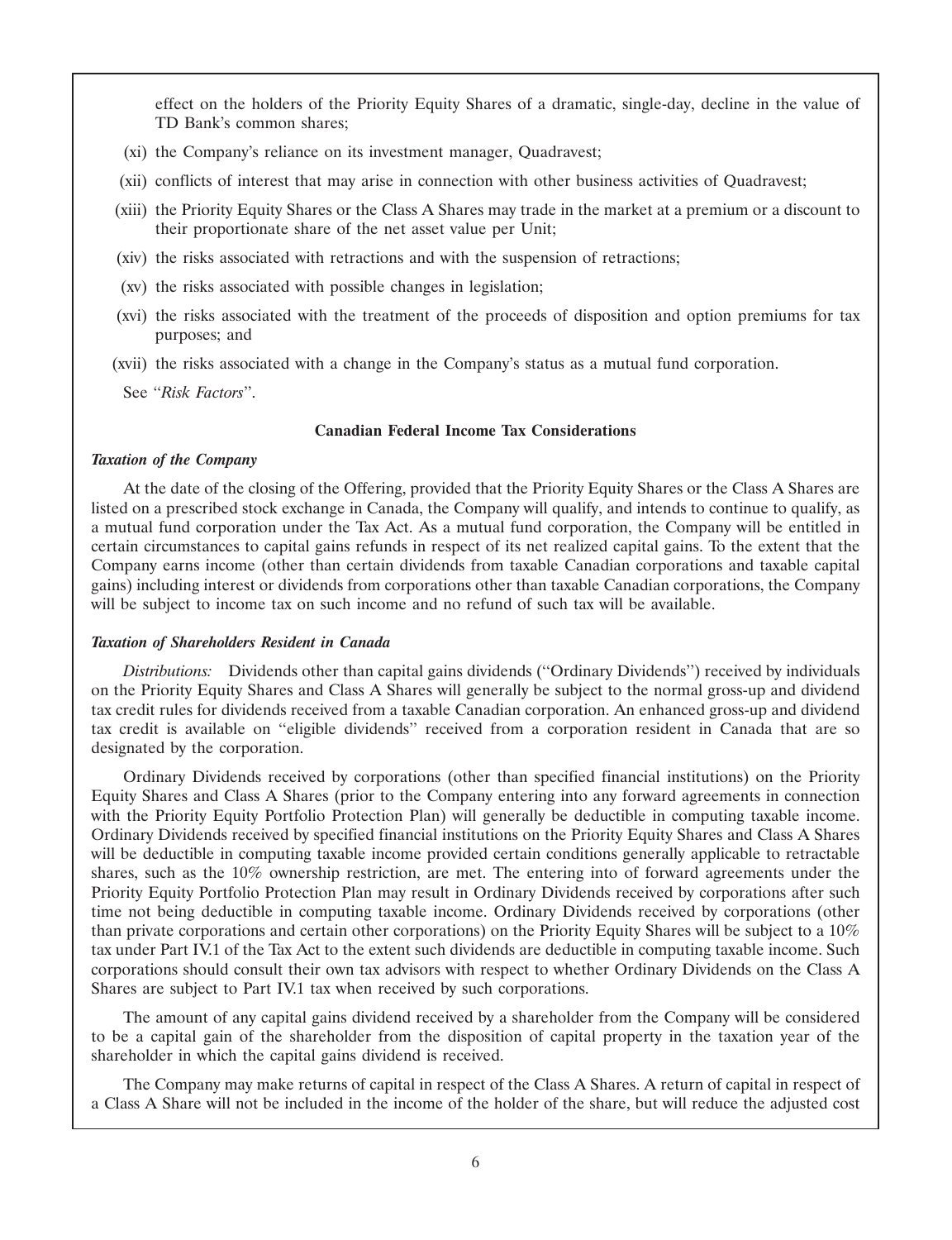base of such share. To the extent that the adjusted cost base of a Class A Share would otherwise be less than zero, the negative amount will be deemed to be a capital gain realized by the shareholder from the disposition of the share and the adjusted cost base will be increased by the amount of such deemed capital gain.

*Dispositions:* A disposition, whether by way of redemption, retraction or otherwise, of a Priority Equity Share or Class A Share held as capital property will generally result in a capital gain or capital loss to the holder thereof.

See ''*Canadian Federal Income Tax Considerations*''.

# **Summary of Fees and Expenses Payable by the Company**

The following table contains a summary of the fees and expenses payable by the Company (see ''*Fees and Expenses*'').

| <b>Type of Charge</b>                 | <b>Description</b>                                                                                                                                                                                                                                                                                                                                                                                                                                                                                                                                                        |
|---------------------------------------|---------------------------------------------------------------------------------------------------------------------------------------------------------------------------------------------------------------------------------------------------------------------------------------------------------------------------------------------------------------------------------------------------------------------------------------------------------------------------------------------------------------------------------------------------------------------------|
| Fees payable to the Agents:           | \$0.30 (3.0%) for each Priority Equity Share and \$0.60 (6.0%) for each<br>Class A Share sold.                                                                                                                                                                                                                                                                                                                                                                                                                                                                            |
| Expenses of issue:                    | The Company will pay the expenses incurred in connection with the<br>Offering, which are estimated to be \$600,000; provided, however, that the<br>expenses of the Offering to be borne by the Company shall not exceed<br>1.5% of the gross proceeds of the Offering.                                                                                                                                                                                                                                                                                                    |
| Fees payable to the Manager:          | The Manager is entitled to an administration fee payable monthly in arrears<br>at an annual rate equal to $0.10\%$ of the Company's net asset value<br>calculated monthly, plus an amount equal to the service fee (the "Service<br>Fee") payable to dealers.                                                                                                                                                                                                                                                                                                             |
| Fees payable to Quadravest:           | Quadravest is entitled to a management fee payable monthly in arrears at<br>an annual rate equal to 0.55% of the Company's net asset value, calculated<br>as at each month-end Valuation Date.                                                                                                                                                                                                                                                                                                                                                                            |
| Operating expenses of the<br>Company: | The Company will pay all ordinary expenses incurred in connection with the<br>operation and administration of the Company, estimated to be \$300,000 per<br>annum. The Company will also be responsible for commissions and other<br>costs of portfolio transactions and any extraordinary expenses of the<br>Company which may be incurred from time to time.                                                                                                                                                                                                            |
| Service Fee:                          | The Manager will pay the Service Fee to each dealer whose clients hold<br>Class A Shares. The Service Fee will be calculated and paid at the end of<br>each calendar quarter and will be equal to $0.50\%$ annually of the value of<br>the Class A Shares held by clients of the dealer. For these purposes, the<br>value of a Class A Share is the net asset value per Unit less \$10.00. No<br>Service Fee will be paid in any calendar quarter if regular dividends are not<br>paid to holders of Class A Shares in respect of each month in such<br>calendar quarter. |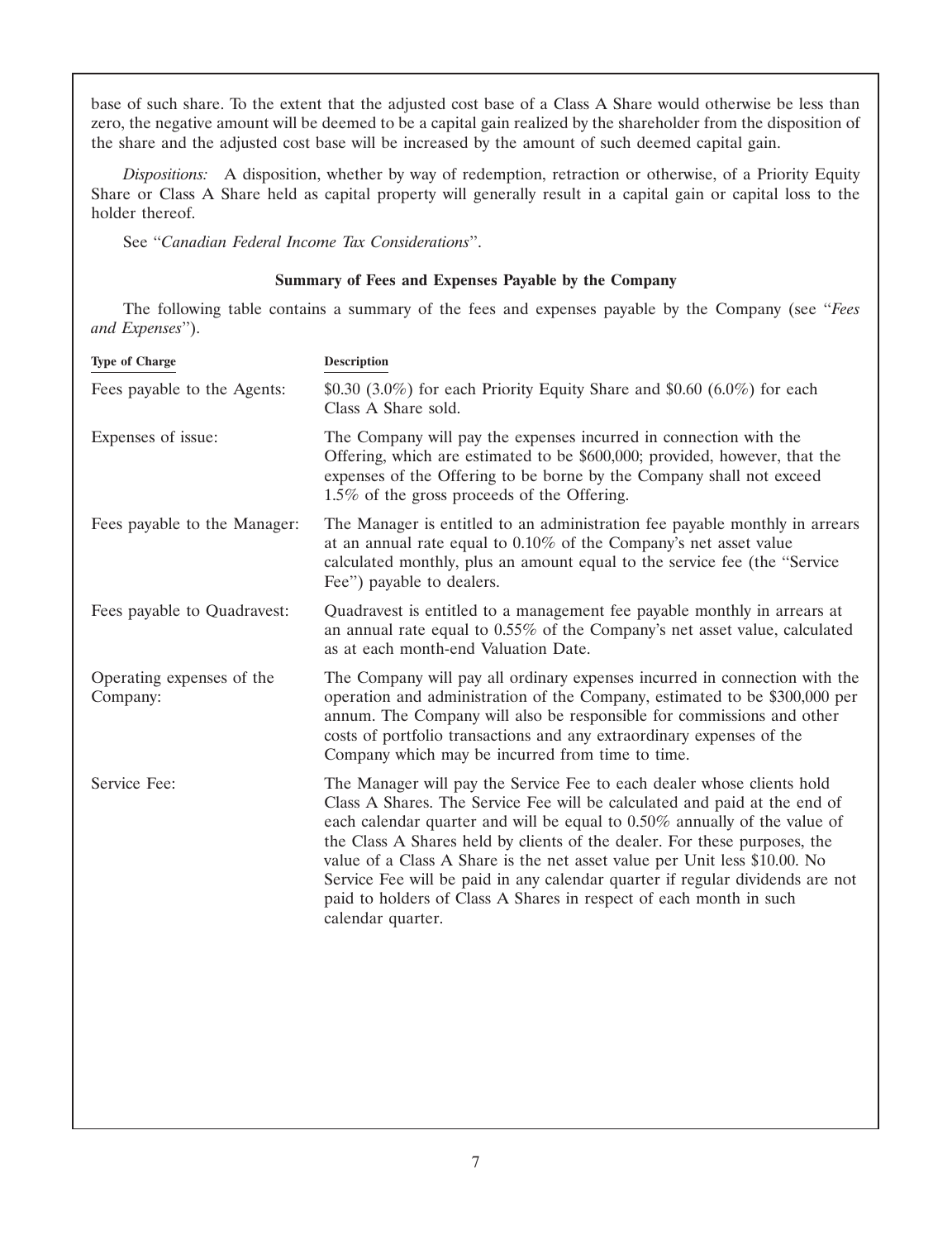#### **FORWARD LOOKING STATEMENTS**

Certain statements contained in this prospectus constitute forward looking statements, including those identified by the expressions "anticipate", "believe", "plan", "estimate", "expect", "intent" and similar expressions to the extent they relate to the Manager, Investment Manager or the Company. These forward looking statements are not historical facts but reflect the current expectations of the Manager, Investment Manager or Company regarding future results or events. These forward looking statements are subject to a number of risks and uncertainties that could cause actual results or events to differ materially from current expectations, including the matters discussed under ''*Risk Factors*'' and in other sections of this prospectus.

# **TDB SPLIT CORP.**

TDb Split Corp. (the ''Company'') is a mutual fund corporation incorporated under the *Business Corporations Act* (Ontario) on May 24, 2007 which is offering up to 5,000,000 Priority Equity Shares and 5,000,000 Class A Shares (the ''Offering'') under this prospectus. The principal office address of the Company is 77 King Street West, Suite 4500, Toronto, Ontario M5K 1K7. The website address of the Company is www.TDbSplit.com.

Although the Company is considered to be a mutual fund under applicable securities legislation, it has applied to be exempted from certain of the requirements of National Instrument 81-102 Mutual Funds (''NI 81-102'') and National Instrument 81-106 Investment Fund Continuous Disclosure (''NI 81-106'') of the Canadian Securities Administrators.

#### **INVESTMENT INFORMATION**

# **Rationale for the Company**

The Company was created to provide exposure to the common shares of The Toronto-Dominion Bank (''TD Bank'') through two classes of securities. Holders of the Priority Equity Shares will be provided with a stable yield and downside protection on the return of their initial investment, while holders of Class A Shares will be provided with leveraged exposure to TD Bank including exposure to increases or decreases in the value of the common shares of TD Bank and the benefit of increases in the dividends paid by TD Bank on its common shares.

#### **Investment Objectives**

The Company's investment objectives with respect to the Priority Equity Shares are:

- (a) to provide holders of the Priority Equity Shares with fixed cumulative preferential monthly cash dividends in the amount of \$0.04375 per Priority Equity Share to yield 5.25% per annum on the original issue price; and
- (b) on or about December 1, 2014, or such other date as the Company may be terminated (the ''Termination Date''), to pay the holders of the Priority Equity Shares the original issue price of the Priority Equity Shares (the ''Priority Equity Share Repayment Amount'').

The Company's investment objectives with respect to the Class A Shares are:

- (a) to provide holders of Class A Shares with regular monthly cash dividends targeted to be \$0.05 per Class A Share to yield 6.0% per annum on the original issue price; and
- (b) on or about the Termination Date, to pay the holders of Class A Shares at least the original issue price of the Class A Shares.

Holders of the Class A Shares will also be entitled to receive, on the Termination Date, the balance, if any, of the value of the Company remaining after returning the original issue price to the holders of each class of shares of the Company.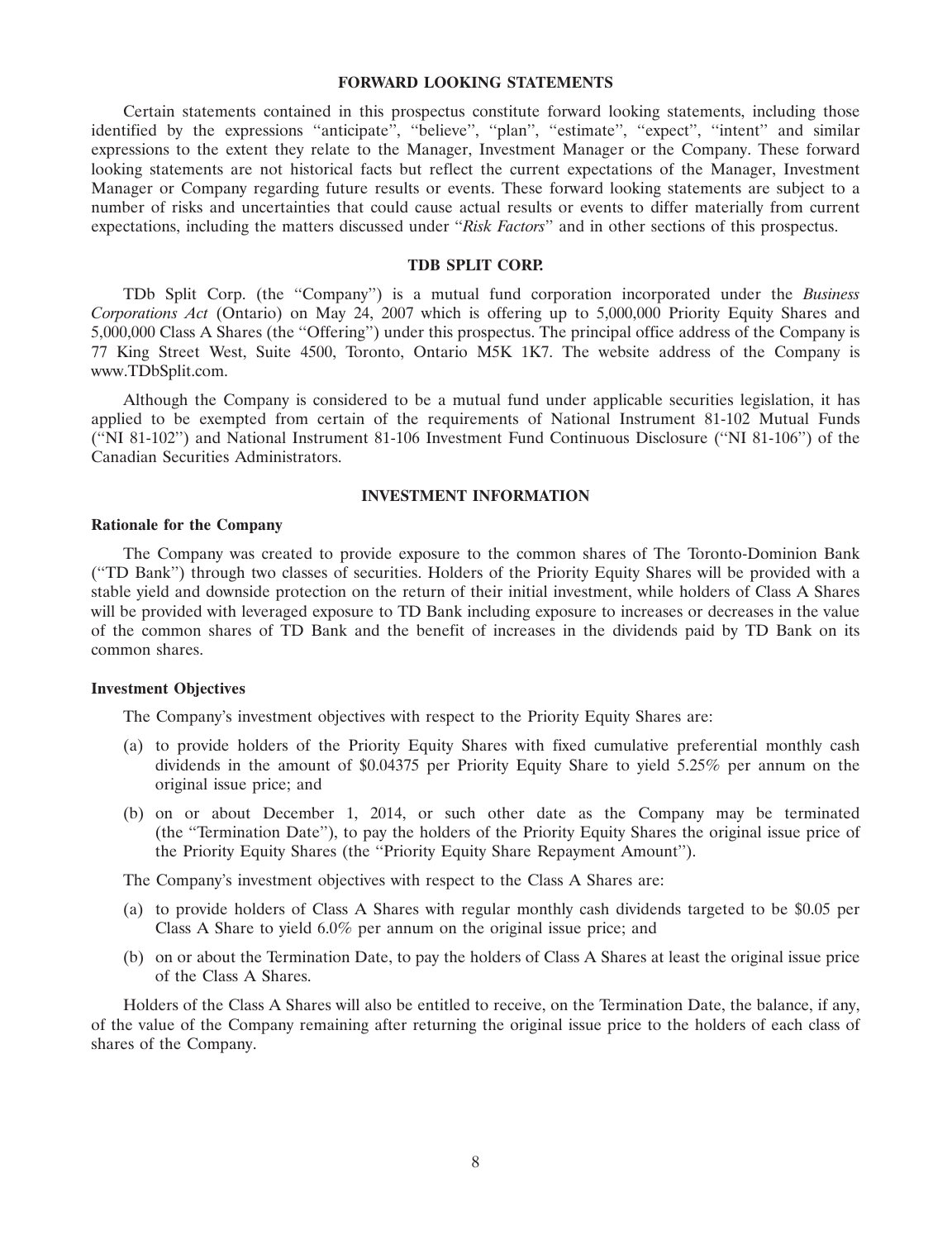#### **Investment Strategy**

The Company will invest the net proceeds of the Offering in common shares of TD Bank. To supplement the dividends earned on those common shares and to reduce risk, the Company will from time to time write covered call options in respect of all or a part of common shares of TD Bank that it holds. The number of such common shares that are the subject of call options and the terms of such options will vary from time to time as determined by Quadravest Capital Management Inc. (''Quadravest''), the Company's investment manager. In addition, the Company may also write cash covered put options or purchase call options with the effect of closing out existing call options written by the Company and may also purchase put options in order to protect the Company from declines in the market prices of the common shares of TD Bank that it holds.

#### **Priority Equity Portfolio Protection Plan**

The Company has adopted a strategy (the ''Priority Equity Portfolio Protection Plan'') intended to provide that the Priority Equity Share Repayment Amount will be paid in full to holders of the Priority Equity Shares on the Termination Date.

The Priority Equity Portfolio Protection Plan provides that if the net asset value of the Company declines below the Required Amount (as defined below), Quadravest will liquidate a portion of the common shares of TD Bank held by the Company and use the net proceeds to acquire (i) qualifying debt securities or (ii) certain securities and enter into a forward agreement (collectively, the ''Permitted Repayment Securities'') in order to cover the Priority Equity Share Repayment Amount in the event of further declines in the net asset value of the Company. To qualify as Permitted Repayment Securities, debt securities must have a remaining term to maturity of less than one year and be issued or guaranteed by the government of Canada or a province or the government of the United States, or be short term commercial paper with a rating of at least R-1 (mid) by Dominion Bond Rating Service Limited (''DBRS'') or the equivalent rating from another rating organization.

Under the Priority Equity Portfolio Protection Plan, the amount of the Company's net assets, if any, required to be allocated to Permitted Repayment Securities (the ''Required Amount'') will be determined such that (i) the net asset value of the Company, less the value of the Permitted Repayment Securities held by the Company, is at least 125% of (ii) the Priority Equity Share Repayment Amount, less the amount anticipated to be received by the Company in respect of its Permitted Repayment Securities on the Termination Date.

The Company may unwind the Priority Equity Portfolio Protection Plan by selling Permitted Repayment Securities and using the net proceeds from such sale to purchase additional common shares of TD Bank if, and then only to the extent, the value of the Permitted Repayment Securities exceeds the Required Amount. The Company may also implement the Priority Equity Portfolio Protection Plan at an earlier stage than the Plan calls for.

If the Company enters into a forward agreement (a ''Forward Agreement'') in connection with the Priority Equity Portfolio Protection Plan, the counterparty to such agreement (the ''Counterparty'') will agree to pay to the Company on the Termination Date an amount (the ''Forward Amount'') in exchange for the Company agreeing to deliver to the Counterparty on the Termination Date certain equity securities agreed upon by the Company and the Counterparty (all of which constitute ''Canadian securities'' as defined in subsection 39(6) of the *Income Tax Act* (Canada) (the ''Tax Act'')) and purchased by the Company with the net proceeds of the sale of common shares of TD Bank held by the Company. The Counterparty to a Forward Agreement is expected to be, or be an affiliate of, one of the Agents (as defined under ''*Plan of Distribution*'' below). The long term debt of the Counterparty, or of a guarantor of its obligations to the Company, will be rated at least A by DBRS, or have an equivalent rating from another major rating organization. In connection with any such Forward Agreement, the Company will either pledge to the Counterparty the securities sold to the Counterparty under the Forward Agreement or deposit other acceptable securities with the Counterparty as security for the obligations of the Company under the Forward Agreement in accordance with industry practice for this type of transaction. A Forward Agreement will provide for partial dispositions of the Permitted Repayment Securities subject to the Forward Agreement so as to permit the Company to unwind the Priority Equity Portfolio Protection Plan when permitted to do so by its terms, or in the case of retractions of Priority Equity Shares and Class A Shares occurring prior to the Termination Date.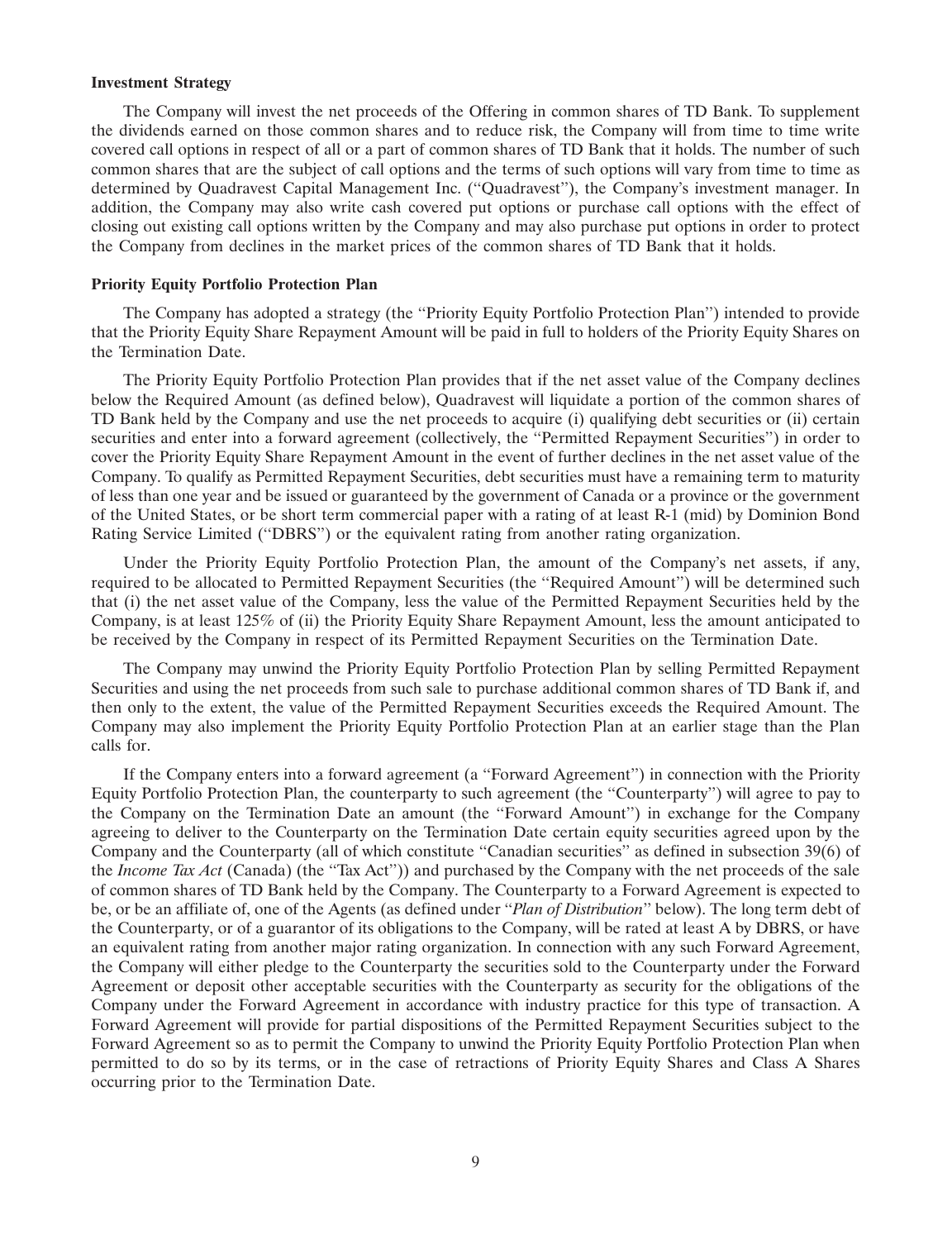#### **Investment Restrictions**

The Company is subject to certain investment restrictions that, among other things, limit the securities the Company may acquire. The Company's investment restrictions may not be changed without the approval of the holders of the Priority Equity Shares and the Class A Shares by a two-thirds majority vote at a meeting called for such purpose. See ''*Shareholder Matters — Acts Requiring Shareholder Approval*''. The Company's investment restrictions provide that the Company may not:

- (a) purchase securities of any issuer unless such securities are common shares of TD Bank or are Permitted Repayment Securities;
- (b) make any investment or conduct any activity that would result in the Company failing to qualify as a ''mutual fund corporation'' within the meaning of the Tax Act;
- (c) write a call option in respect of a common share of TD Bank unless such share is held by the Company at the time the option is written or dispose of such a share that is subject to a call option written by the Company unless that option has either been terminated or has expired;
- (d) enter into any arrangement (including the acquisition of securities and the writing of covered call options in respect thereof) where the main reason for entering into the arrangement is to enable the Company to receive a dividend on such securities in circumstances where, under the arrangement, someone other than the Company bears the risk of loss or enjoys the opportunity for gain or profit with respect to such securities in any material respect; and
- (e) acquire or continue to hold any security that is a ''specified property'' as defined in subsection 18(1) of the legislative proposals to amend the Tax Act released by the Minister of Finance (Canada) on September 16, 2004 if the total of all amounts each of which is the fair market value of a specified property would exceed 10% of the total of all amounts each of which is the fair market value of a property of the Company.

The Company has also adopted the standard investment restrictions and practices set forth in NI 81-102 to the extent such restrictions and practices are not inconsistent with the foregoing (in which event the foregoing provisions shall prevail).

#### **Covered Call Option Writing**

A call option is a right, but not an obligation, of the holder of the call option to purchase a security from the writer of the call option at a specified purchase or "strike" price at any time during a specified time period. The Company may write call options in respect of the common shares of TD Bank that it holds. The call options may be either exchange traded options or over-the-counter options. As call options are written only in respect of shares that the Company holds and the investment restrictions of the Company prohibit the sale of shares subject to an outstanding option, the options will be ''covered'' at all times.

By writing call options, the Company will receive option premiums, which are generally paid within one business day of the writing of the option. If at any time during the term of a call option the market price of the underlying common shares of TD Bank is above the strike price, such that the call option is ''in-the-money'', the holder of the option may exercise the option and the Company will be obligated to sell the shares to the holder at the strike price per share. Alternatively, the Company may repurchase a call option which is in-the-money by paying the market value of the call option. However, if at expiration of a call option the strike price is greater than the current market price of the underlying share such that the option is ''out-of-the-money'', the holder of the option will likely not exercise the option and the option will expire. In each case, the Company will retain the option premium.

If a call option is written on a common share of TD Bank, the amounts that the Company will be able to realize on the share during the term of the call option will be limited to the dividends received during such period plus an amount equal to the sum of the strike price and the premium received from writing the option. In essence, the Company will forego potential returns resulting from any price appreciation of the share above the strike price in favour of the certainty of receiving the option premium.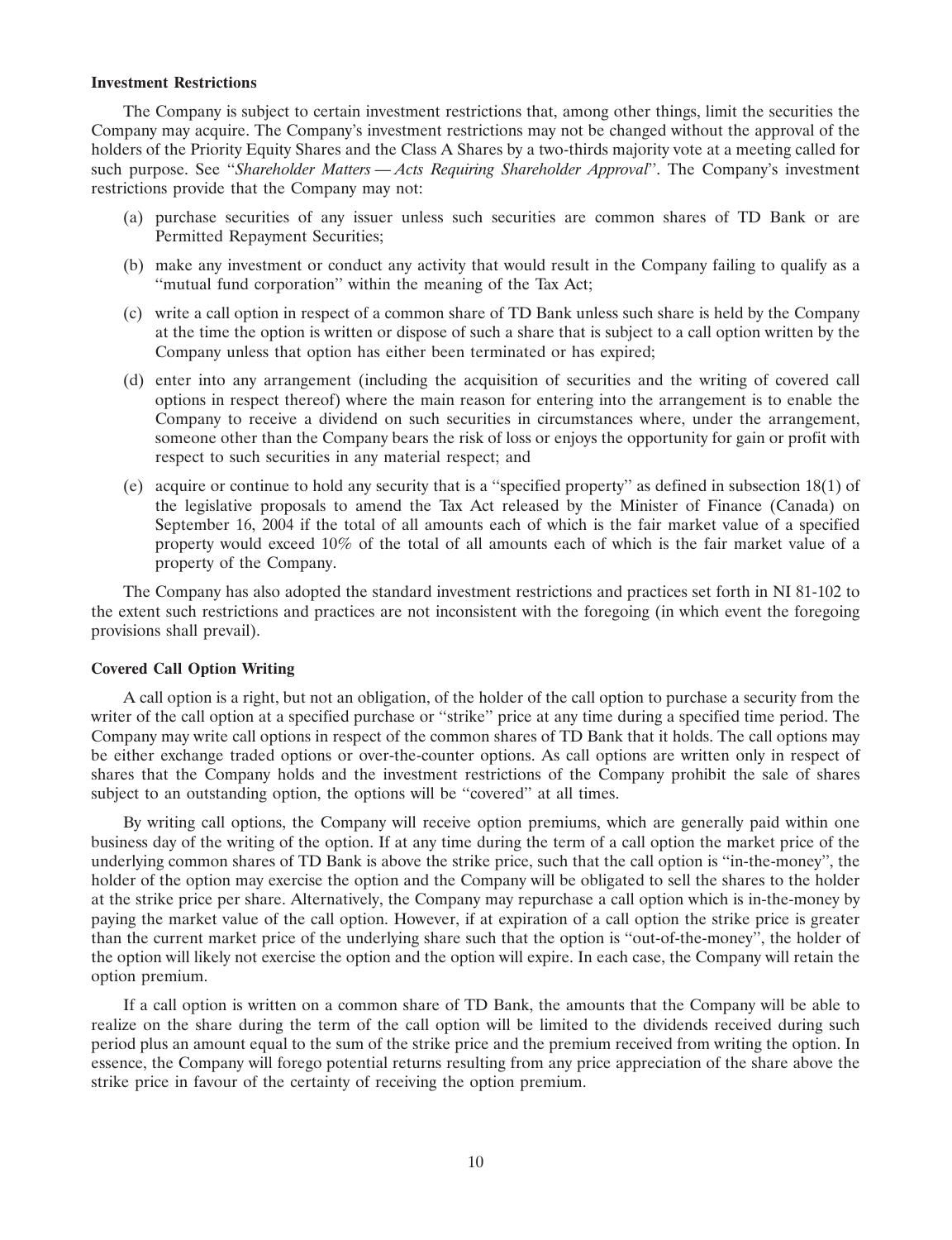# **Dividend Coverage Ratios — Priority Equity Shares**

The dividend coverage ratio for Priority Equity Shares is the ratio of the income of the Company available for the payment of dividends on the Priority Equity Shares to the amount of the dividends required to be paid. The higher the ratio, the more likely it is that the Company will have sufficient income available to pay the dividends. Based on current market conditions, dividends payable to holders of the Priority Equity Shares are expected to be funded from dividends received by the Company on the common shares of TD Bank. The chart below provides estimated dividend coverage ratios for the annual dividend requirements on the Priority Equity Shares, based on the following assumptions:

- 1. the gross proceeds from the Offering are \$150 million, which is fully invested in common shares of TD Bank;
- 2. an equal number of Priority Equity Shares and Class A Shares are issued;
- 3. all common shares of TD Bank held by the Company are subject to 30 day call options throughout the relevant period (note that this assumption is for illustrative purposes only and is not indicative of the extent to which covered call options will or are intended to be written by the Company);
- 4. all call options are exercisable at any time during their term and are written at the same percentage out-of-the-money;
- 5. the risk-free or benchmark interest rate is 4.10%;
- 6. the average return from the dividends paid on the common shares of TD Bank is  $3.01\%$ ;
- 7. the range of volatility shown in the table encompasses the range of the historical average volatility of common shares of TD Bank;
- 8. there are no capital gains or losses on the common shares of TD Bank held by the Company for the period during which the call options are outstanding (note that this assumption is for illustrative purposes only and the Company expects that there will be capital gains and losses which may have a positive or negative effect on the value of the Company);
- 9. annual expenses of the Company (ordinary and extraordinary) are \$300,000 plus the fees payable to Quadravest and the Manager (as defined below) and the service fee payable to dealers described under ''*Fees and Expenses*''; and
- 10. the holders of the Priority Equity Shares are entitled to a monthly dividend of \$0.04375 per Priority Equity Share (to yield 5.25% per annum on the original issue price).

The range of percentage out-of-the-money shown in the table below is based on the range generally expected to be utilized by Quadravest in writing call options. During the five year period ended May 25, 2007, the average volatility (expressed in percentage terms on an annual basis) of 30-day options on TD Bank's common shares ranged from a low of  $6.1\%$  to a high of  $54.8\%$ , with an average of  $16.5\%$ .

| % Out-of-the-Money | <b>Average Volatility of TD Bank Common Shares</b> |  |  |  |  |  |                                                  |  |        |  |
|--------------------|----------------------------------------------------|--|--|--|--|--|--------------------------------------------------|--|--------|--|
|                    | 10%                                                |  |  |  |  |  | $12\%$ $14\%$ $16\%$ $18\%$ $20\%$ $22\%$ $24\%$ |  | $26\%$ |  |
|                    |                                                    |  |  |  |  |  |                                                  |  |        |  |
|                    |                                                    |  |  |  |  |  |                                                  |  |        |  |
|                    |                                                    |  |  |  |  |  |                                                  |  |        |  |

#### **Dividend Coverage Ratios for the Priority Equity Shares**

**The information set forth above is provided for illustrative purposes only and should not be construed as a forecast or projection. No assurance can be given that the returns from call option writing upon which the estimated net income of the Company has been based will be realized.**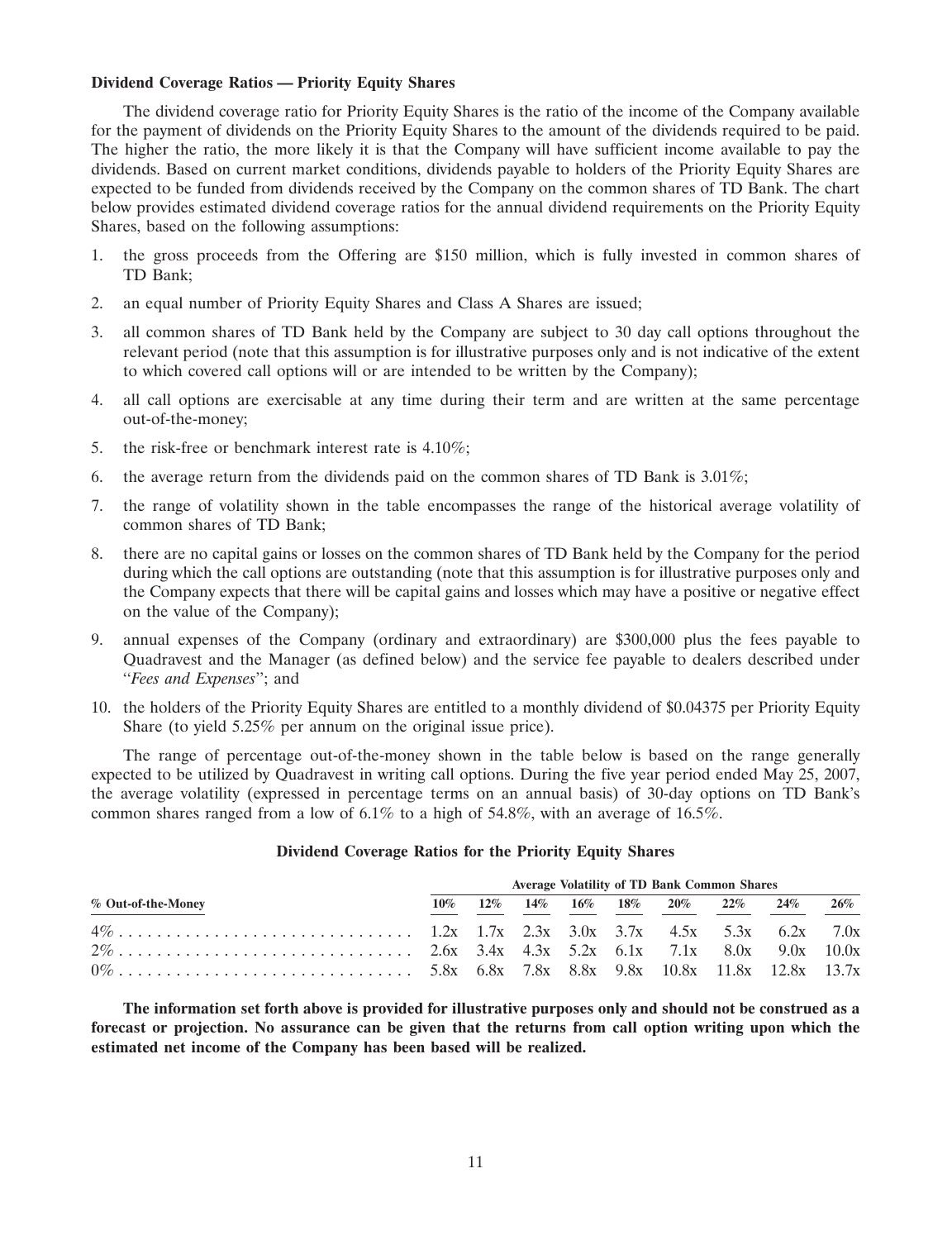#### **Sensitivity Analysis — Class A Shares**

The table below represents an assessment of the sensitivity of the net return to holders of the Class A Shares from dividends and option premiums of the Company (excluding any gains or losses on Portfolio investments, dividend increases or decreases and any amounts paid to close out in-the-money options) to (i) the average volatility of TD Bank's common shares; and (ii) the excess of the strike price over the market price of the securities expressed as a percentage of such market price at the time the option is written (or percentage out-of-the-money) using a modified Black-Scholes Model. The table is based on the same assumptions set forth above under '' *— Dividend Coverage Ratios — Priority Equity Shares*''. The range of percentage out-of-the-money shown in the table below is based on the range generally expected to be utilized by Quadravest in writing call options.

| Return (Net of Expenses) on Class A Shares from Dividends and Option Premiums |                    |  |  |
|-------------------------------------------------------------------------------|--------------------|--|--|
|                                                                               | (Annualized $\%$ ) |  |  |

|                    | Average Volatility of the Common Shares of TD Bank |        |        |                      |  |  |        |     |     |
|--------------------|----------------------------------------------------|--------|--------|----------------------|--|--|--------|-----|-----|
| % Out-Of-The-Money | $10\%$                                             | $12\%$ | $14\%$ | $16\%$ $18\%$ $20\%$ |  |  | $22\%$ | 24% | 26% |
|                    |                                                    |        |        |                      |  |  |        |     |     |
|                    |                                                    |        |        |                      |  |  |        |     |     |
|                    |                                                    |        |        |                      |  |  |        |     |     |

**The information in the table is provided for illustrative purposes only and should not be construed as a forecast or projection. No assurance can be given that the returns shown in this sensitivity analysis will ever be available or realized.**

# **INFORMATION ABOUT THE TORONTO-DOMINION BANK**

#### **Additional Available Information**

The information contained in this prospectus relating to TD Bank and its subsidiaries has been taken from the following documents, each of which has been filed with the Canadian Securities Administrators:

- (a) TD Bank's Management Information Circular dated January 25, 2007;
- (b) TD Bank's Annual Information Form dated December 8, 2006 (the ''2006 AIF'');
- (c) TD Bank's consolidated audited financial statements for the fiscal year ended October 31, 2006 with comparative consolidated financial statements for the fiscal year ended October 31, 2005, together with the auditors' report thereon and Management's Discussion and Analysis as contained in the Annual Report to Shareholders for the year ended October 31, 2006;
- (d) the press release dated May 7, 2007 announcing the expected impact of the first quarter earnings of TD Banknorth Inc. (''TD BankNorth'') on TD Bank's financial position, the material change report dated November 30, 2006 in connection with the merger agreement entered into between TD Bank and TD Banknorth providing for the acquisition by TD Bank of all of the outstanding shares of common stock of TD Banknorth not currently owned by the Bank, and the material change report dated April 26, 2007 in connection with the receipt of all shareholder and regulatory approvals necessary to complete the privatization of TD Banknorth; and
- (e) TD Bank's Second Quarter Report to Shareholders for the three and six months ended April 30, 2007, which includes comparative consolidated interim financial statements (unaudited) and Management's Discussion and Analysis (the ''Interim Financial Statements'').

The foregoing reports and other documents, including material change reports (collectively, the ''TD Bank Public Documents'') are available electronically through SEDAR at www.sedar.com. More comprehensive financial and other information is contained in such reports and other documents and this summary is qualified by reference to such reports and other documents and all other financial information and notes contained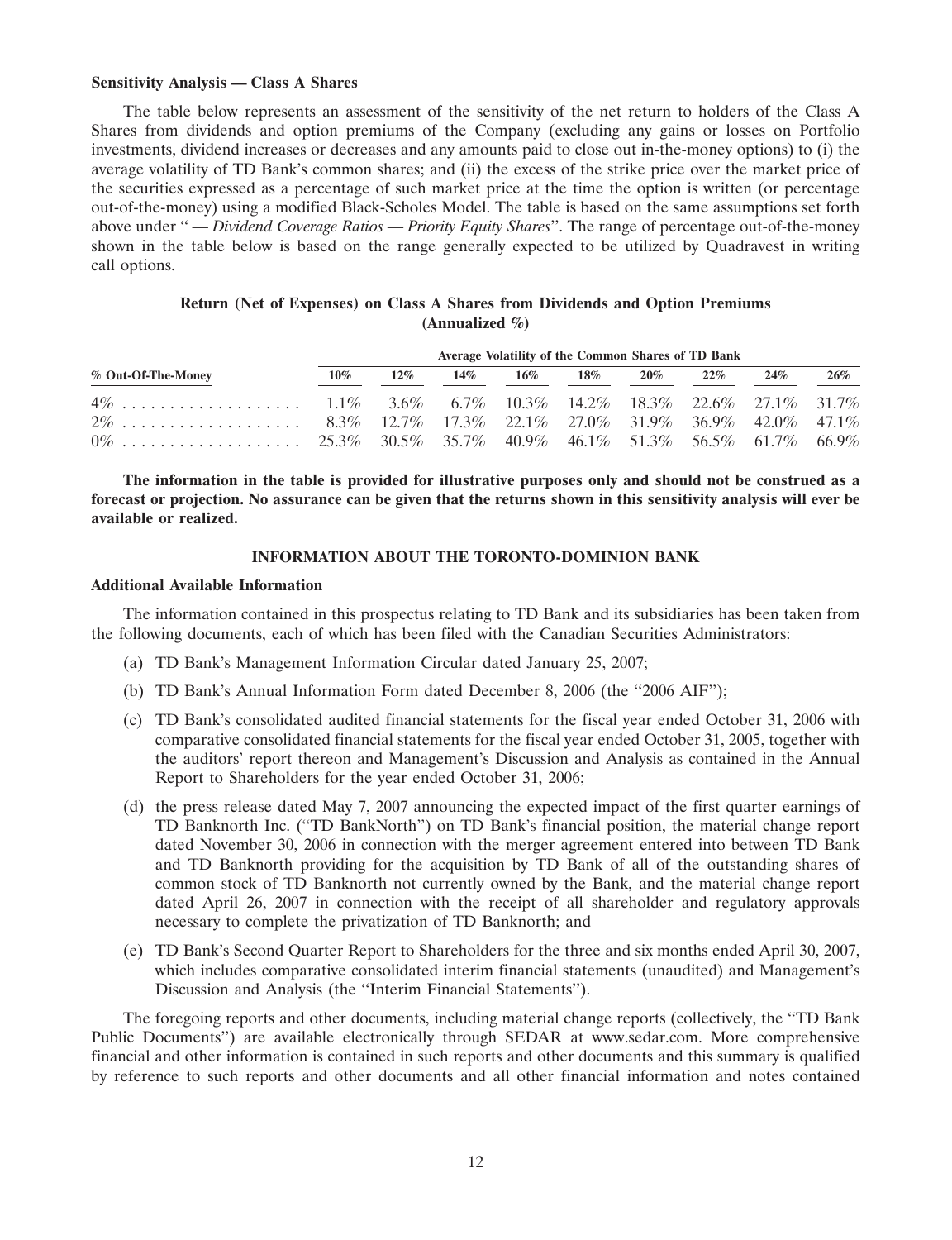therein. Investors and their financial advisers are strongly urged to review these documents before investing in Priority Equity Shares or Class A Shares of the Company.

TD Bank has not participated in the establishment of the Company, nor in the preparation of this prospectus, and takes no responsibility and assumes no liability for the accuracy or completeness of any information contained in this prospectus. See ''*Risk Factors — Risks Associated with an Investment in the Common Shares of TD Bank*''.

The Company and the Agents have had no access to any information about TD Bank other than the information contained in the TD Bank Public Documents and any other publicly available information about TD Bank. Further, the Company and the Agents have not had an opportunity to verify the accuracy or completeness of any information contained in the TD Bank Public Documents or such other publicly available information to determine if any such materials contain a misrepresentation, as defined in applicable securities laws. The Priority Equity Shares and Class A Shares of the Company will primarily derive their value from the value of the common shares of TD Bank held by the Company and investors and their financial advisers need to form a view of the merits of an indirect investment in the common shares of TD Bank before investing in the Priority Equity Shares or the Class A Shares.

#### **The Toronto-Dominion Bank**

TD Bank is a chartered bank subject to the provisions of the *Bank Act* (Canada). It was formed on February 1, 1955 through the amalgamation of The Bank of Toronto, chartered in 1855, and The Dominion Bank, chartered in 1869. On February 1, 2000, TD Bank announced the completion of its \$8 billion acquisition of CT Financial Services Inc., the parent company for the group of entities operating under the name ''Canada Trust'', moving it from the fifth-largest Canadian bank to a market leader in Canada. TD Bank's head office and registered office is located at 66 Wellington St. West, Toronto, Ontario M5K 1A2.

TD Bank and its subsidiaries are collectively known as TD Bank Financial Group. TD Bank serves more than 14 million customers in four key businesses operating in a number of locations in key financial centres around the globe: Canadian Personal and Commercial Banking, including TD Canada Trust; Wealth Management, including TD Waterhouse Canada, TD Waterhouse U.K. and TD Bank's investment in TD Ameritrade; U.S. Personal and Commercial Banking through TD Banknorth; and Wholesale Banking, including TD Securities Inc. TD Bank also ranks among the world's leading on-line financial services firms, with more than 4.5 million on-line customers. TD Bank had \$408 billion in assets as at January 31, 2007.

On May 24, 2007, TD Bank issued its Interim Financial Statements, announcing a 19.1% increase in second quarter earnings to \$879 million, or \$1.20 per share, up from \$738 million, or \$1.01 a share, in the same period in 2006. Excluding certain items, including amortization of intangibles and an after-tax charge related to U.S. restructuring, TD Bank said adjusted income was \$995 million, or \$1.36 a share, up 27.6%. Return on equity rose to 16.4% from 14.6% a year earlier; total shareholder return for the 12 months ended April 30, 2007 was 11.8%, below the peer average of 19.0%.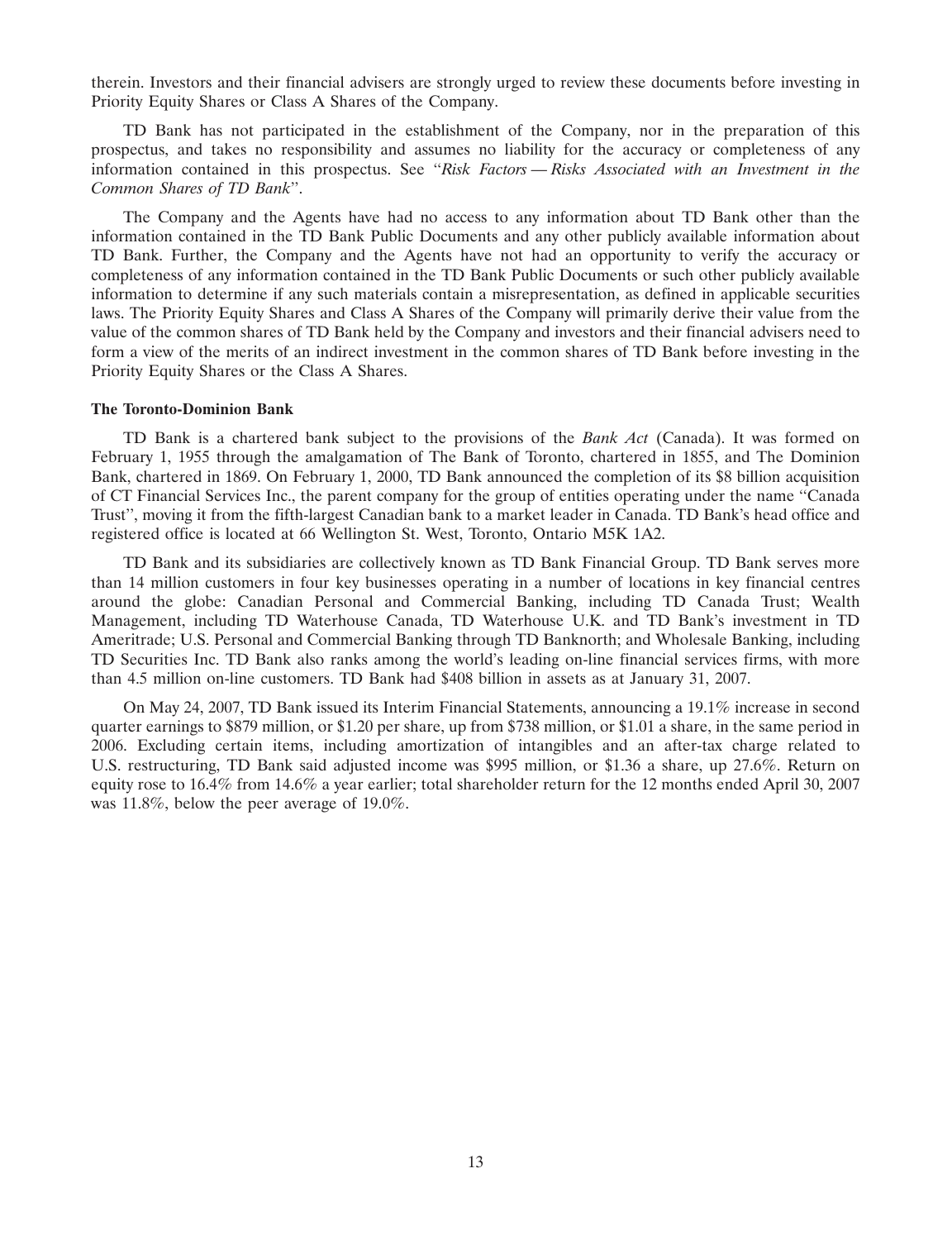# **Selected Financial Information**

The following represents a historical summary of selected financial data pertaining to TD Bank which has been derived from the TD Bank Public Documents.

|                                                  | <b>Years Ended October 31</b> |         |  |           |  |           |  |
|--------------------------------------------------|-------------------------------|---------|--|-----------|--|-----------|--|
|                                                  | 2006                          |         |  | 2005      |  | 2004      |  |
| Common share information                         |                               |         |  |           |  |           |  |
|                                                  |                               | 6.34 \$ |  | 3.20 \$   |  | 3.39      |  |
|                                                  |                               | 716.8   |  | 691.3     |  | 654.5     |  |
|                                                  |                               |         |  | $15.3\%$  |  | $18.5\%$  |  |
| Financial results $(\text{\$millions})$          |                               |         |  |           |  |           |  |
|                                                  |                               |         |  |           |  |           |  |
|                                                  |                               |         |  |           |  |           |  |
| Balance sheet information $(\text{\$}~millions)$ |                               |         |  |           |  |           |  |
|                                                  |                               |         |  | \$365,210 |  | \$311,027 |  |
|                                                  |                               |         |  |           |  |           |  |

Notes:

(1) Weighted average number of common shares outstanding, in millions.

# **Trading History of the Common Shares**

The common shares of TD Bank are listed on the Toronto Stock Exchange (the ''TSX''), the New York Stock Exchange and the Tokyo Stock Exchange under the symbol ''TD''. The following table shows the market price range and trading volume of the common shares of TD Bank on the TSX for the calendar periods indicated.

| Period | <b>High</b> | Low     | <b>Average Daily</b><br><b>Volume</b> |
|--------|-------------|---------|---------------------------------------|
|        |             |         | (000's)                               |
| 2005   |             |         |                                       |
|        | \$51.70     | \$48.08 | 1,761,587                             |
|        | \$56.20     | \$49.09 | 1,587,438                             |
|        | \$59.03     | \$54.09 | 1,560,814                             |
|        | \$62.79     | \$54.75 | 1,418,101                             |
| 2006   |             |         |                                       |
|        | \$66.85     | \$60.20 | 1,491,438                             |
|        | \$65.35     | \$55.62 | 1,598,259                             |
|        | \$66.93     | \$56.00 | 1,643,962                             |
|        | \$70.21     | \$62.80 | 1,741,959                             |
| 2007   |             |         |                                       |
|        | \$70.36     | \$68.28 | 1,295,222                             |
|        | \$71.61     | \$69.27 | 1,360,973                             |
|        | \$70.47     | \$67.21 | 1,506,476                             |
|        | \$69.74     | \$67.51 | 1,238,019                             |
|        | \$74.64     | \$67.13 | 1,809,182                             |
|        | \$74.25     | \$71.88 | 1,867,817                             |
|        | \$73.33     | \$71.87 | 1,444,847                             |

On July 24, 2007, the closing price of the common shares of TD Bank on the TSX was \$71.87.

The information set forth above is historical and is not intended to be, nor should it be construed as, an indication as to the future trading levels of the common shares of TD Bank.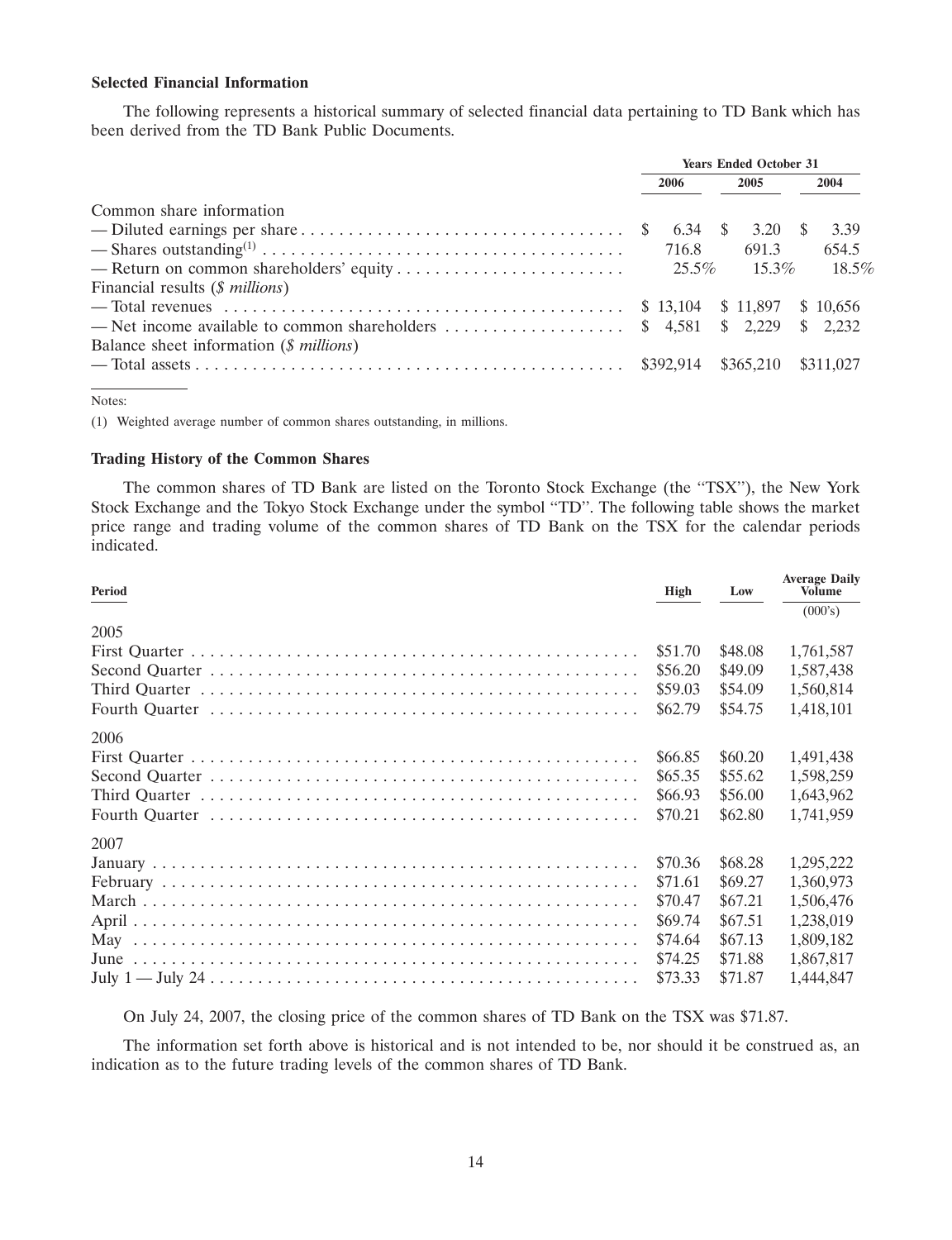#### **Dividend History and Other Information Regarding the Common Shares**

The following table sets forth the dividend history of the common shares of TD Bank on the dates indicated below:

| Dividends for the year ended October 31 |      |           |  |      |
|-----------------------------------------|------|-----------|--|------|
| 2006                                    | 2005 | 2004 2003 |  | 2002 |
|                                         |      |           |  |      |

TD Bank currently pays a quarterly dividend of \$0.53 per common share.

The information set forth above is historical and is not intended to be, nor should it be construed as, an indication as to the future dividends which may be paid on the common shares of TD Bank.

The following table sets forth a summary of the recent closing market prices, annual dividends or distributions paid, dividend or distribution yield and average annual total return of the common shares of TD Bank:

| Closing $Price(1)$ | Average Annual<br>Annual Dividend <sup>(2)</sup> Dividend Yield Total Return <sup>(3)</sup> |          |        |
|--------------------|---------------------------------------------------------------------------------------------|----------|--------|
| \$71.87            | \$2.12                                                                                      | $2.95\%$ | 20.87% |

(1) As of July 24, 2007.

(2) Based on the last declared quarterly dividend per share, annualized.

(3) From July 24, 2002 to July 24, 2007 (source: Bloomberg).

# **TD Bank's Dividend Policy**

The holders of TD Bank's common shares are entitled to receive dividends as and when declared by the board of directors, subject to the preference of the preferred shares. The declaration and payment of dividends and the amount thereof is subject to the discretion of TD Bank's board of directors and is dependent upon the results of operations, financial condition, cash requirements and future prospects of, and regulatory restrictions on the payment of dividends by, TD Bank and other factors deemed relevant by such board of directors.

The Bank's ability to pay dividends is subject to the Bank Act and the regulations of the Superintendent of Financial Institutions Canada.

#### **Voting Rights in the Common Shares**

Holders of Priority Equity Shares or Class A Shares will not have any voting rights in respect of the common shares of TD Bank held by the Company. Quadravest will determine whether and how to vote such shares from time to time, and is responsible for advising the Company as to any voting rights it may have. Quadravest does not make a distinction between routine and non-routine corporate matters in respect of such voting rights. It evaluates each proposed matter on its merits and makes its recommendations as to how the Company should vote, or to refrain from voting such securities, as it determines would be in the best interest of the Company. Quadravest will ensure that proxies are duly signed by the Company and submitted on behalf of the Company in a timely manner.

Quadravest will maintain on behalf of the Company a proxy voting record which includes, each time it receives proxy voting materials, the stock exchange on which TD Bank shares are listed and the ticker symbol for such securities; the CUSIP number for such shares; the meeting date and whether the meeting was called by management or otherwise; a brief identification of the matters to be voted on at the meeting; whether, and if so how, the Company voted on such matters; and whether the votes cast were for or against the recommendations of management of TD Bank.

The Company will prepare a proxy voting record for the period ending on June 30 of each calendar year. The first such record will relate to the period from inception of the Company to June 30, 2008 and will be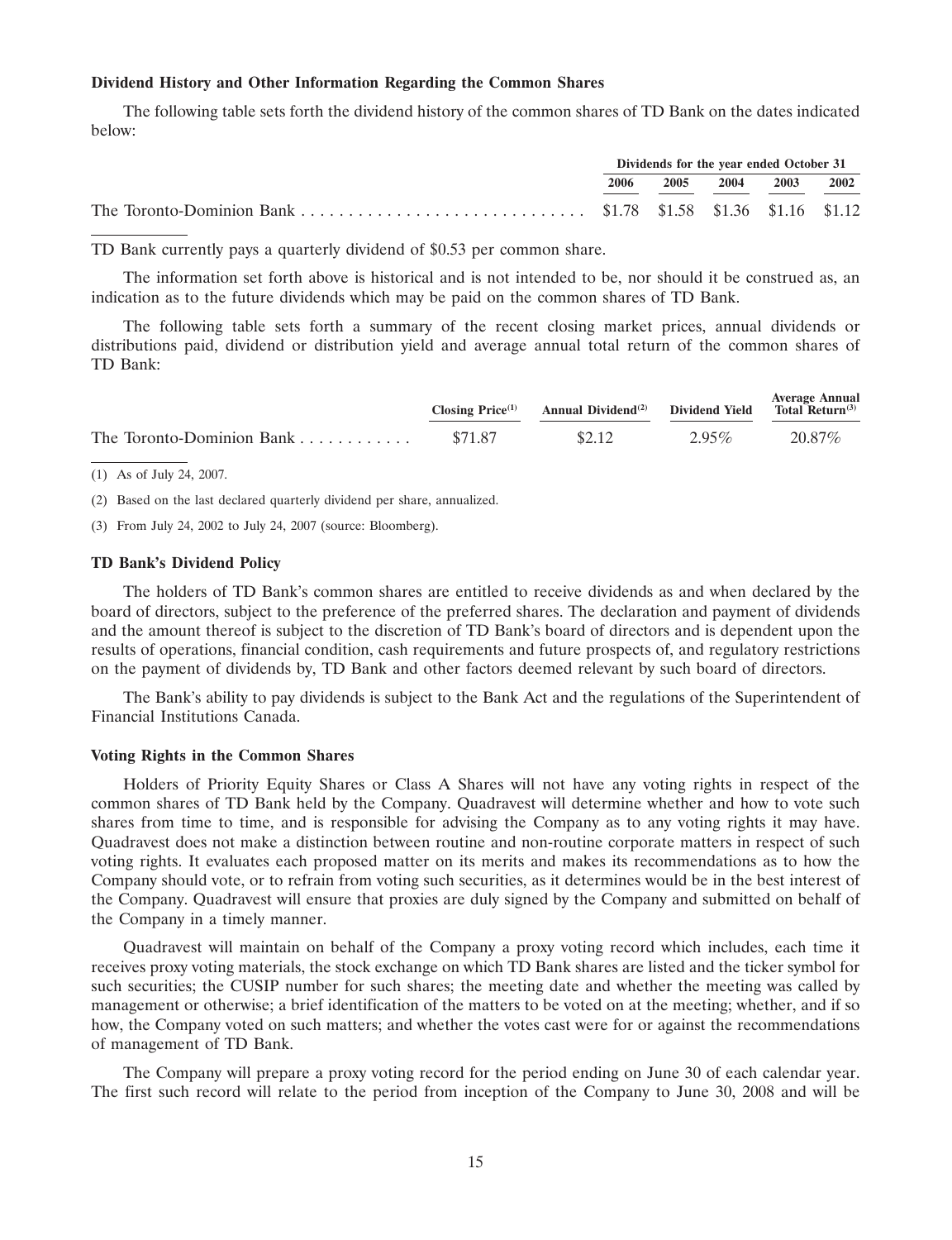completed by August 31, 2008. Upon request made by a shareholder, the Company will deliver a copy of its proxy voting record to such shareholder without charge.

#### **Extraordinary Events Affecting TD Bank**

If TD Bank is a party to or affected by any reorganization, amalgamation, plan of arrangement, securities exchange take-over bid, merger or sale of material assets or any other business combination (a ''Business Combination''), the securities of TD Bank or any successor thereto received by the Company in respect of such Business Combination will, together with any residual, be treated as part of the assets of the Company for all purposes relating to the Priority Equity Shares and the Class A Shares, including the prices payable on redemption and retraction of the Priority Equity Shares and the Class A Shares. In the event of a cash take-over bid for TD Bank or other Business Combination that results in the Company receiving cash rather than securities for the common shares of TD Bank that it holds, the Company will, in the discretion of Quadravest, use the cash proceeds so received to purchase shares of the financial institution acquiring TD Bank, or the common shares of another major Canadian financial institution, if Quadravest believes such purchase would permit the Company to meet its investment objectives, and otherwise the Company will be wound up.

Upon any subdivision, consolidation, reclassification or other similar change to the common shares of TD Bank (a ''Reclassification''), the securities received as a result of such Reclassification will, together with any residual, also be treated as part of the assets of the Company for all purposes relating to the Priority Equity Shares and the Class A Shares.

If TD Bank makes any distribution of securities in respect of its common shares other than a cash dividend or a stock dividend paid in the ordinary course (an ''Extraordinary Distribution''), any securities or other property received by the Company in respect of such Extraordinary Distribution will either be sold, in which case the Company will use the net proceeds to acquire additional common shares of TD Bank, or be held by the Company, in the discretion of Quadravest, in which event such securities will also be treated as part of the assets of the Company for all purposes relating to the Priority Equity Shares and the Class A Shares. Any transferable rights issued to the Company pursuant to a rights offering by TD Bank may be exercised or may be sold and the net proceeds of such sale used to purchase additional common shares of TD Bank.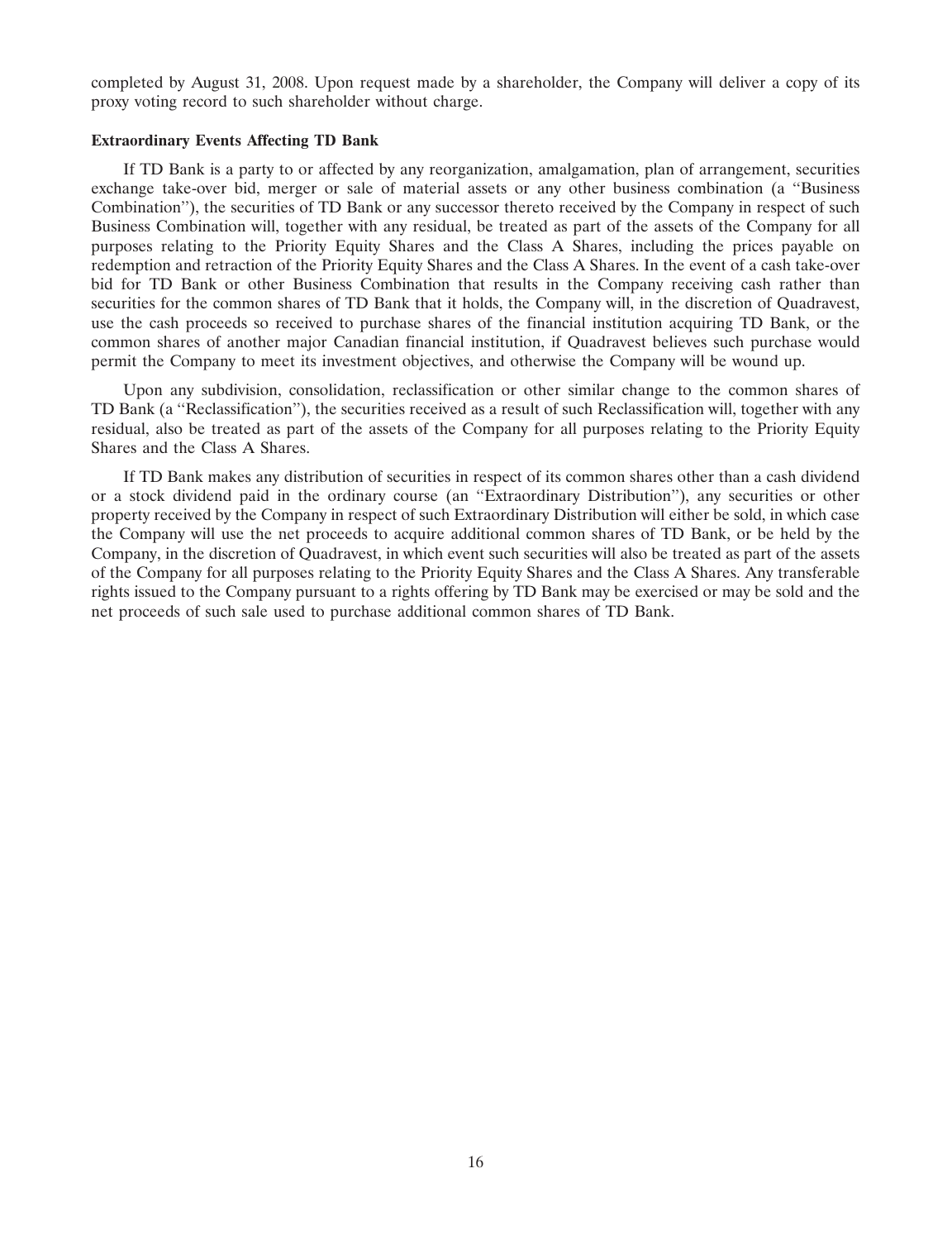#### **MANAGEMENT OF THE COMPANY**

#### **Directors and Officers of the Company**

The Board of Directors of the Company currently consists of six members. The following are the names, municipalities of residence, office and principal occupations of the directors and officers of the Company.

| <b>Name and Municipality of Residence</b>                     | Office                                                              | <b>Principal Occupation</b>                                                             |
|---------------------------------------------------------------|---------------------------------------------------------------------|-----------------------------------------------------------------------------------------|
| S. Wayne $\text{Finch}^{(1)}$<br>Brampton, Ontario            | Chairman, President, Chief<br><b>Executive Officer and Director</b> | Chief Executive and Chief<br>Investment Officer, Quadravest<br>Capital Management Inc.  |
| Laura L. Johnson $\ldots \ldots \ldots$<br>Oakville, Ontario  | Secretary and Director                                              | Managing Director and Portfolio<br>Manager, Quadravest Capital<br>Management Inc.       |
| Peter F. Cruickshank<br>Brampton, Ontario                     | Chief Financial Officer and<br>Director                             | Managing Director and Chief<br>Financial Officer, Quadravest<br>Capital Management Inc. |
| William C. Thornhill Director<br>Mississauga, Ontario         |                                                                     | Consultant                                                                              |
| Michael W. Sharp <sup>(1)</sup><br>Toronto, Ontario           | Director                                                            | Partner, Blake, Cassels &<br>Graydon LLP                                                |
| John D. Steep <sup>(1)</sup> Director<br>Scarborough, Ontario |                                                                     | Consultant                                                                              |

(1) Member of the Audit Committee.

All of the directors and officers of the Company have held the same principal occupation for the five years preceding the date hereof.

#### **The Manager**

Pursuant to an agreement between the Company and Quadravest Inc. dated July 27, 2007 (the ''Management Agreement''), Quadravest Inc. (the ''Manager'') is the manager of the Company and, as such, is responsible for providing or arranging for administrative services required by the Company including, without limitation, authorizing the payment of operating expenses incurred on behalf of the Company; preparing financial statements and financial and accounting information as required by the Company; ensuring that shareholders are provided with such financial statements (including semi-annual and annual financial statements) as they have requested and such other reports as are from time to time required by applicable law; ensuring that the Company complies with regulatory requirements and applicable stock exchange listing requirements; preparing the Company's reports to shareholders and the Canadian securities regulatory authorities; determining the amount of dividends to be paid by the Company; and negotiating contractual agreements with third-party providers of services, including registrars, transfer agents, auditors and printers.

The Manager is required to exercise the powers and discharge the duties of its office honestly, in good faith and in the best interests of shareholders and, in connection therewith, to exercise the degree of care, diligence and skill that a reasonably prudent manager would exercise in similar circumstances. The Management Agreement provides that the Manager will not be liable in any way for any default, failure or defect in or diminution in the value of any of the securities held by the Company if it has satisfied the standard of care, diligence and skill set forth above. The Manager will incur liability for wilful misconduct, bad faith, negligence or other breach of this standard of care.

The Manager may resign upon 60 days notice to shareholders and the Company or such lesser notice as the Company may accept. If the Manager resigns it may appoint its successor, but its successor must be approved by shareholders unless it is an affiliate of the Manager. If the Manager commits certain events of bankruptcy or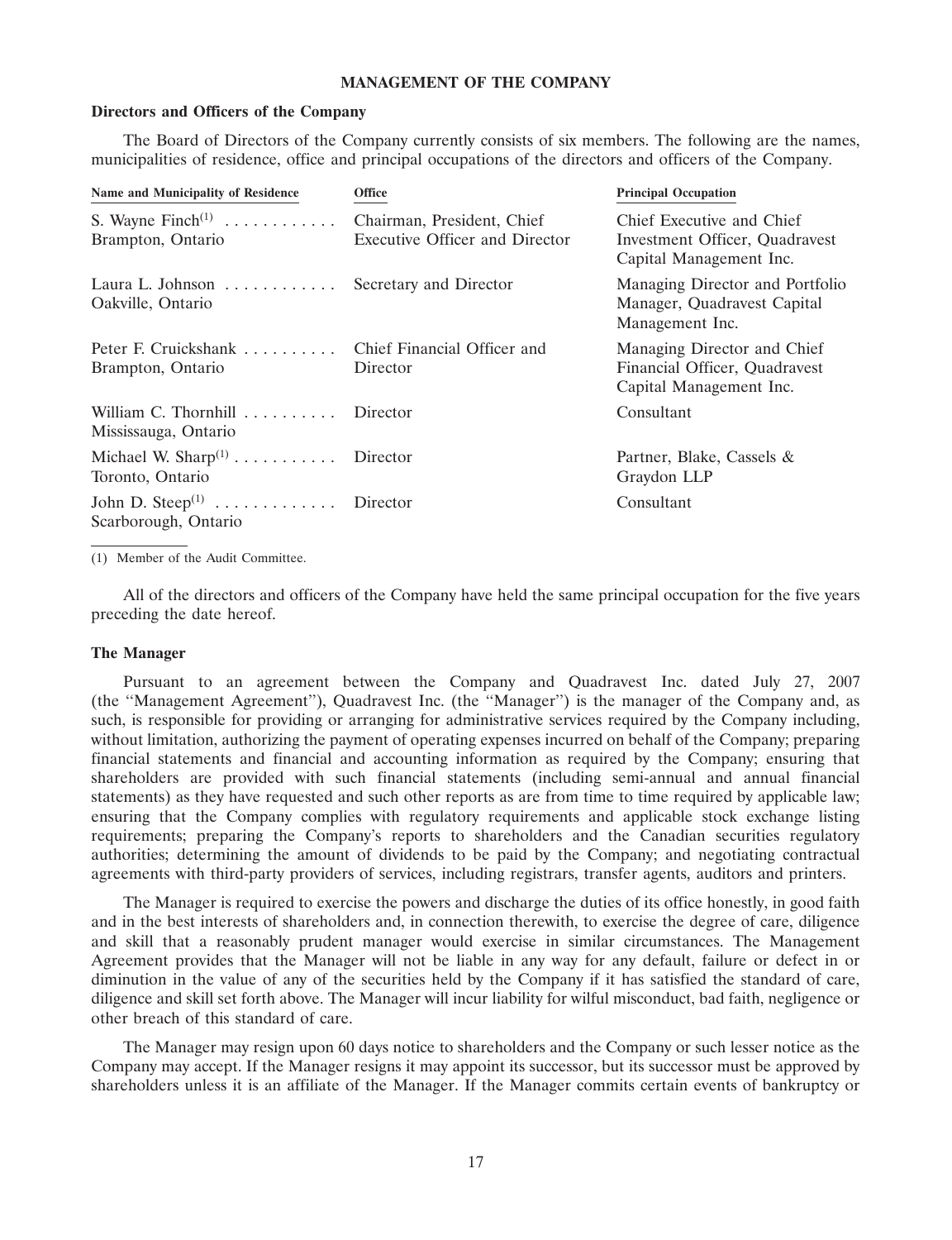insolvency or is in material breach or default of its obligations under the Management Agreement and such breach or default has not been cured within 30 days after notice of same has been given to the Manager, the Company shall give notice thereof to shareholders and the shareholders may remove the Manager and appoint a successor manager. Except as described above, the Manager cannot be terminated as manager of the Company.

The Manager is entitled to fees for its services under the Management Agreement as described under ''*Fees and Expenses*'' and will be reimbursed for all reasonable costs and expenses incurred by it on behalf of the Company. In addition, the Manager and each of its directors, officers, employees and agents will be indemnified by the Company from and against all legal fees, judgments and amounts paid in settlement, actually and reasonably incurred by the Manager or any of its officers, directors, employees or agents in the exercise of its duties as manager, unless those fees, judgments or amounts paid in settlement were incurred as a result of a breach by the Manager of the standard of care described above and provided the Company has reasonable grounds to believe that the action or inaction that caused the payment of fee, judgment or amount paid in settlement was in the best interests of the Company.

The management services of the Manager under the Management Agreement are not exclusive and nothing in the Management Agreement prevents the Manager from providing similar management services to other investment funds and other clients (whether or not their investment objectives and policies are similar to those of the Company) or from engaging in other activities. For a list of the directors and officers of the Manager, see ''— *The Investment Manager''*.

The principal office address of the Manager is 77 King Street West, Suite 4500, Toronto, Ontario M5K 1K7. The Manager is controlled by S. Wayne Finch.

#### **The Investment Manager**

Quadravest manages the Company's investment portfolio in a manner consistent with the investment objectives, strategy and restrictions of the Company pursuant to an agreement (the ''Investment Management Agreement'') between the Company and Quadravest dated July 27, 2007. Investment assets are generally managed by Quadravest to meet specific absolute return objectives rather than taking on the additional risk of targeting relative returns. As a result of the dual focus of absolute returns and capital preservation, Quadravest is able to adopt a more defensive approach in implementing its investment strategies than would be the case if it focused on relative returns. Quadravest relies on fundamental analysis in managing equity portfolios, such that it focuses on a company's earnings history, relative price-earnings multiple, cash flow, dividend yield, market position and growth prospects.

Quadravest is the investment manager of 14 other public mutual fund corporations and one public mutual fund trust that have completed public offerings with aggregate proceeds in excess of \$2.5 billion. The principal office address of Quadravest is 77 King Street West, Suite 4500, Toronto, Ontario M5K 1K7, and its website address is www.quadravest.com. The Manager owns all of the voting shares of Quadravest.

#### *Directors and Officers of Quadravest*

The name and municipality of residence of each of the directors and officers of Quadravest, who also hold similar positions with the Manager, are as set out below.

| Name and Municipality of Residence | <b>Office</b>                                  |
|------------------------------------|------------------------------------------------|
| Brampton, Ontario                  | Officer, Chief Investment Officer and Director |
| Oakville, Ontario                  |                                                |
| Brampton, Ontario                  |                                                |

Wayne Finch is the Chairman and Chief Investment Officer of Quadravest. Mr. Finch has over 21 years of experience in designing and managing investment portfolios. Prior to forming Quadravest in 1997, Mr. Finch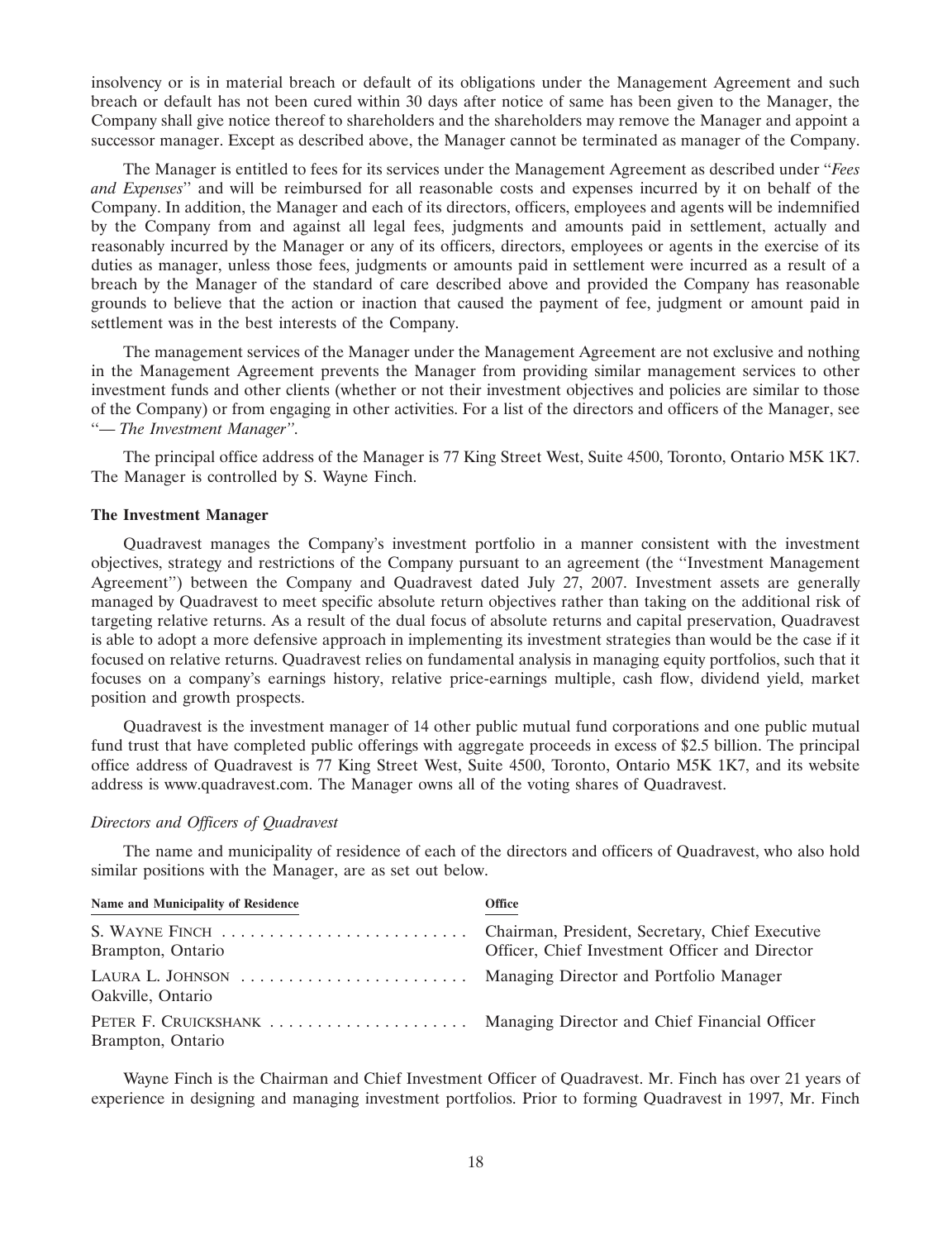was Vice-President at another investment management firm where he was a portfolio manager of a number of publicly traded investment vehicles, and prior to that was a portfolio manager in the treasury operations of a major Canadian trust company where he managed a number of common and preferred share portfolios. Mr. Finch was also the portfolio manager for the Canada Trust Everest Dividend Fund from 1994 to 1996.

Laura L. Johnson is the Portfolio Manager and Managing Director of Quadravest. Ms. Johnson has over 15 years of experience in the financial services industry including extensive experience with structured products. Prior to forming Quadravest with Mr. Finch, Ms. Johnson was employed in the structured finance, equity and fixed income areas at another investment management firm where she worked extensively on investment products.

Peter F. Cruickshank is the Chief Financial Officer and Managing Director of Quadravest. Mr. Cruickshank is a chartered accountant who has spent the last 20 years of his career in the investment industry. From 1986 to 1999, when he joined Quadravest, he was a director and the chief financial officer of another investment management firm.

#### *Investment Management Agreement*

The services to be provided by Quadravest pursuant to the Investment Management Agreement will include the making of all investment decisions for the Company and managing the Company's covered call option writing in accordance with the investment objectives, strategy and restrictions of the Company. Decisions as to the purchase and sale of securities for the Company and as to the execution of all portfolio and other transactions will be made by Quadravest. In the purchase and sale of securities for the Company and the writing of options contracts, Quadravest will seek to obtain overall services and prompt execution of orders on favourable terms.

Under the Investment Management Agreement, Quadravest is required to act at all times on a basis which is fair and reasonable to the Company, to act honestly and in good faith with a view to the best interests of the shareholders of the Company and, in connection therewith, to exercise the degree of care, diligence and skill that a reasonably prudent portfolio manager would exercise in comparable circumstances. The Investment Management Agreement provides that Quadravest will not be liable in any way for any default, failure or defect in or diminution in the value of any of the securities held by the Company if it has satisfied the standard of care, diligence and skill set forth above. Quadravest will incur liability for wilful misconduct, bad faith, negligence or other breach of this standard of care.

The Investment Management Agreement, unless terminated as described below, will continue in effect until the termination of the Company. The Company may terminate the Investment Management Agreement if Quadravest has committed certain events of bankruptcy or insolvency or is in material breach or default of the provisions of the agreement and such breach has not been cured within 30 days after notice of the breach has been given to Quadravest. Otherwise, Quadravest cannot be terminated as investment manager of the Company without shareholder approval.

Except as set out below, Quadravest may not terminate the Investment Management Agreement or assign the same except to an affiliate of Quadravest, without shareholder approval. Quadravest may terminate the Investment Management Agreement if the Company is in material breach or default of the provisions thereof and such breach or default has not been cured within 30 days of notice of the breach or default to the Company or if there is a material change in the fundamental investment objectives, strategy or restrictions of the Company.

If the Investment Management Agreement is terminated, the Manager will promptly appoint a successor investment manager to carry out the activities of Quadravest until a meeting of shareholders of the Company is held to confirm such appointment.

Quadravest is entitled to fees for its services under the Investment Management Agreement as described under ''*Fees and Expenses*'' and will be reimbursed for all reasonable costs and expenses incurred by it on behalf of the Company. In addition, Quadravest and each of its directors, officers, employees and agents will be indemnified by the Company from and against all costs or losses incurred or suffered by Quadravest or any of its officers, directors, employees or agents in the exercise of its duties as investment manager, unless those costs or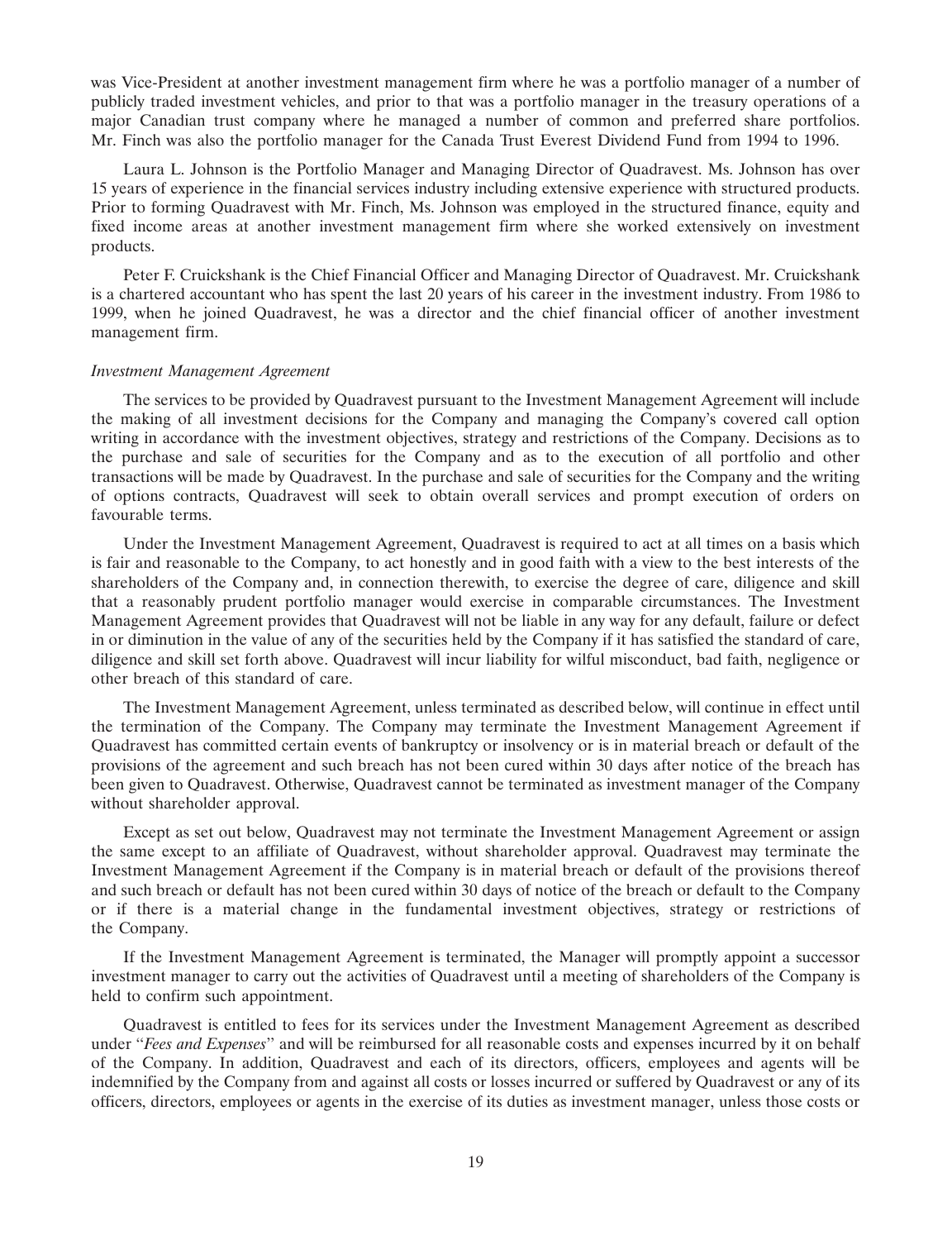losses were incurred or suffered as a result of the wilful misconduct, bad faith or negligence of Quadravest or other breach a breach by Quadravest of the standard of care described above and provided the Company has reasonable grounds to believe that the action or inaction that caused the payment of fee, judgment or amount paid in settlement was in the best interests of the Company.

# *Conflicts of Interest*

Quadravest is engaged in a variety of investment management, investment advisory and other business activities. The services of Quadravest under the Investment Management Agreement are not exclusive and nothing in the Investment Management Agreement prevents Quadravest or any of its affiliates from providing similar services to other investment funds and other clients (whether or not their investment objectives, strategies and policies are similar to those of the Company) or from engaging in other activities. Quadravest's investment decisions for the Company will be made independently of those made for its other clients and independently of its own investments. However, on occasion, Quadravest may make the same investment for the Company and for one or more of its other clients. If the Company and one or more of the other clients of Quadravest are engaged in the purchase or sale of the same security, the transactions will be effected on an equitable basis.

#### **Independent Review Committee**

National Instrument 81-107 Independent Review Committee for Investment Funds (''NI 81-107'') came into force on November 1, 2006, and requires the Company to establish an independent review committee (''IRC''). Messrs. Thornhill and Steep, two of the independent directors of the Company, will serve as members of the IRC, together with Gordon Currie. The IRC will be fully operational by November 1, 2007.

William C. Thornhill is currently the President of William C. Thornhill Consulting Inc. Until July 2005, he was the Vice-Chairman of Quadravest. Prior to joining Quadravest, Mr. Thornhill spent over 30 years in the financial services business and held a number of senior positions at a major Canadian trust company including Executive Vice-President, Products, Senior Vice-President, Finance, and Vice-President, Treasury and Corporate Investments.

John D. Steep is currently the President of S Factor Consulting Inc. Prior to retiring in 2002, Mr. Steep spent over 30 years in the financial services business and retired as a Senior Vice-President at a major Canadian chartered bank.

Gordon A. M. Currie is the Executive Vice President, Secretary and General Counsel of George Weston Limited, which he joined in 2005. Prior to that, he was the General Counsel of Direct Energy, the North American subsidiary of Centrica plc. Prior to that, he was a partner at Blake, Cassels & Graydon LLP, specializing in securities law, having joined the firm in 1983.

#### **DESCRIPTION OF SHARE CAPITAL**

The Company is authorized to issue an unlimited number of Priority Equity Shares and Class A Shares and 1,000 Class B Shares of which, before giving effect to the offering of Priority Equity Shares and Class A Shares under this prospectus, there are issued and outstanding 1,000 Class B Shares. The attributes of the Priority Equity Shares and Class A Shares are described under ''*Details of the Offering*''.

The holders of Class B Shares are not entitled to receive dividends. The holders of the Class B Shares will be entitled to one vote per share. The Class B Shares are retractable at a price of \$1.00 per share and have a liquidation entitlement of \$1.00 per share. The Class B Shares rank subsequent to the Priority Equity Shares and prior to the Class A Shares with respect to such nominal liquidation entitlement on the dissolution, liquidation or winding-up of the Company. TDb Split Corp. Holding Trust (the ''Holding Trust''), an Ontario trust of which S. Wayne Finch is the trustee, owns all of the issued and outstanding Class B Shares of the Company. See ''*Principal Shareholder*''.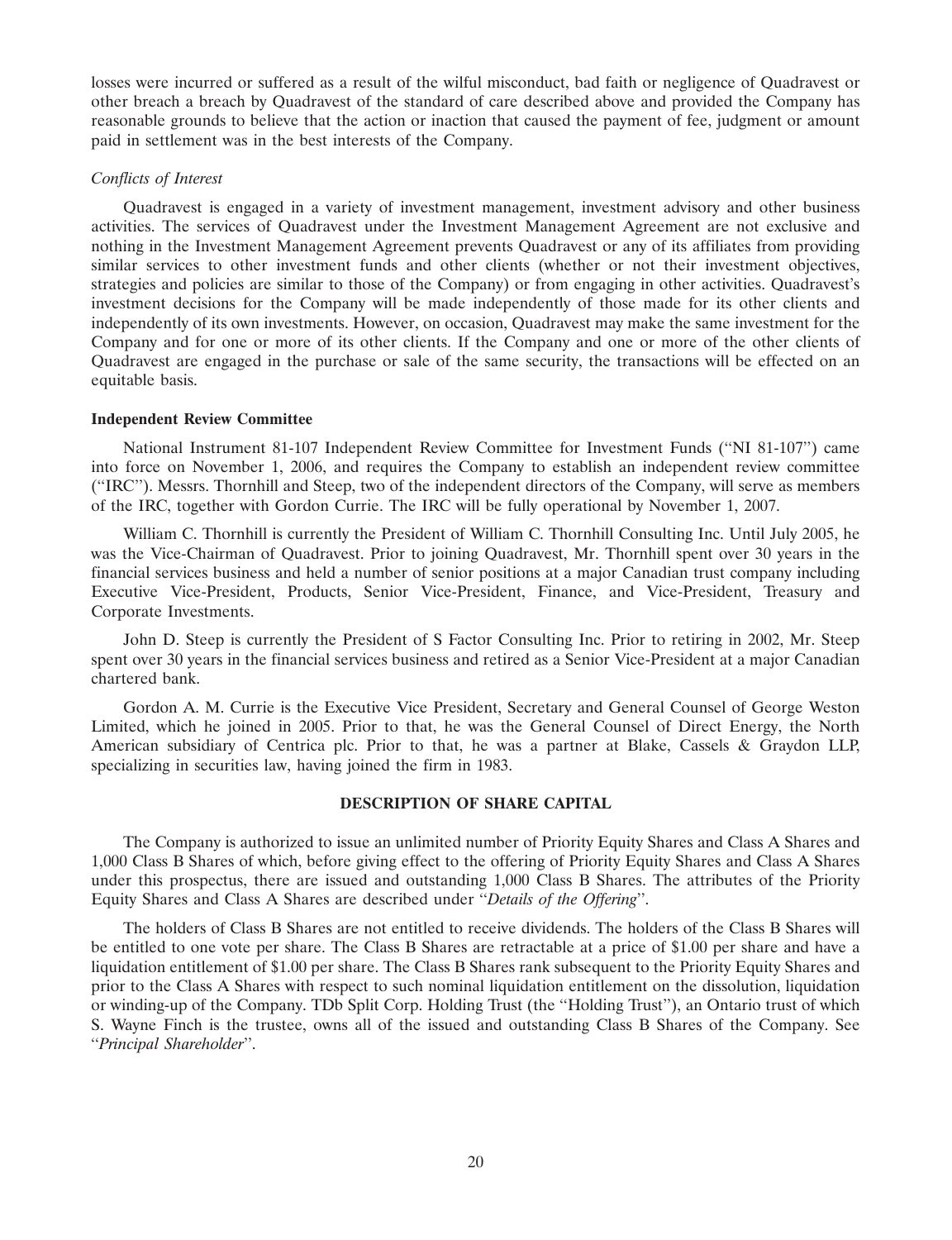The Company has no current intention of issuing additional Priority Equity Shares or Class A Shares following completion of the Offering, but is not precluded from doing so in the future. The Company will not issue additional Class B Shares.

# **DETAILS OF THE OFFERING**

#### **Valuation of Assets**

The net asset value of the Company will be calculated by RBC Dexia Investor Services Trust (''RBC Dexia'') as of each Retraction Date (as defined below) and as of the fifteenth day of each month or if the fifteenth day of each month is not a Business Day then the immediately preceding Business Day (each, a ''Valuation Date'') by subtracting the aggregate amount of the Company's liabilities from its total assets. The Company's assets are valued in accordance with any requirements of law, including NI 81-106. The net asset value per Unit is the amount obtained by dividing the net asset value of the Company as of a particular Valuation Date by the total number of Units outstanding on that date. The net asset value per Unit, as of the most recent mid-month or month-end Valuation Date, will be provided by Quadravest to shareholders on request and will be available at any time to shareholders via the Company's website at www.TDbSplit.com

#### **Certain Provisions of the Priority Equity Shares**

#### *Dividends*

The Company will pay, as and when declared by the Board of Directors of the Company, a fixed cumulative preferential monthly dividend of \$0.04375 per Priority Equity Share (to yield 5.25% per annum) to holders of Priority Equity Shares on the last day of each month (each a ''Dividend Record Date''). The initial dividend on the Priority Equity Shares is expected to be paid to holders of record on August 31, 2007 and, based on an anticipated closing date of August 7, 2007, is expected to be \$0.033871 per Priority Equity Share.

Dividends that are declared by the Board of Directors of the Company will be payable to holders of Priority Equity Shares of record at 5:00 p.m. (Eastern Standard Time) on the applicable Dividend Record Date, with payment being made within 15 days thereafter. Each holder of Priority Equity Shares will be mailed annually, no later than February 28, information necessary to enable such shareholder to complete an income tax return with respect to amounts paid or payable by the Company in respect of the preceding calendar year. See ''*Canadian Federal Income Tax Considerations*''.

#### *Payments on Termination*

All Priority Equity Shares outstanding on the Termination Date will be redeemed by the Company on such date. Immediately prior to the Termination Date, the Company will, to the extent possible, convert the assets of the Company to cash and will pay or make adequate provision for all of the Company's liabilities. The Company will, to the extent possible, after receipt of the net cash proceeds of the liquidation of its assets, distribute the Priority Equity Share Repayment Amount of \$10.00 per Priority Equity Share to holders of Priority Equity Shares through the redemption of the Priority Equity Shares as soon as practicable after the Termination Date.

# *Retraction Privileges*

Priority Equity Shares may be surrendered at any time for retraction to Computershare Investor Services Inc. (''Computershare''), the Company's registrar and transfer agent, but will be retracted only as of the last business day of each month (a ''Retraction Date''). Priority Equity Shares surrendered for retraction by a shareholder at least 20 business days prior to a Retraction Date will be retracted and the holder will receive payment on or before the 15<sup>th</sup> business day following such Retraction Date (the "Retraction Payment Date"). If a holder of Priority Equity Shares makes such surrender after 5:00 p.m. (Eastern Standard Time) on the 20th business day immediately preceding a Retraction Date, the Priority Equity Shares will be retracted on the Retraction Date in the following month and the holder will receive payment for the retracted shares as of the Retraction Payment Date in respect of the Retraction Date in the following month.

Except as noted below, holders of Priority Equity Shares whose shares are surrendered for retraction will be entitled to receive a price per share (the ''Priority Equity Share Retraction Price'') equal to the lesser of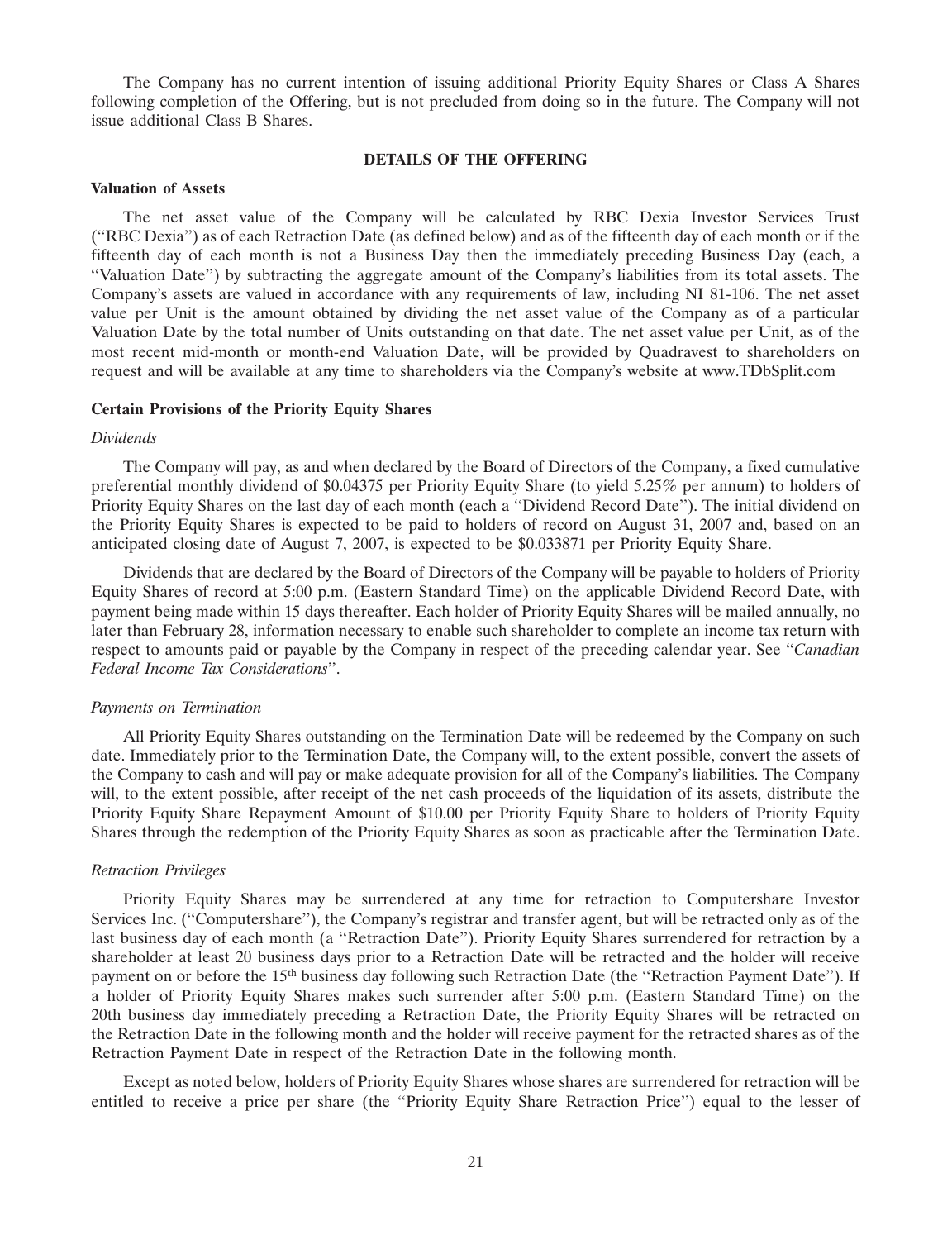(i) \$10.00; and (ii) 96% of the net asset value per Unit determined as of the Retraction Date less the cost to the Company of the purchase of a Class A Share in the market for cancellation. For this purpose, the cost of the purchase of a Class A Share will include the purchase price of the Class A Share and commissions and costs, if any, related to the liquidation of any portion of the common shares of TD Bank or Permitted Repayment Securities to fund the purchase of the Class A Share (to a maximum of 1% of the net asset value per Unit). Any accrued or declared and unpaid dividends payable on or before a Retraction Date in respect of Priority Equity Shares tendered for retraction on such Retraction Date will also be paid on the Retraction Payment Date.

Commencing in December 2008, Shareholders also have an annual retraction right under which they may concurrently retract an equal number of Priority Equity Shares and Class A Shares on the December Retraction Date in each year. The price paid by the Company for such a concurrent retraction will be equal to the net asset value per Unit calculated as of such date.

As disclosed below under ''— *Resale of Priority Equity Shares Tendered for Retraction*'', if a holder of Priority Equity Shares tendered for retraction has not withheld his or her consent thereto in the manner provided in the retraction notice delivered to CDS Clearing and Depository Services Inc. (''CDS'') through a participant in the CDS book-entry system (a ''CDS Participant''), the Company may, but is not obligated to, require the Recirculation Agent (as defined below) to use its best efforts to find purchasers for any Priority Equity Shares tendered for retraction prior to the relevant Retraction Payment Date pursuant to the Recirculation Agreement (as defined below). In such event, the amount to be paid to the holder of the Priority Equity Shares on the Retraction Payment Date will be an amount equal to the proceeds of the sale of the Priority Equity Shares less any applicable commission. Such amount will not be less than the Priority Equity Share Retraction Price. Holders of Priority Equity Shares are free to withhold their consent to such treatment and to require the Company to retract their Priority Equity Shares in accordance with their terms.

Subject to the Company's right to require the Recirculation Agent (as defined below) to use its best efforts to find purchasers prior to the relevant Retraction Payment Date for any Priority Equity Shares tendered for retraction, any and all Priority Equity Shares which have been surrendered to the Company for retraction are deemed to be outstanding until (but not after) the close of business on the relevant Retraction Date, unless the Priority Equity Share Retraction Price is not paid on the Retraction Payment Date, in which event such Priority Equity Shares will remain outstanding.

The retraction right must be exercised by causing written notice to be given within the notice periods prescribed herein and in the manner described under ''*Details of the Offering — Book-Entry System*''. Such surrender will be irrevocable upon the delivery of notice to CDS through a CDS Participant, except with respect to those Priority Equity Shares which are not retracted by the Company on the relevant Retraction Date.

If any Priority Equity Shares are tendered for retraction and are not resold in the manner described below under "- *Resale of Priority Equity Shares Tendered for Retraction*", the Company will, prior to the Retraction Payment Date, purchase for cancellation that number of Class A Shares which equals the number of Priority Equity Shares so retracted. Any Class A Shares so purchased for cancellation will be purchased in the market.

# *Resale of Priority Equity Shares Tendered for Retraction*

The Company has entered into an agreement dated July 27, 2007 (the ''Recirculation Agreement'') with CIBC World Markets Inc. (the ''Recirculation Agent'') and Computershare whereby the Recirculation Agent has agreed to use its best efforts to find purchasers for any Priority Equity Shares tendered for retraction prior to the relevant Retraction Payment Date, provided that the holder of the Priority Equity Shares so tendered has not withheld consent thereto. The Company is not obligated to require the Recirculation Agent to seek such purchasers but may elect to do so. In the event that a purchaser for such Priority Equity Shares is found in this manner, the notice of retraction shall be deemed to have been withdrawn prior to the relevant Retraction Date and the Priority Equity Shares shall remain outstanding. The amount to be paid to the holder of the Priority Equity Shares on the relevant Retraction Payment Date will be an amount equal to the proceeds of the sale of the Priority Equity Shares less any applicable commission. Such amount will not be less than the applicable Priority Equity Share Retraction Price.

#### *Priority and Rating*

The Priority Equity Shares rank in priority to the Class A Shares with respect to the payment of dividends and in priority to the Class A Shares and the Class B Shares with respect to the repayment of capital on the dissolution, liquidation or winding-up of the Company. The Priority Equity Shares have not been rated by any rating organization.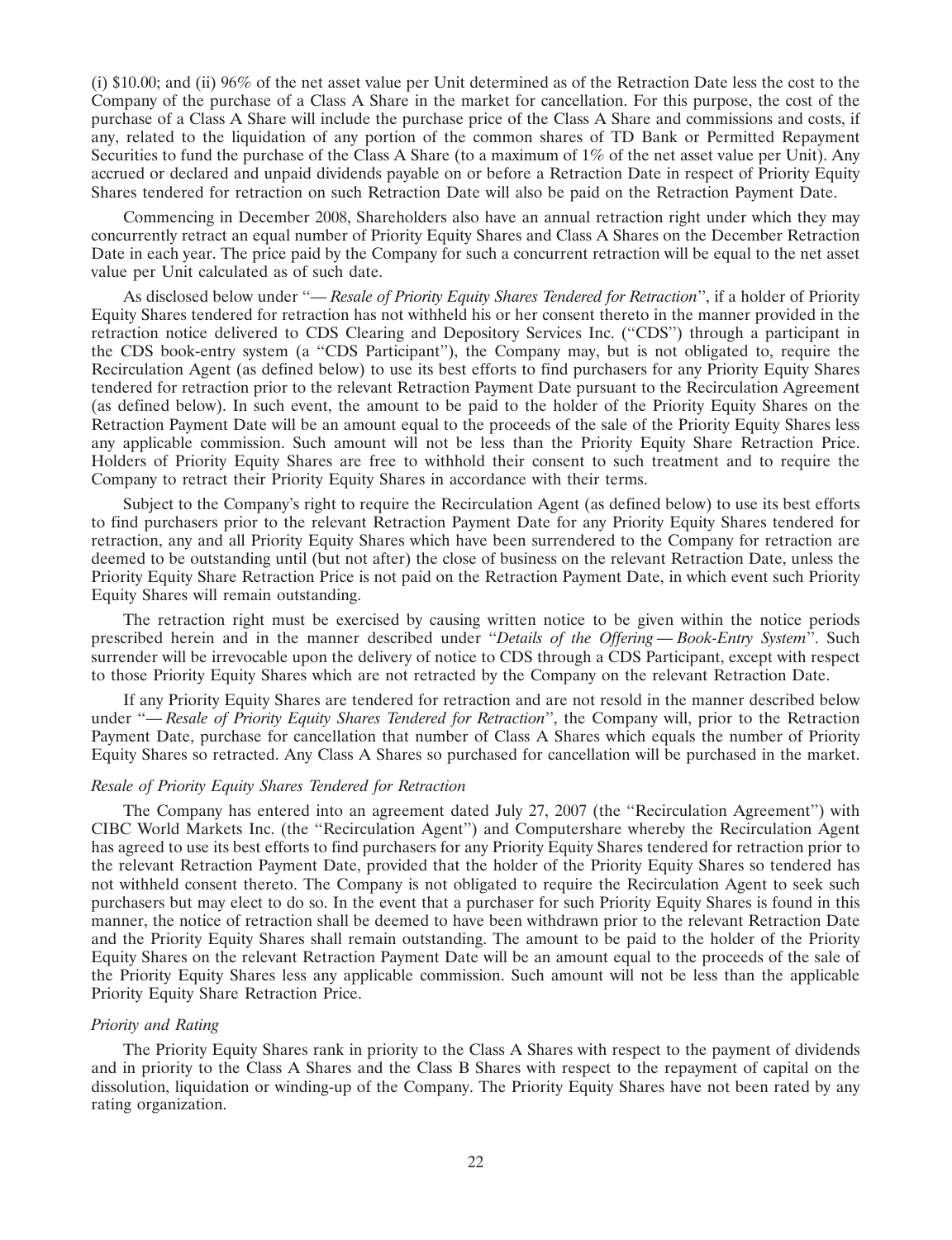#### **Certain Provisions of the Class A Shares**

#### *Dividends and other Distributions*

Although there can be no assurance that the Company will be able to pay dividends to holders of Class A Shares, the initial policy of the Board of Directors of the Company is to endeavour to declare and pay regular monthly dividends targeted to be \$0.05 per Class A Share to yield 6.0% per annum on the original issue price.

It is also the policy of the Board of Directors of the Company to pay dividends to the holders of Class A Shares in a year in an amount equal to all net realized capital gains, dividends and option premiums (other than option premiums in respect of options outstanding at year end) earned by the Company in such year (net of expenses, taxes and loss carry-forwards) that are in excess of the dividends paid on the Priority Equity Shares. Accordingly, if any amounts remain available for the payment of dividends after payment of the dividends on the Priority Equity Shares and the regular monthly dividends on the Class A Shares, a special year-end dividend of such amount will be payable to holders of the Class A Shares of record on the last day of November in each year.

No regular monthly dividends or other distributions will be paid on the Class A Shares in any month as long as any dividends on the Priority Equity Shares are then in arrears or so long as the net asset value per Unit is equal to or less than \$12.50. Additionally, it is currently intended that no special year-end dividends will be paid if after payment of such a dividend the net asset value per Unit would be less than \$20.00.

The amount of dividends or other distributions in any particular month will be determined by the Board of Directors of the Company on the advice of Quadravest, having regard to the investment objectives of the Company, the net income and net realized capital gains of the Company during the month and in the year to date, the net income and net realized capital gains of the Company anticipated in the balance of the year, the net asset value per Unit and dividends or distributions paid in previous monthly periods.

Distributions paid on the Class A Shares may consist of ordinary dividends, capital gains dividends and non-taxable returns of capital. Based on TD Bank's current dividend policy with respect to its common shares of 3.0% per annum, the Company is expected to generate dividend income of approximately 2.86% per annum which, after deduction of expenses and net of taxes, will be distributed to shareholders. The Company would be required to generate an additional return of approximately 4.19% per annum, including from dividend growth, capital appreciation and option premiums, in order for the Company to maintain its targeted distributions and maintain a stable net asset value, plus an additional 0.69% per annum to increase the Company's net asset value to an amount sufficient to permit the Company to return the original issue prices of the Priority Equity Shares and the Class A Shares on the Termination Date.

Dividends or other distributions declared by the Board of Directors of the Company on the Class A Shares will be payable to holders of Class A Shares of record at 5:00 p.m. (Eastern Standard Time) on the applicable Dividend Record Date with payment being made within 15 days thereafter. Each holder of Class A Shares will be mailed annually, no later than February 28, information necessary to enable such shareholder to complete an income tax return with respect to amounts paid or payable by the Company in respect of the preceding calendar year. See ''*Canadian Federal Income Tax Considerations*''.

#### *Payments on Termination*

All Class A Shares outstanding on the Termination Date will be redeemed by the Company on such date. Immediately prior to the Termination Date, the Company will, to the extent possible, convert the common shares of TD Bank or other assets of the Company to cash and pay or make provision for all of the Company's liabilities and will, to the extent possible, distribute to holders of the Priority Equity Shares the original investment amount for each Priority Equity Share then outstanding through the redemption of the Priority Equity Shares and return to holders of Class B Shares their aggregate initial investment amount of \$1,000 (\$1.00 per Class B Share). The Company will thereafter distribute to holders of the Class A Shares, the remaining assets of the Company, if any, as soon as practicable after the Termination Date.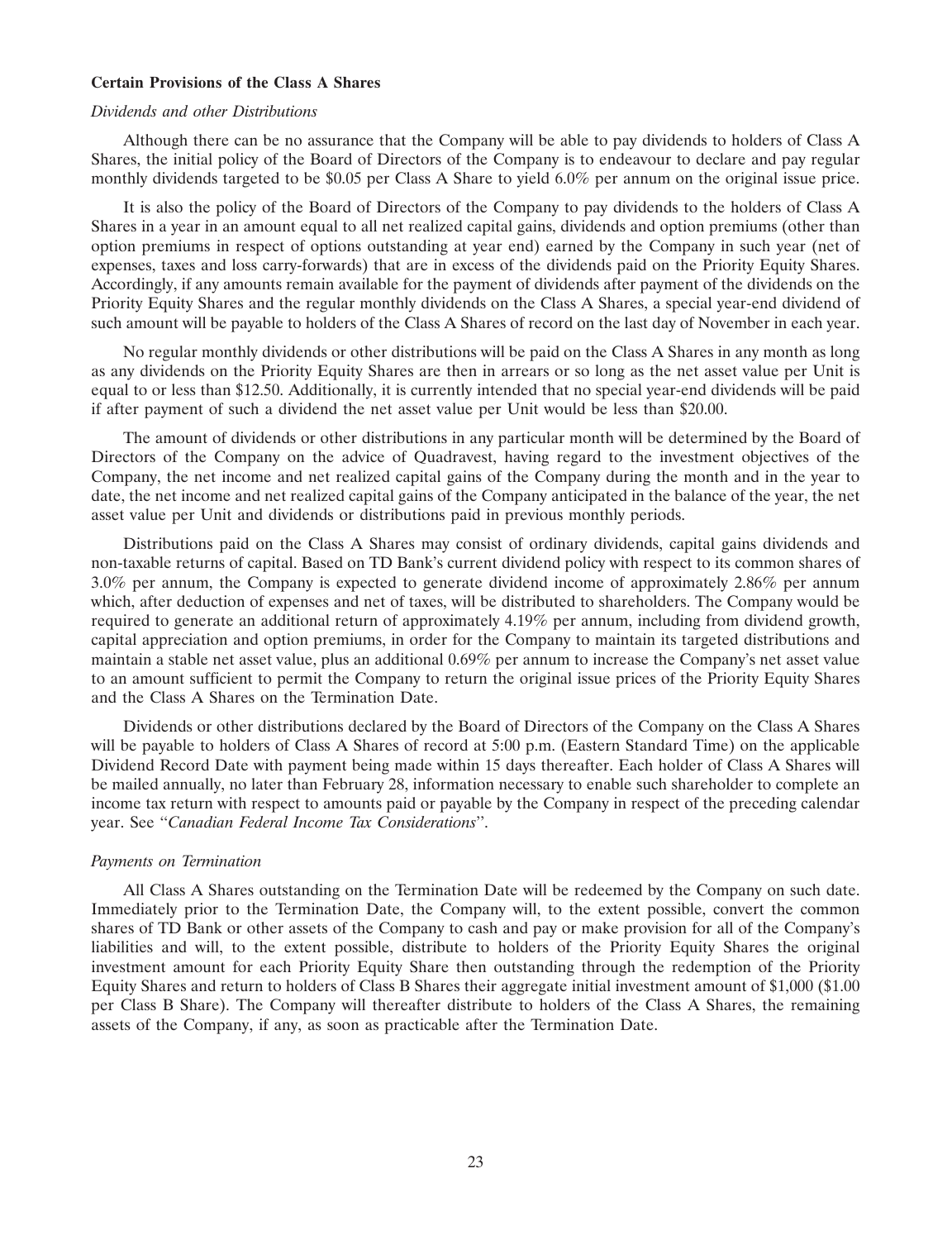#### *Retraction Privileges*

Class A Shares may be surrendered at any time for retraction to Computershare, but will be retracted only as of a Retraction Date. Class A Shares surrendered for retraction by a shareholder at least 20 business days prior to a Retraction Date will be retracted and the holder will receive payment on or before the Retraction Payment Date. If a holder of Class A Shares makes such surrender after 5:00 p.m. (Eastern Standard Time) on the 20th business day immediately preceding a Retraction Date, the Class A Shares will be retracted as of the Retraction Date in the following month and the holder will receive payment for the retracted shares on the Retraction Payment Date in respect of the Retraction Date in the following month.

Except as noted below, holders of Class A Shares whose shares are surrendered for retraction will be entitled to receive a retraction price per share ("Class A Share Retraction Price") equal to 96% of the net asset value per Unit determined as of the Retraction Date less the cost to the Company of the purchase of a Priority Equity Share in the market for cancellation. For this purpose, the cost of the purchase of a Priority Equity Share will include the purchase price of the Priority Equity Share and commissions and costs, if any, related to the liquidation of any portion of the common shares of TD Bank or Permitted Repayment Securities to fund the purchase of the Priority Equity Share (to a maximum of 1% of the net asset value per Unit). Any declared and unpaid dividends payable on or before a Retraction Date in respect of Class A Shares tendered for retraction on such Retraction Date will also be paid on the Retraction Payment Date.

Commencing in December 2008, Shareholders also have an annual retraction right under which they may concurrently retract one Priority Equity Share and one Class A Share on the December Retraction Date in each year. The price paid by the Company for such a concurrent retraction will be equal to the net asset value per Unit calculated as of such date.

As disclosed below under ''— *Resale of Class A Shares Tendered for Retraction*'', if the holder of Class A Shares tendered for retraction has not withheld his consent thereto in the manner provided in the retraction notice delivered to CDS through a CDS Participant, the Company may, but is not obligated to, require the Recirculation Agent to use its best efforts to find purchasers for any Class A Shares tendered for retraction prior to the relevant Retraction Payment Date pursuant to the Recirculation Agreement. In such event, the amount to be paid to the holder of the Class A Shares on the Retraction Payment Date will be an amount equal to the proceeds of the sale of the Class A Shares less any applicable commission. Such amount will not be less than the Class A Share Retraction Price. Holders of Class A Shares are free to withhold their consent to such treatment and to require the Company to retract their Class A Shares in accordance with their terms.

Subject to the Company's right to require the Recirculation Agent to use its best efforts to find purchasers prior to the relevant Retraction Payment Date for any Class A Shares tendered for retraction, any and all Class A Shares which have been surrendered to the Company for retraction are deemed to be outstanding until (but not after) the close of business on the relevant Retraction Date, unless the Class A Share Retraction Price is not paid on the Retraction Payment Date, in which event such Class A Shares will remain outstanding.

The retraction right must be exercised by causing written notice to be given within the notice periods prescribed herein and in the manner described under ''*Details of the Offering — Book-Entry System*''. Such surrender will be irrevocable upon the delivery of notice to CDS through a CDS Participant, except with respect to those Class A Shares which are not retracted by the Company on the relevant Retraction Date.

If any Class A Shares are tendered for retraction and are not resold in the manner described below under ''— *Resale of Class A Shares Tendered for Retraction*'', the Company will, prior to the Retraction Payment Date, purchase for cancellation that number of Priority Equity Shares which equals the number of Class A Shares so retracted. Any Priority Equity Shares so purchased for cancellation will be purchased in the market.

#### *Resale of Class A Shares Tendered for Retraction*

Under the Recirculation Agreement, the Recirculation Agent has agreed to use its best efforts to find purchasers for any Class A Shares tendered for retraction prior to the relevant Retraction Payment Date, provided that the holder of the Class A Shares so tendered has not withheld consent thereto. The Company is not obligated to require the Recirculation Agent to seek such purchasers but may elect to do so. In the event that a purchaser for such Class A Shares is found in this manner, the notice of retraction shall be deemed to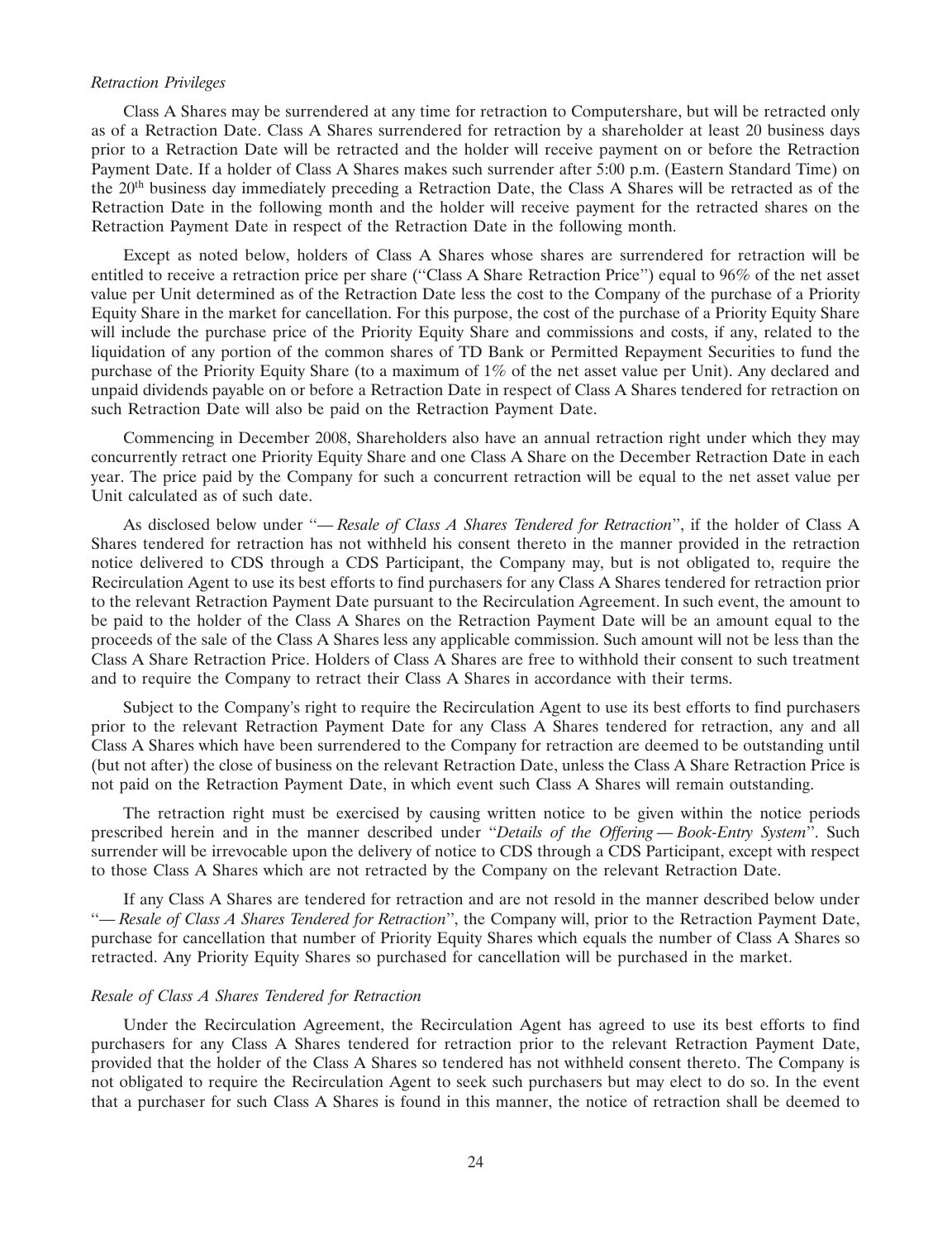have been withdrawn prior to the relevant Retraction Date and the Class A Shares shall remain outstanding. The amount to be paid to the holder of the Class A Shares on the relevant Retraction Payment Date will be an amount equal to the proceeds of the sale of the Class A Shares less any applicable commission. Such amount will not be less than the applicable Class A Share Retraction Price.

#### *Priority*

The Class A Shares rank subordinate to the Priority Equity Shares with respect to the payment of dividends and subordinate to the Priority Equity Shares and the Class B Shares with respect to the repayment of capital on the dissolution, liquidation or winding-up of the Company.

# **Book-Entry System**

Registration of interests in and transfers of the Priority Equity Shares and Class A Shares will be made only through a book-entry system administered by CDS (the ''book entry only system''). On the closing of the Offering, the Company will deliver to CDS certificates evidencing the aggregate Priority Equity Shares and Class A Shares subscribed for under the Offering. Priority Equity Shares and Class A Shares must be purchased, transferred and surrendered for retraction or redemption through a CDS Participant. All rights of an owner of Priority Equity Shares or Class A Shares must be exercised through, and all payments or other property to which such owner is entitled will be made or delivered by, CDS or the CDS Participant through which the owner holds such Priority Equity Shares or Class A Shares. Upon purchase of any Priority Equity Shares or Class A Shares, the owner will receive only the customary confirmation. References in this prospectus to a holder of Priority Equity Shares or Class A Shares means, unless the context otherwise requires, the owner of the beneficial interest in such shares.

The ability of a beneficial owner of Priority Equity Shares or Class A Shares to pledge such shares or otherwise take action with respect to such owner's interest in such shares (other than through a CDS Participant) may be limited due to the lack of a physical certificate.

An owner of Priority Equity Shares or Class A Shares who desires to exercise retraction privileges thereunder must do so by causing a CDS Participant to deliver to CDS (at its office in the City of Toronto) on behalf of the owner a written notice of the owner's intention to retract shares, no later than 5:00 p.m. (Eastern Standard Time) on the relevant notice date. An owner who desires to retract Priority Equity Shares or Class A Shares should ensure that the CDS Participant is provided with notice (the ''Retraction Notice'') of his intention to exercise his retraction privilege sufficiently in advance of the relevant notice date so as to permit the CDS Participant to deliver notice to CDS by the required time. The Retraction Notice will be available from a CDS Participant or Computershare, the Company's transfer agent and registrar. Any expense associated with the preparation and delivery of Retraction Notices will be for the account of the owner exercising the retraction privilege.

By causing a CDS Participant to deliver to CDS a notice of the owner's intention to retract shares, an owner shall be deemed to have irrevocably surrendered his shares for retraction and appointed such CDS Participant to act as his exclusive settlement agent with respect to the exercise of the retraction privilege and the receipt of payment in connection with the settlement of obligations arising from such exercise.

Any retraction notice which CDS determines to be incomplete, not in proper form or not duly executed shall for all purposes be void and of no effect, and the retraction privilege to which it relates shall be considered for all purposes not to have been exercised thereby. A failure by a CDS Participant to exercise retraction privileges or to give effect to the settlement thereof in accordance with the owner's instructions will not give rise to any obligations or liability on the part of the Company to the CDS Participant or the owner.

The Company has the option to terminate registration of the Priority Equity Shares or Class A Shares through the book entry only system, in which case certificates for Priority Equity Shares or Class A Shares, as the case may be, in fully registered form would be issued to beneficial owners of such shares, or their nominees.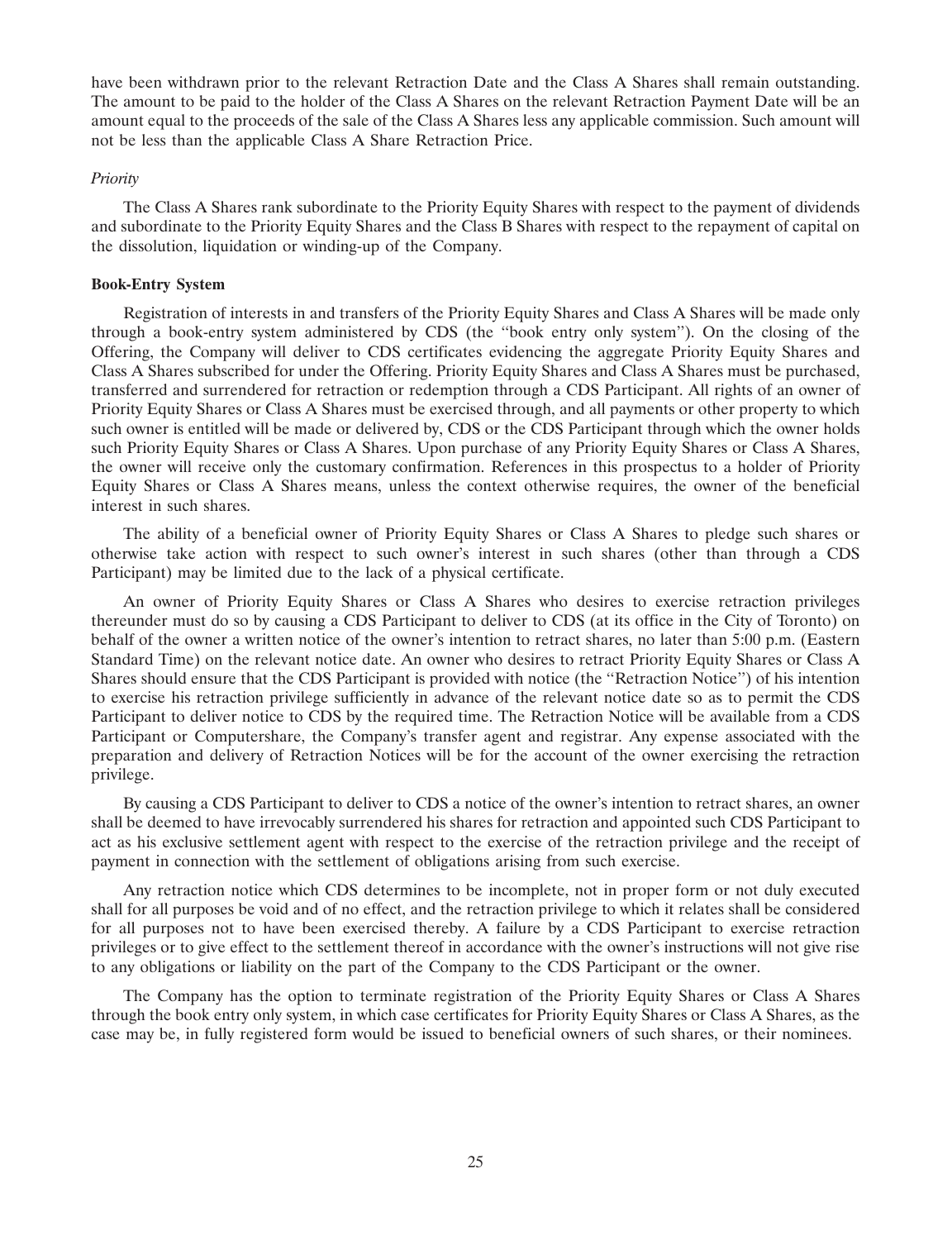#### **Suspension of Retractions or Redemptions**

The Company may suspend the retraction or redemption of Priority Equity Shares and Class A Shares or payment of retraction or redemption proceeds during any period when normal trading is suspended on one or more stock exchanges on which the common shares of TD Bank are listed or, with the prior permission of the Ontario Securities Commission, for any period not exceeding 120 days during which the Company determines that conditions exist which render impractical the sale of assets of the Company or which impair the ability of the Company to determine the value of the assets of the Company. The suspension may apply to all requests for retraction received prior to the suspension but as to which payment has not been made, as well as to all requests received while the suspension is in effect. All shareholders making such requests shall be advised by the Company of the suspension and that the retraction will be effected at a price determined on the first Valuation Date following the termination of the suspension. All such shareholders shall have and shall be advised that they have the right to withdraw their requests for retraction. The suspension shall terminate in any event on the first day on which the condition giving rise to the suspension has ceased to exist provided that no other condition under which a suspension is authorized then exists. To the extent not inconsistent with official rules and regulations promulgated by any government body having jurisdiction over the Company, any declaration of suspension made by the Company shall be conclusive.

#### **SHAREHOLDER MATTERS**

#### **Meetings of Shareholders**

Except as required by law or set out below, holders of Priority Equity Shares and Class A Shares will not be entitled to receive notice of, to attend or to vote at any meeting of shareholders of the Company.

#### **Acts Requiring Shareholder Approval**

The following matters require the approval of the holders of Priority Equity Shares and Class A Shares by a two-thirds majority vote (other than matters referred to in paragraphs (c), (f) and (g), which require approval of a simple majority vote) at a meeting called and held for such purpose:

- (a) a change in the fundamental investment objectives and strategy of the Company;
- (b) a change in the investment restrictions of the Company as described under ''*Investment Information — Investment Restrictions*'';
- (c) the entering into by the Company of transactions involving derivatives, other than the use of options or forward agreements as described in this prospectus;
- (d) any change in the basis of calculating fees or other expenses that are charged to the Company which could result in an increase in charges to the Company;
- (e) except as described in this prospectus, a change in the investment manager or manager of the Company, other than a change resulting in an affiliate of such person assuming such position;
- (f) a decrease in the frequency of calculating the net asset value;
- (g) a change of the auditors of the Company unless such change does not require shareholder approval under NI 81-102;
- (h) a termination of the Investment Management Agreement (except as described under ''*Management of the Company — The Investment Manager — Investment Management Agreement*'');
- (i) any merger of the Company for which shareholder approval under NI 81-102 would be required;
- (j) any extension of the Termination Date to a date later than December 1, 2014; and
- (k) an amendment, modification or variation in the provisions or rights attaching to the Priority Equity Shares, Class A Shares or Class B Shares.

Each Priority Equity Share and Class A Share will have one vote at such a meeting and will not vote separately as a class in respect of any vote taken (except for a vote in respect of the matters referred to in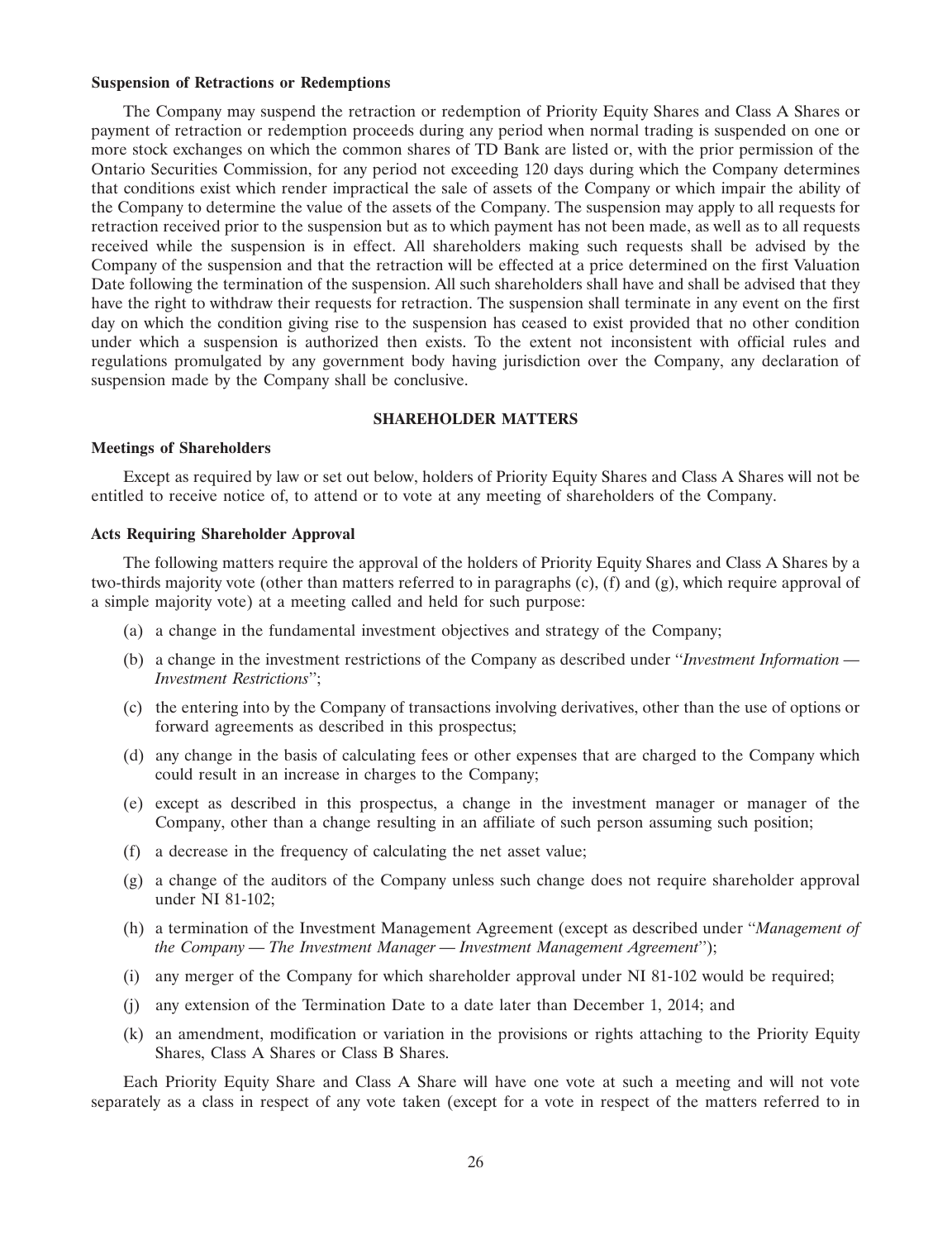paragraphs (a), (b), (i), (i) and (k) above and any other matters referred to above if a class is affected by the matter in a manner different from the other classes of shares of the Company). Ten per cent of the outstanding Priority Equity Shares and Class A Shares, respectively, represented in person or by proxy at the meeting will constitute a quorum. If no quorum is present, the holders of Priority Equity Shares and Class A Shares then present will constitute a quorum at an adjourned meeting.

#### **Reporting to Shareholders**

The Company will deliver (or, to the extent permitted by law, make available) to each shareholder annual and semi-annual financial statements of the Company.

#### **CANADIAN FEDERAL INCOME TAX CONSIDERATIONS**

In the opinion of Blake, Cassels & Graydon LLP, counsel to the Company, and McCarthy Tétrault LLP, counsel to the Agents (as defined below), the following is a summary of the principal Canadian federal income tax considerations generally relevant to investors who, for purposes of the Tax Act, are resident in Canada, deal at arm's length, and are not affiliated with the Company and, hold their Priority Equity Shares and Class A Shares as capital property. This summary is based upon the facts set out in this prospectus, the current provisions of the Tax Act, the regulations thereunder, and counsel's understanding of the current published administrative policies and assessing practices of the Canada Revenue Agency (''CRA'') publicly available prior to the date hereof and relies as to certain factual matters on certificates of an officer of the Company, Quadravest and CIBC World Markets Inc.

This summary is based on the assumptions that:

- (a) the Priority Equity Shares and the Class A Shares will at all times be listed on a prescribed stock exchange in Canada (which currently includes the TSX);
- (b) the Company was not established and will not be maintained primarily for the benefit of non-residents of Canada and at no time will the total fair market value of the shares of the Company held by persons who are non-residents of Canada and/or partnerships (other than Canadian partnerships within the meaning of the Tax Act) exceed 50% of the fair market value of all of the outstanding shares of the Company;
- (c) the issuers of securities held by the Company will not be foreign affiliates of the Company or any shareholder;
- (d) the investment objectives and investment restrictions will at all relevant times be as set out under ''*Investment Information*'' and that the Company will at all times comply with such investment objectives and investment restrictions; and
- (e) the securities held by the Company will not be participating interests in foreign investment entities within the meaning of Bill C-33, which received first reading in the Senate on June 18, 2007.

This summary also takes into account specific proposals to amend the Tax Act announced prior to the date hereof by the Minister of Finance (the ''Proposed Amendments'') and assumes that the Proposed Amendments will be enacted as proposed. No assurances can be given that the Proposed Amendments will become law.

**This summary is not exhaustive of all possible federal income tax considerations and does not take into account or anticipate any changes in law, whether by legislative, governmental or judicial action, other than the Proposed Amendments. This summary does not deal with foreign, provincial or territorial income tax considerations, which may differ from the federal considerations. This summary does not apply to shareholders that are ''financial institutions'' as defined in section 142.2 of the Tax Act.**

**This summary is of a general nature only and does not constitute legal or tax advice to any particular investor. Prospective investors are advised to consult their own tax advisors with respect to their individual circumstances and in particular the draft proposals to amend the Tax Act released on October 31, 2003 relating to the deductibility of interest and other expenses (the ''October 2003 Proposals'').**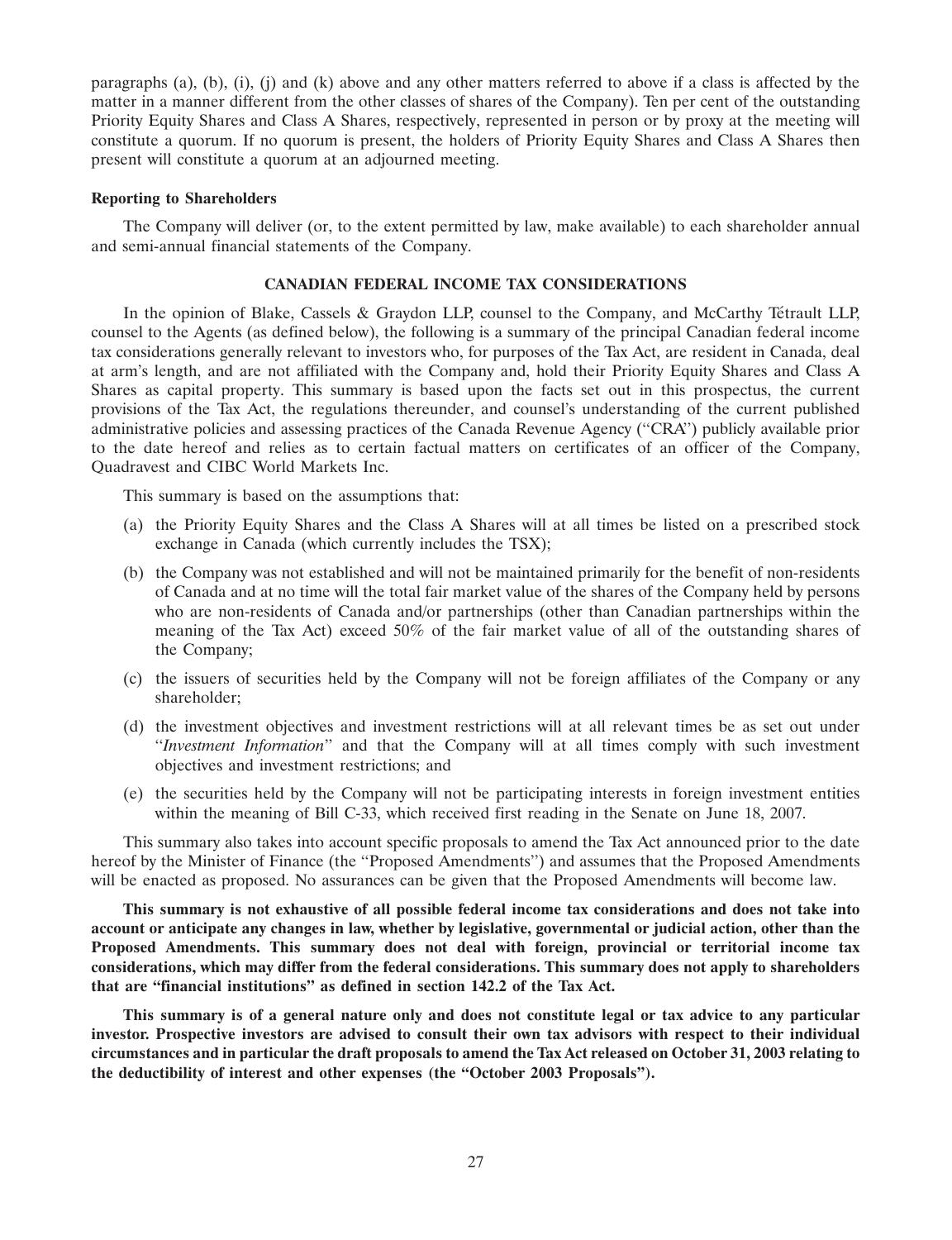#### **Tax Treatment of the Company**

The Company will qualify, and intends at all relevant times to qualify, as a ''mutual fund corporation'' as defined in the Tax Act. The Company has informed counsel that it intends to file the necessary election under the Tax Act so that it will be deemed to be a ''public corporation'' and therefore can qualify as a mutual fund corporation throughout its first taxation year. As a mutual fund corporation, the Company is entitled in certain circumstances to a refund of tax paid by it in respect of its net realized capital gains. In certain circumstances where the Company has recognized a capital gain in a taxation year, it may elect not to pay capital gains dividends in that taxation year in respect thereof and instead pay refundable capital gains tax, which may in the future be fully or partially refundable upon the payment of sufficient capital gains dividends and/or capital gains redemptions. Also, as a mutual fund corporation, the Company maintains a capital gains dividend account in respect of capital gains realized by the Company and from which it may elect to pay dividends (''capital gains dividends") which are treated as capital gains in the hands of the shareholders of the Company (see "-*Tax Treatment of Shareholders*'' below).

The Company will be required to include in computing its income all dividends received. In computing its taxable income, the Company will generally be entitled to deduct all taxable dividends received on shares of taxable Canadian corporations (unless such shares are subject to a Forward Agreement with a specified financial institution). Dividends received by the Company on other shares will, however, be included in computing the income of the Company, and will not be deductible in computing its taxable income.

The Company is a ''financial intermediary corporation'' (as defined in the Tax Act) and, as such, is not subject to tax under Part IV.1 of the Tax Act on dividends received by the Company nor is it generally liable to tax under Part VI.1 of the Tax Act on dividends paid by the Company on ''taxable preferred shares'' (as defined in the Tax Act). As a mutual fund corporation (which is not an ''investment corporation'' as defined in the Tax Act), the Company will generally be subject to a refundable tax of 33<sup>1</sup>/<sub>3</sub>% under Part IV of the Tax Act on taxable dividends received during the year to the extent such dividends are deductible in computing taxable income of the Company. This tax is fully refundable upon payment of sufficient dividends other than capital gains dividends (''Ordinary Dividends'') by the Company.

The Company will purchase common shares of TD Bank with the objective of earning dividends thereon over the life of the Company, and intends to treat and report transactions undertaken in respect of such shares on capital account. Generally, the Company will be considered to hold such shares on capital account unless the Company is considered to be trading or dealing in securities or otherwise carrying on a business of buying and selling securities or the Company has acquired the securities in a transaction or transactions considered to be an adventure in the nature of trade.

In computing the adjusted cost base of any particular security, the Company will generally be required to average the cost of that security with the adjusted cost base of all other identical securities owned by the Company and held as capital property at the time of acquisition.

The Company will write covered call options with the objective of increasing the yield on its assets beyond the dividends received on the common shares of TD Bank. In accordance with CRA's published administrative practice, transactions undertaken by the Company in respect of such options will be treated and reported for purposes of the Tax Act on capital account.

Premiums received on call options written by the Company (to the extent such call options relate to securities actually owned by the Company at the time the option is written and such securities are held on capital account as discussed above) will constitute capital gains of the Company in the year received, and gains or losses realized upon dispositions of securities owned by the Company (whether upon the exercise of call options written by the Company or otherwise) will constitute capital gains or capital losses of the Company in the year realized. Where a call option is exercised the proceeds received by the Company for the option will be included in the proceeds of disposition of the securities sold pursuant to the option and the premium received for such option will not give rise to a capital gain at the time the option is written.

To the extent that the Company earns income (other than certain dividends from taxable Canadian corporations and taxable capital gains) including interest and dividends from corporations other than taxable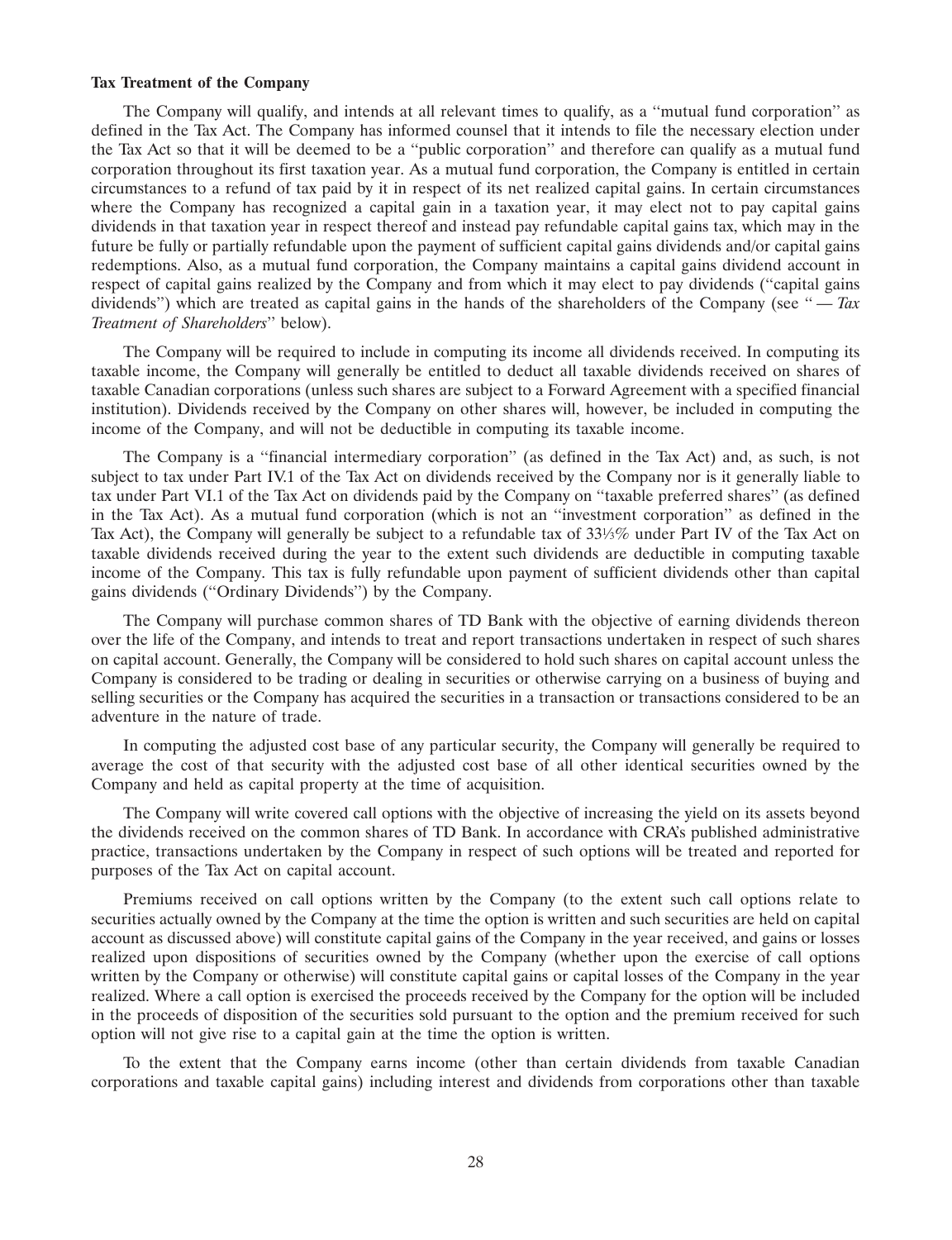Canadian corporations, the Company will be subject to income tax on such income and no refund will be available in respect thereof.

The Company has advised counsel that it intends to elect in accordance with the Tax Act to have each of its ''Canadian securities'' (as defined in subsection 39(6) of the Tax Act) treated as capital property. Such an election will ensure that gains or losses realized by the Company on dispositions of Canadian securities will be taxed as capital gains or capital losses.

The Company may acquire Permitted Repayment Securities in connection with the Priority Equity Portfolio Plan. The holding of Permitted Repayment Securities may result in the Company earning taxable income or gain.

The Company may enter into one or more Forward Agreements in connection with the Priority Equity Portfolio Protection Plan. The Company will not realize income, gain or loss as a result of entering into such a Forward Agreement. If the obligations of the Company and the Counterparty under such a Forward Agreement are settled by making cash payments, a payment made or received by the Company may be treated as an income outlay or receipt, as applicable. Gains or losses realized by the Company on the sale or other disposition of the Permitted Repayment Securities subject to a Forward Agreement will be treated as capital gains or capital losses.

Upon maturity of such a Forward Agreement, if the Company delivers underlying shares to the Counterparty and receives from the Counterparty the price stipulated in the Forward Agreement, then provided (i) all such shares are Canadian securities, as defined in subsection 39(6) of the Tax Act, and (ii) the Company files the election referred to above, any gains or losses realized by the Company upon disposition of such shares will be treated as capital gains or capital losses.

The October 2003 Proposals were released by the Department of Finance for public comment and propose that the Tax Act be amended to require, for taxation years commencing after 2004, that there be a ''reasonable expectation of cumulative profit'' from a business or property in order for a taxpayer to deduct any loss incurred by the taxpayer from the business or property, and would provide that profit, for this purpose, does not include capital gains. The October 2003 Proposals could potentially have an adverse effect on the deductibility by the Company of certain otherwise deductible expenses. On February 23, 2005, the Minister of Finance announced that an alternative proposal to replace the October 2003 Proposals would be released for comment at an early opportunity. There can be no assurance that such alternative proposal, which has not yet been released, will not adversely affect the Company.

If the Company designates Ordinary Dividends as eligible dividends, and any portion of such designation is an ''excessive eligible dividend designation'' as determined by the detailed rules in the Tax Act, the Company will generally be liable to a penalty tax of 20% of the amount of such portion under Part III.1 of the Tax Act.

#### **Tax Treatment of Shareholders**

Shareholders must include in income Ordinary Dividends received from the Company. For individual shareholders, Ordinary Dividends will be subject to the usual gross-up and dividend tax credit rules with respect to taxable dividends paid by taxable Canadian corporations under the Tax Act. An enhanced gross-up and dividend tax credit is available on ''eligible dividends'' received from a corporation resident in Canada which are so designated by the corporation. Ordinary Dividends received by a corporation other than a ''specified financial institution'' (as defined in the Tax Act) will normally be deductible in computing its taxable income. The Company may enter into a Forward Agreement in connection with the Priority Equity Portfolio Protection Plan. If the Counterparty under such an agreement is a specified financial institution, Ordinary Dividends received by a corporation following the entry into such Forward Agreement will not be deductible in computing the corporation's taxable income.

In the case of a holder that is a specified financial institution, Ordinary Dividends received on a particular class of shares will be deductible in computing its taxable income only if either (a) the specified financial institution did not acquire the shares in the ordinary course of its business; or (b) at the time of the receipt of the dividends by the specified financial institution the shares of that class are listed on a prescribed stock exchange in Canada, and dividends are received in respect of not more than 10% of the issued and outstanding shares of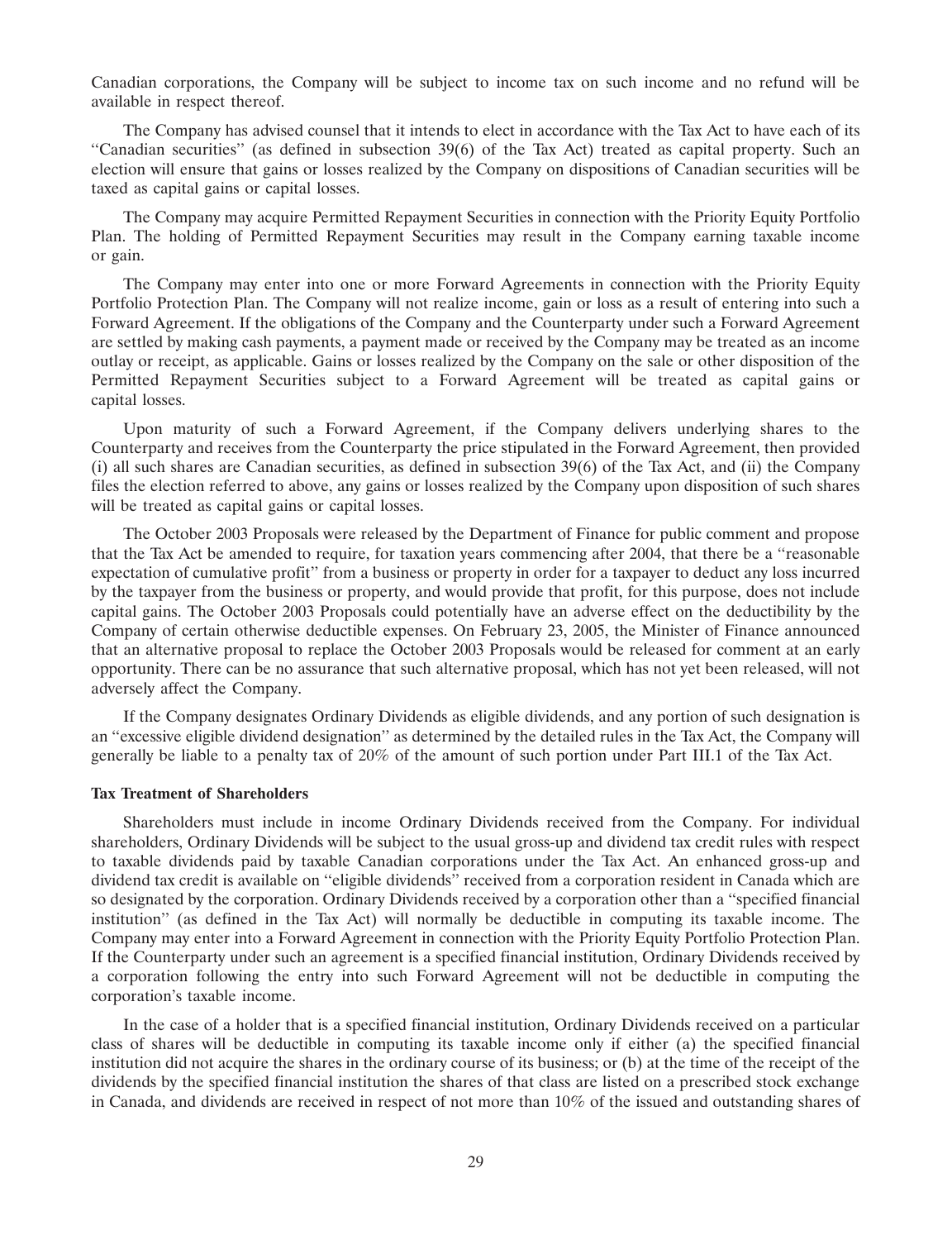that class by (i) the specified financial institution, or (ii) the specified financial institution and persons with whom it does not deal at arm's length (within the meaning of the Tax Act). For these purposes, a beneficiary of a trust will be deemed to receive the amount of any dividend received by the trust and designated to that beneficiary, effective at the time the dividend was received by the trust, and a member of a partnership will be considered to have received that partner's share of a dividend received by the partnership, effective at the time the dividend was received by the partnership.

Ordinary Dividends on Priority Equity Shares will generally be subject to a 10% tax under Part IV.1 of the Tax Act when such dividends are received by a corporation (other than a ''private corporation'' or a ''financial intermediary corporation'', as defined in the Tax Act) to the extent that such dividends are deductible in computing the corporation's taxable income. Such corporations should consult their own tax advisors with respect to whether Ordinary Dividends on the Class A Shares are subject to Part IV.1 tax when received by such corporations.

A shareholder which is a private corporation for purposes of the Tax Act, or any other corporation controlled directly or indirectly by or for the benefit of an individual (other than a trust) or a related group of individuals (other than trusts) may be liable to pay a  $33\frac{1}{3}\%$  refundable tax under Part IV of the Tax Act on Ordinary Dividends received on Class A Shares or Priority Equity Shares, to the extent that such dividends are deductible in computing the corporation's taxable income. Where Part IV.1 tax also applies to an Ordinary Dividend received by a particular corporation, the rate of Part IV tax payable by such corporation on such dividend is reduced to 231⁄3%.

The amount of any capital gains dividend received by a shareholder from the Company will be considered to be a capital gain of the shareholder from the disposition of capital property in the taxation year of the shareholder in which the capital gains dividend is received.

The initial policy of the Company is to pay monthly distributions and, in addition, to pay a special year-end dividend to holders of Class A Shares where the Company has net taxable capital gains upon which it would otherwise be subject to tax (other than taxable capital gains in respect of options that are outstanding at year end) or would not otherwise obtain a refund of refundable tax in respect of dividend income.

The Company may make returns of capital in respect of the Class A Shares. A return of capital in respect of a Class A Share will not be included in the income of the holder of the share, but will reduce the adjusted cost base of such share. To the extent that the adjusted cost base of a Class A Share would otherwise be less than zero, the negative amount will be deemed to be a capital gain realized by the shareholder from the disposition of the share and the adjusted cost base will be increased by the amount of such deemed capital gain.

Upon the redemption, retraction or other disposition of a share, a capital gain (or a capital loss) will be realized to the extent that the proceeds of disposition of the share exceed (or are less than) the aggregate of the adjusted cost base of the share and any reasonable costs of disposition. If the holder is a corporation, any capital loss arising on the disposition of a share may in certain circumstances be reduced by the amount of any Ordinary Dividends received on the share. Analogous rules apply to a partnership or trust of which a corporation, partnership or trust is a member or beneficiary. For purposes of computing the adjusted cost base of each share of a particular class, a shareholder must average the cost of such share with the adjusted cost base of any shares of that class already held as capital property.

One-half of a capital gain is included in computing income as a taxable capital gain and one-half of a capital loss may be deducted against taxable capital gains to the extent and under the circumstances prescribed in the Tax Act. A shareholder that is a Canadian-controlled private corporation will be subject to an additional refundable tax of 62⁄3% of aggregate investment income, which includes an amount in respect of taxable capital gains.

Individuals (other than certain trusts) realizing net capital gains or receiving dividends may be subject to an alternative minimum tax under the Tax Act.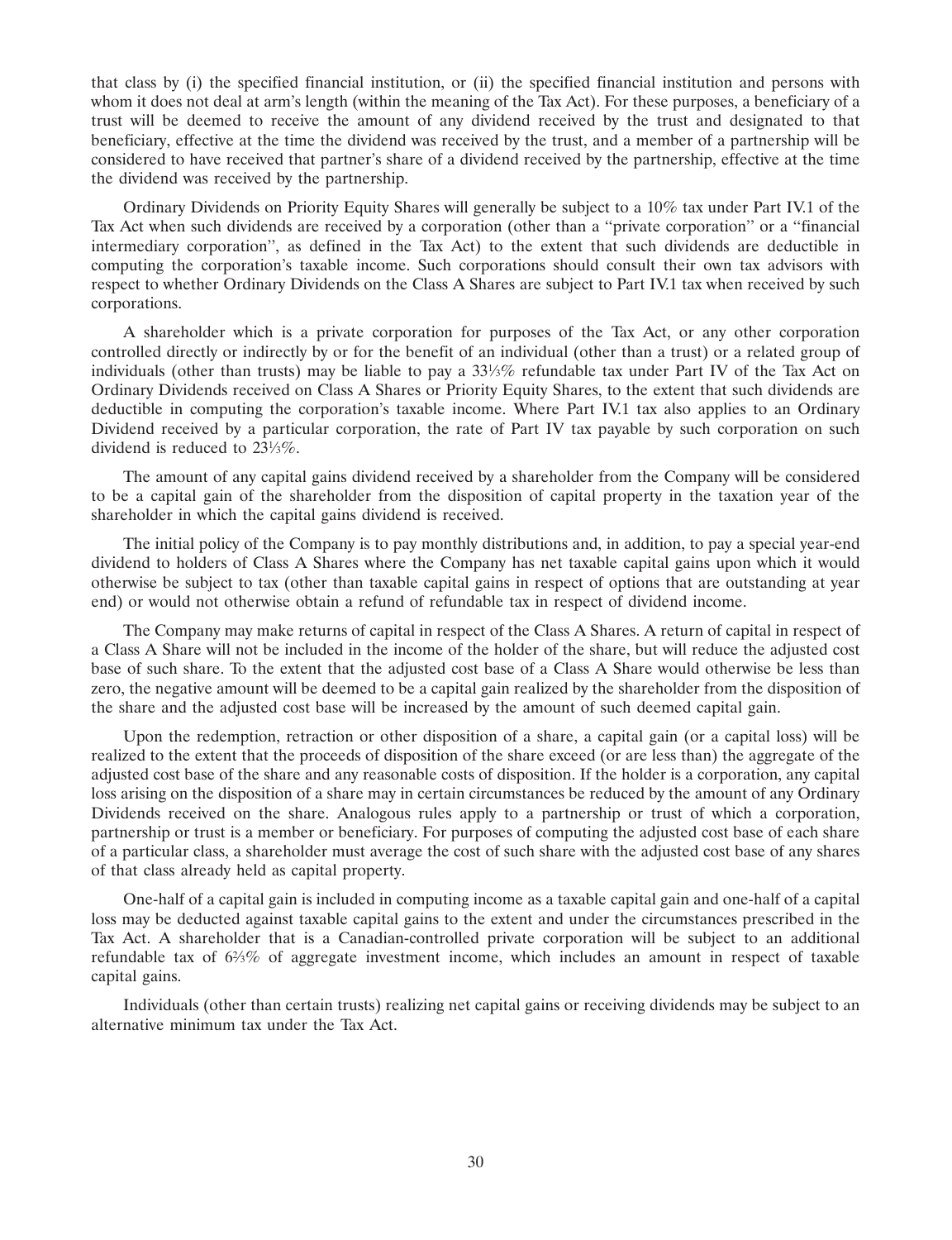#### **ELIGIBILITY FOR INVESTMENT**

In the opinion of Blake, Cassels & Graydon LLP and McCarthy Tétrault LLP, the Priority Equity Shares and Class A Shares, if and when listed on a prescribed stock exchange, will be qualified investments under the Tax Act for trusts governed by registered retirement savings plans, registered retirement income funds, deferred profit sharing plans and registered education savings plans. Prospective investors should consult their own tax advisors as to the effect of acquiring Priority Equity Shares or Class A Shares in a registered education savings plan.

# **USE OF PROCEEDS**

The net proceeds from the issue of the Priority Equity Shares and Class A Shares offered hereby (after payment of the Agents' fee and expenses of the issue) are estimated to be \$32,900,000 (assuming the minimum Offering) and \$94,900,000 (assuming the maximum Offering and assuming in each case that the Over-Allotment Option (as defined under ''*Plan of Distribution*'' below) is not exercised). These net proceeds will be used to invest in the common shares of TD Bank in accordance with the investment objectives, strategy and restrictions of the Company as described under ''*Investment Information*''.

The proceeds of the Offering (assuming the Over-Allotment Option (as defined below) is not exercised) will be as follows:

| <b>Minimum</b><br><b>Offering</b> | <b>Maximum</b><br><b>Offering</b> |
|-----------------------------------|-----------------------------------|
|                                   |                                   |
|                                   |                                   |
|                                   |                                   |
|                                   |                                   |

(1) The maximum expenses of the Offering to be borne by the Company are equal to 1.5% of the gross proceeds of the Offering.

The net proceeds will be used to purchase common shares of TD Bank after closing.

# **PLAN OF DISTRIBUTION**

Pursuant to an agreement dated as of July 27, 2007 (the ''Agency Agreement'') between Quadravest, the Manager, the Company and CIBC World Markets Inc., RBC Dominion Securities Inc., Scotia Capital Inc., TD Securities Inc., BMO Nesbitt Burns Inc., National Bank Financial Inc., Desjardins Securities Inc., Canaccord Capital Corporation, Dundee Securities Corporation, HSBC Securities (Canada) Inc., Raymond James Ltd., Bieber Securities Inc., Blackmont Capital Inc., Laurentian Bank Securities Inc., Richardson Partners Financial Limited and Wellington West Capital Inc. (the ''Agents''), the Agents have agreed to offer the Priority Equity Shares and Class A Shares for sale, as agents of the Company, on a best efforts basis, if, as and when issued by the Company. The offering prices for the Priority Equity Shares and the Class A Shares were established by negotiation between the Company and the Agents. The Agents will receive a fee equal to \$0.30 (3.0%) for each Priority Equity Share and \$0.60 (6.0%) for each Class A Share sold and will be reimbursed for out of pocket expenses incurred. The Agents may form a sub-agency group including other qualified investment dealers and determine the fee payable to the members of such group, which fee will be paid by the Agents out of their fee. While the Agents have agreed to use their best efforts to sell the Priority Equity Shares and Class A Shares offered under this prospectus, the Agents will not be obligated to purchase Priority Equity Shares and Class A Shares which are not sold.

The Company has granted the Agents an option (the "Over-Allotment Option") to offer up to 750,000 additional Priority Equity Shares and 750,000 additional Class A Shares, which Priority Equity Shares and Class A Shares are qualified for sale under this prospectus. The Agents may exercise the Over-Allotment Option in whole or in part at any time on or before the close of business on the  $30<sup>th</sup>$  day following the closing of the Offering and, to the extent the Over-Allotment Option is exercised, the additional Priority Equity Shares and Class A Shares will be offered by the Agents at the offering price under this prospectus and the Agents will be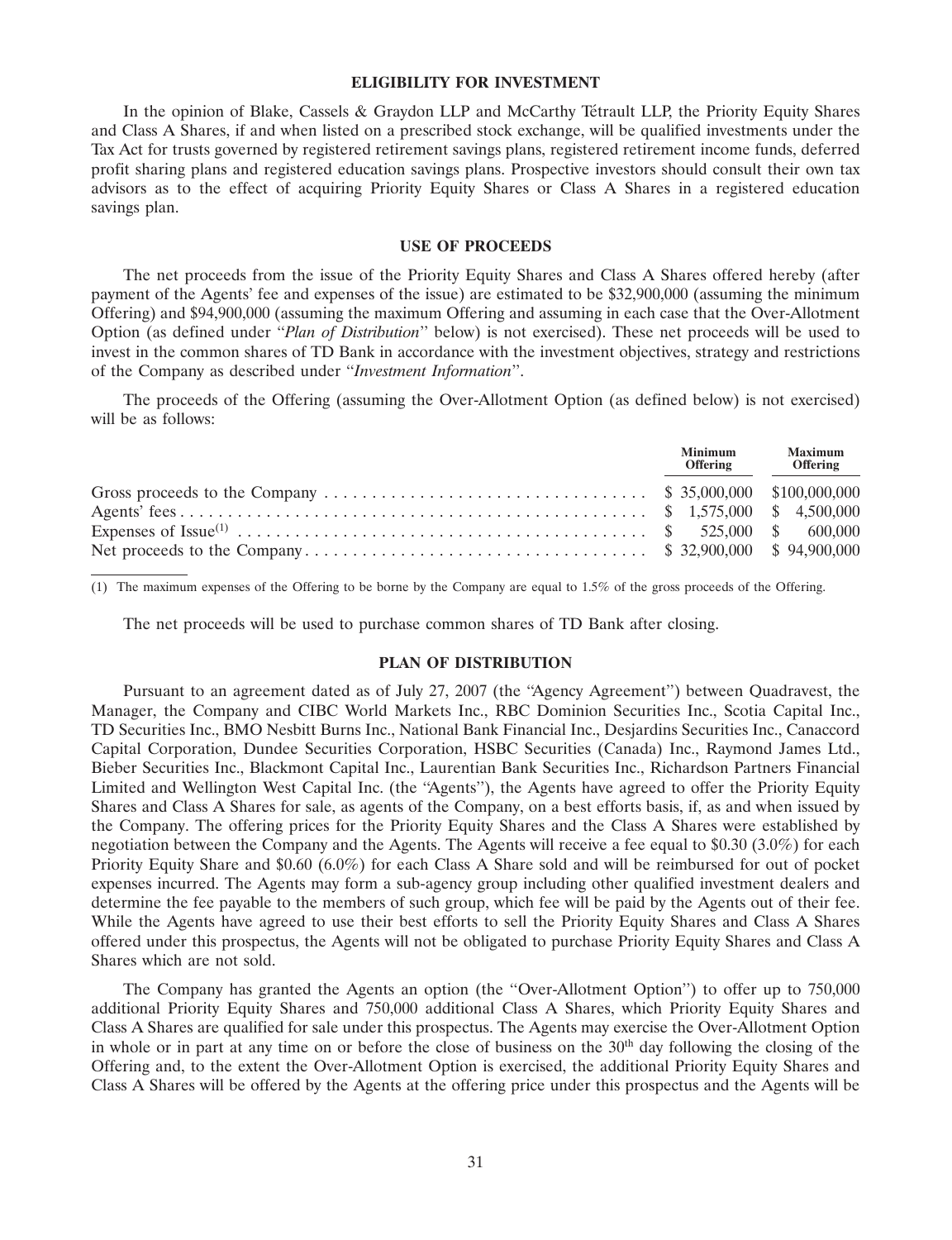entitled to receive a fee of \$0.30 (3.0%) for each Priority Equity Share and \$0.60 (6.0%) for each Class A Share sold.

Proceeds from subscriptions received by the Company will be held in trust in segregated accounts by Computershare until the minimum amount of the Offering has been obtained. In the event that the minimum amount is not obtained, and the closing does not occur, subscription proceeds received from prospective purchasers will be returned promptly without interest or deduction. Under the terms of the Agency Agreement, the Agents may, at their discretion on the basis of their assessment of the state of the financial markets and upon the occurrence of certain stated events, terminate the Agency Agreement. Subscriptions for Priority Equity Shares and Class A Shares will be received subject to rejection or allotment in whole or in part. The right is reserved to close the subscription books at any time without notice. Closing is expected to occur on August 7, 2007, but in any event no later than September 7, 2007.

The Priority Equity Shares and Class A Shares have not been and will not be registered under the United States *Securities Act of 1933*, as amended (the ''U.S. Securities Act'') and may not be offered or sold within the United States or to, or for the account or benefit of, U.S. persons, except in certain transactions exempt from the registration requirements of the U.S. Securities Act. The Agents have agreed that, except as permitted by the Agency Agreement, they will not offer or sell the Priority Equity Shares or Class A Shares within the United States or to, or for the account or benefit of, U.S. persons. Terms used in this paragraph have the meanings given to them by Regulation S under the U.S. Securities Act.

Pursuant to policy statements of certain securities regulators, the Agents may not, throughout the period of distribution, bid for or purchase Priority Equity Shares and Class A Shares. The foregoing restriction is subject to certain exceptions, on the conditions that the bid or purchase not be engaged in for the purpose of creating actual or apparent active trading in, or raising the price of, the Priority Equity Shares and Class A Shares. Such exceptions include a bid or purchase permitted under applicable by-laws and rules of the relevant self-regulatory authorities relating to market stabilization and passive market making activities and a bid or purchase made for and on behalf of a customer where the order was not solicited during the period of distribution. Pursuant to the first mentioned exception, in connection with the offering, the Agents may over-allot or effect transactions which stabilize or maintain the market price of the Priority Equity Shares and Class A Shares at levels other than those which might otherwise prevail on the open market. In such event, an equal number of Priority Equity Shares and Class A Shares will be maintained. Such transactions, if commenced, may be discontinued at any time.

# **CAPITALIZATION OF THE COMPANY**

The capitalization of the Company at July 27, 2007 and at such date as adjusted to give effect to the issue and sale of the Priority Equity Shares and the Class A Shares offered under this prospectus, is set forth in the table below:

| <b>Share Capital</b> | <b>Authorized</b> | Outstanding as at<br>July 27, 2007 | To be outstanding as at<br>July 27, 2007 after<br>giving effect to these<br>issues <sup><math>(1)</math></sup> |
|----------------------|-------------------|------------------------------------|----------------------------------------------------------------------------------------------------------------|
|                      |                   |                                    | (unaudited)                                                                                                    |
|                      |                   | Nil.                               | 50,000,000<br>$(5,000,000 \text{ shares})$                                                                     |
|                      | Unlimited         | Nil                                | \$50,000,000<br>$(5,000,000 \text{ shares})$                                                                   |
| Class B Shares       | 1.000             | \$1,000                            | 1.000<br>$(1,000 \text{ shares})$                                                                              |
|                      |                   | Nil                                | (600,000)                                                                                                      |
|                      |                   | \$1,000                            | 99,401,000                                                                                                     |

(1) Assumes the maximum amount of the Offering.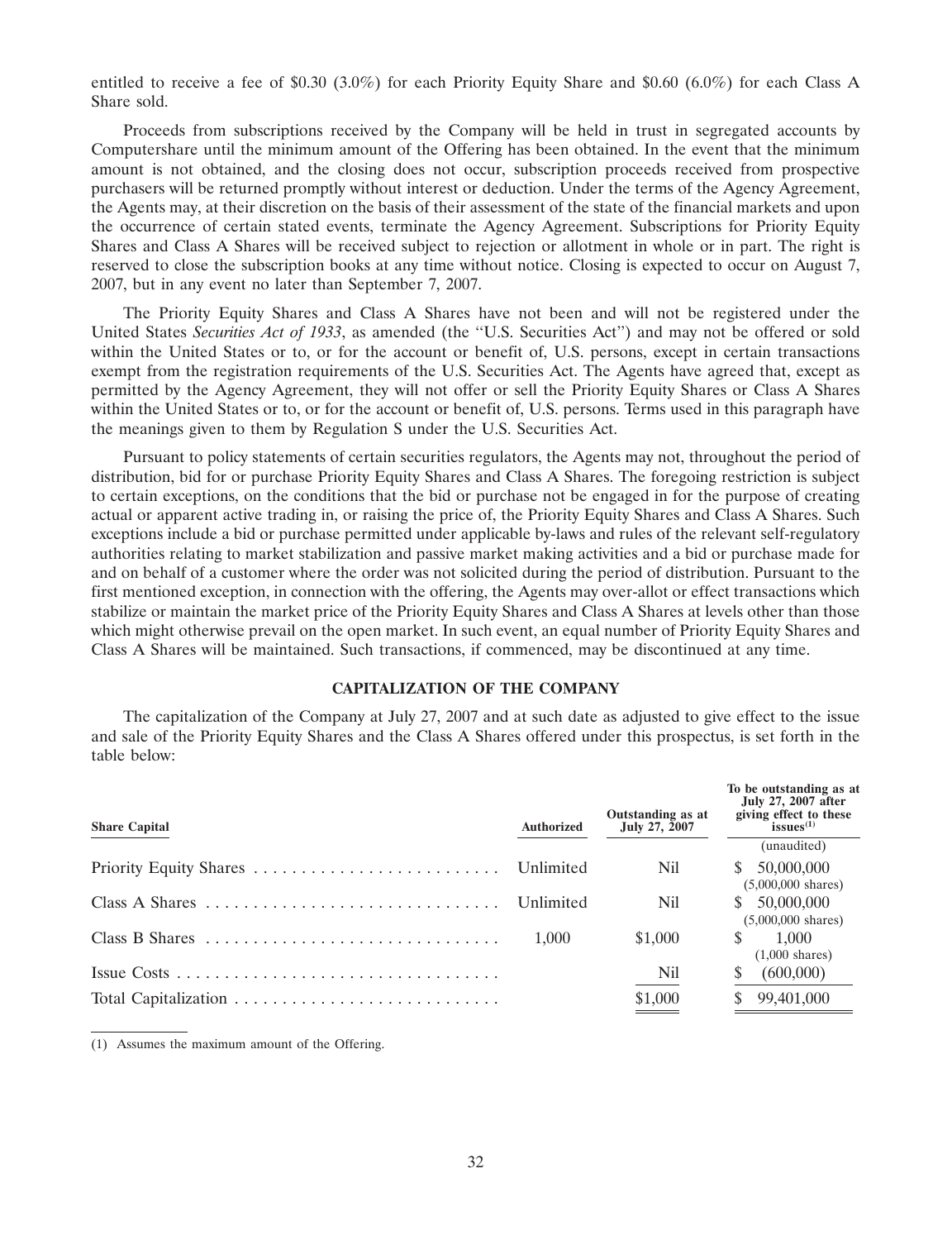#### **PRINCIPAL SHAREHOLDER**

All of the issued and outstanding Class B Shares of the Company are owned by the Holding Trust. S. Wayne Finch is the trustee of the Holding Trust and the beneficiaries are the holders of the Priority Equity Shares and Class A Shares outstanding from time to time. The Class B Shares will be held in escrow by RBC Dexia pursuant to an agreement to be entered into on or before Closing (the ''Escrow Agreement'') between the Holding Trust, RBC Dexia and the Company and will not be disposed of or dealt with in any manner until all the Priority Equity Shares and Class A Shares have been retracted or redeemed, except in certain circumstances contemplated by the Escrow Agreement.

#### **FEES AND EXPENSES**

#### **Initial Expenses**

The expenses of the Offering (including the costs of creating and organizing the Company, the costs of printing and preparing this prospectus, legal expenses of the Company, marketing expenses and legal and other out of pocket expenses incurred by the Agents and certain other expenses) will be paid by the Company out of the gross proceeds of the Offering to a maximum of 1.5% of such gross proceeds. In addition, the Agents' fee will be paid to the Agents from the gross proceeds as described under ''*Plan of Distribution*''.

#### **Management, Administration and Service Fees**

Pursuant to the Management Agreement, the Manager is entitled to an administration fee payable monthly in arrears at an annual rate equal to 0.1% of the Company's net asset value calculated as at the last Valuation Date in each month, plus an amount equal to the service fee (the "Service Fee") payable to dealers. The Company will also pay any goods and services taxes applicable to this administration fee.

The Manager will pay the Service Fee to each dealer whose clients hold Class A Shares. The Service Fee will be calculated and paid at the end of each calendar quarter and will be equal to 0.50% annually of the value of the Class A Shares held by clients of the dealer. For these purposes, the value of a Class A Share at any time is the net asset value per Unit at such time less \$10.00. No Service Fee will be paid in any calendar quarter if regular dividends are not paid to holders of Class A Shares in respect of each month of such calendar quarter.

Pursuant to the terms of the Investment Management Agreement, Quadravest is entitled to a management fee payable monthly in arrears at an annual rate equal to 0.55% of the Company's net asset value calculated as at the last Valuation Date in each month.

#### **Operating Expenses**

The Company will pay for all other expenses incurred in connection with the operation and administration of the Company, estimated to be approximately \$300,000 per annum. These expenses are expected to include, without limitation, mailing and printing expenses for periodic reports to shareholders; fees payable to RBC Dexia for acting as custodian of the assets of the Company and performing certain administrative services under the Custodian Agreement (as defined below); fees payable to Computershare, as registrar and transfer agent with respect to the Priority Equity Shares and Class A Shares; fees payable to the independent directors of the Company and the fees and other expenses of the members of, and other expenses of maintaining, an independent review committee under NI 81-107; fees payable to the auditors and legal advisors of the Company; regulatory filing and stock exchange fees (including any such fees payable by the Manager or Quadravest in respect of the services they provide to the Company); and expenditures incurred upon the dissolution of the Company. Such expenses will also include expenses of any action, suit or other proceedings in which or in relation to which the Manager or Quadravest is entitled to indemnity by the Company. See ''*Management of the Company*''. The Company will also be responsible for all commissions and other costs of portfolio transactions.

# **INTEREST OF MANAGEMENT AND OTHERS IN MATERIAL TRANSACTIONS**

Quadravest and the Manager will receive the fees described under ''*Fees and Expenses*'' for their respective services to the Company and will be reimbursed by the Company for all expenses incurred in connection with the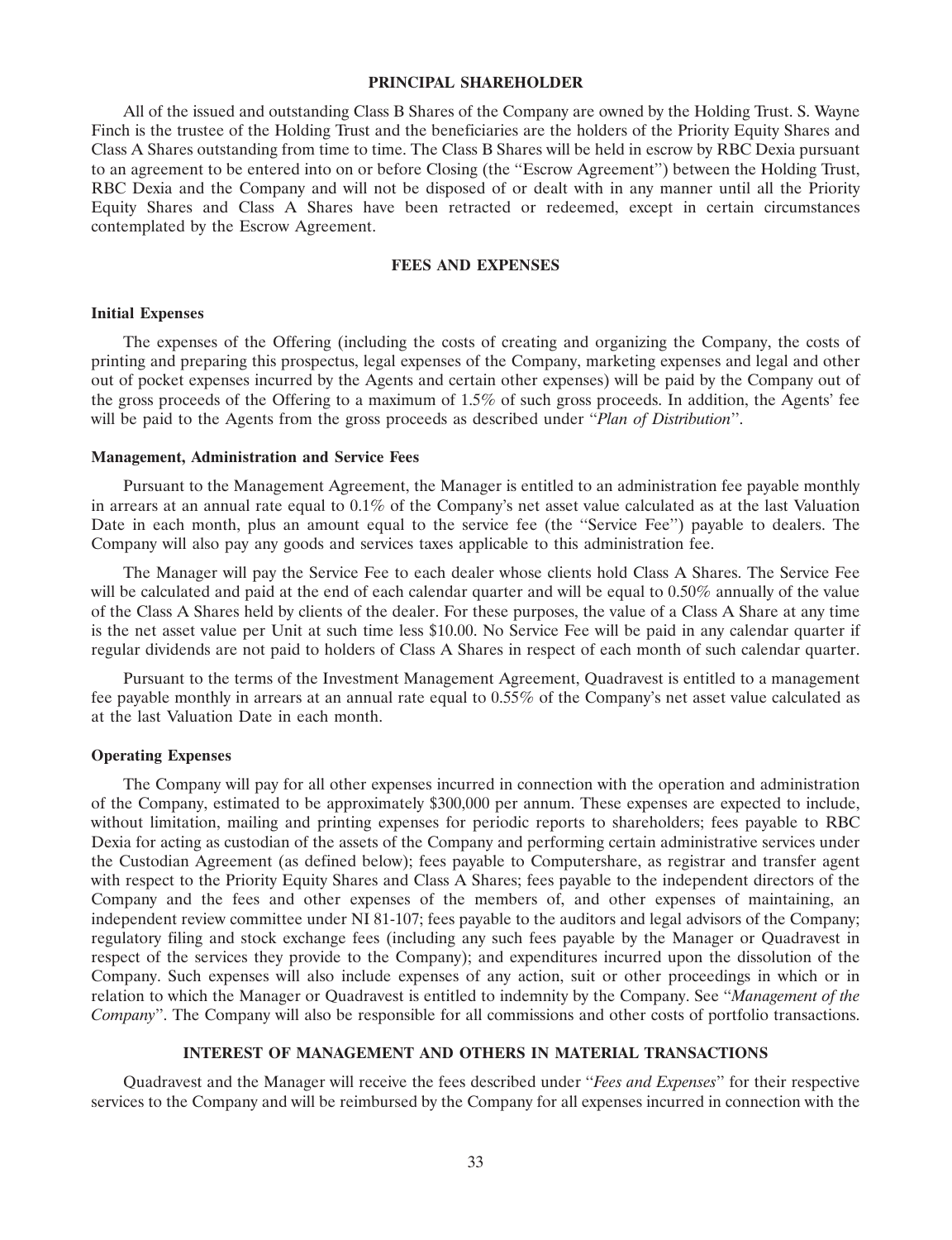operation and administration of the Company. S. Wayne Finch controls the Manager, which in turn owns all of the voting shares of Quadravest. In accordance with the requirements of the provincial securities regulatory authorities in connection with the Offering, Quadravest and the Manager have each undertaken to file, and have agreed to cause their directors and senior officers to file, insider trading reports as if the Company was not a mutual fund, in accordance with applicable securities legislation in respect of trades made by it or those directors and senior officers in shares of the Company.

The senior officers and directors of the Company have also undertaken to file insider trading reports, as if the Company was not a mutual fund, in accordance with applicable provincial securities legislation, for themselves. The Company has undertaken that it will not elect or appoint any person in the future as a senior officer or director unless such person undertakes to file insider trading reports as if the Company was not a mutual fund, in accordance with applicable provincial securities legislation and to deliver to each applicable provincial securities regulatory authority an undertaking to file insider trading reports in accordance with applicable provincial securities legislation. The foregoing undertakings shall remain in full force until such time as, in the case of the undertaking of Quadravest and the Manager, Quadravest ceases to hold voting shares of the Company; in the case of the undertakings of a director or senior officer of the Company, such person ceases to be a director or officer of the Company; or in each case all of the Priority Equity Shares and Class A Shares have been redeemed or retracted.

# **MATERIAL CONTRACTS**

The following contracts can reasonably be regarded as material to purchasers of Priority Equity Shares and Class A Shares:

- (a) the Management Agreement described under ''*Management of the Company The Manager*'';
- (b) the Investment Management Agreement described under ''*Management of the Company The Investment Manager — Investment Management Agreement*'';
- (c) the Agency Agreement described under ''*Plan of Distribution*'';
- (d) the Recirculation Agreement described under ''*Details of the Offering*'';
- (e) the Escrow Agreement described under ''*Principal Shareholder*''; and
- (f) the Custodian Agreement described under ''*Custodian, Registrar and Transfer Agent and Auditors*''.

Copies of the foregoing agreements, after they have been signed, may be inspected during business hours at the principal office of the Company during the course of distribution of the Priority Equity Shares and Class A Shares offered under this prospectus.

#### **RISK FACTORS**

In addition to the risks discussed elsewhere in this prospectus, the following are certain considerations relating to an investment in Priority Equity Shares and Class A Shares which prospective investors should consider before purchasing such shares.

#### **Operating History and Lack of Public Trading Market**

The Company is a newly organized investment fund with no previous operating history. There is currently no public market for the Priority Equity Shares or Class A Shares and there can be no assurance that an active public market will develop or be sustained after the completion of the Offering.

#### **Concentration Risk**

The assets of the Company will initially consist exclusively of common shares of TD Bank and, other than Permitted Repayment Securities potentially acquired by the Company under its Priority Equity Portfolio Protection Plan, will only consist of common shares of TD Bank in the future. As a result, the Company's portfolio is highly concentrated and this lack of diversification could have a negative impact on the value of the Priority Equity Shares and the Class A Shares.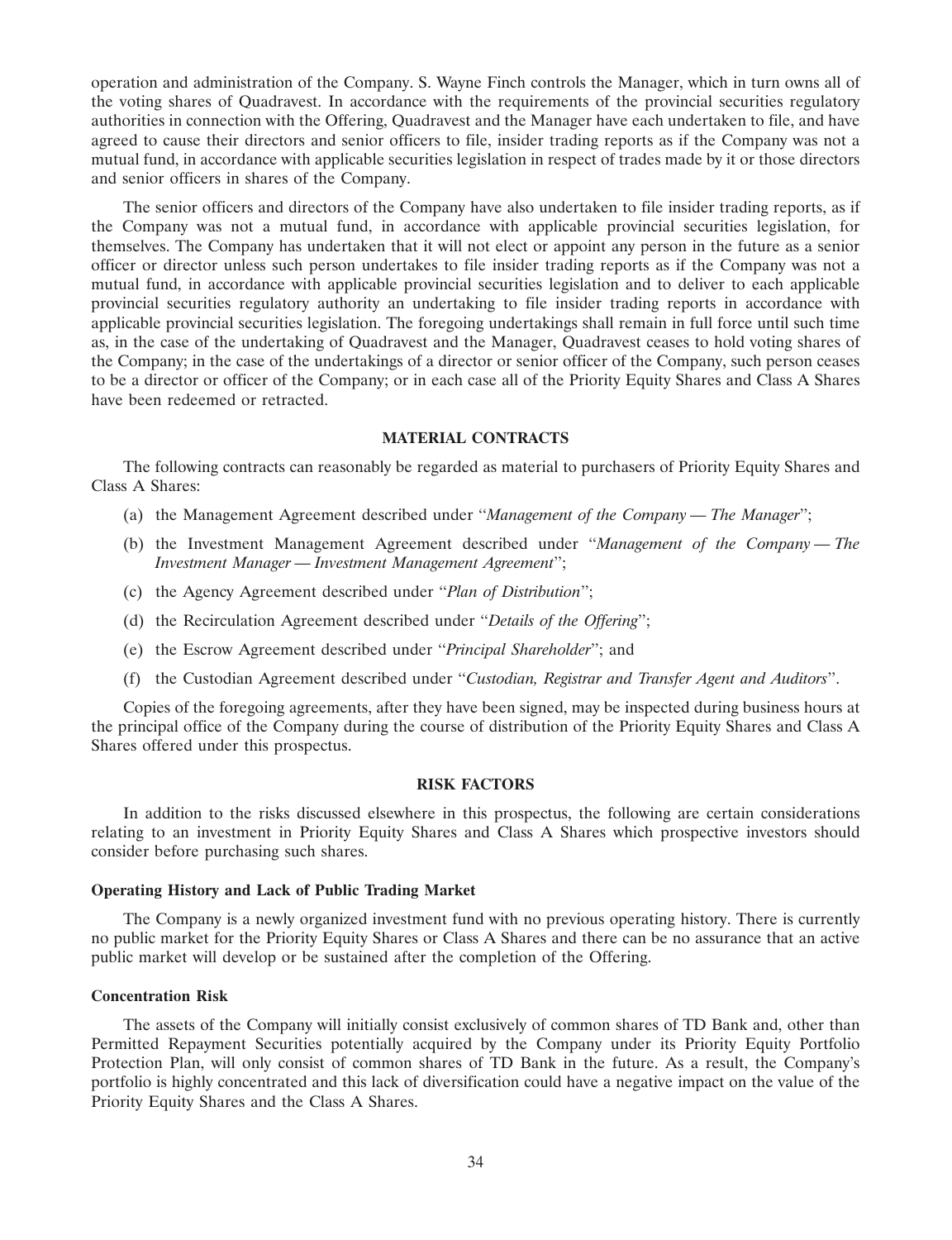#### **Risks Associated with an Investment in the Common Shares of TD Bank**

Investors should review carefully the TD Bank Public Documents, and in particular the 2006 AIF, for a discussion of the risk factors applicable to TD Bank and its common shares.

TD Bank may at any time decide to decrease or discontinue the payment of dividends on its common shares. Any decrease in the dividends received by the Company on the common shares of TD Bank it holds will decrease the dividend coverage ratio for the Priority Equity Shares, and could mean that the monthly dividends paid by the Company on its Class A Shares could be reduced or discontinued, and ultimately could mean that the payment of dividends on the Priority Equity Shares would need to be reduced or discontinued or paid in a form other than ordinary dividends.

TD Bank has not participated in the establishment of the Company, nor in the preparation of this prospectus, and takes no responsibility and assumes no liability for the accuracy or completeness of any information contained in this prospectus. None of TD Bank or its directors, officers, auditors or agents will have any statutory liability to purchasers of the Company's Priority Equity Shares or Class A Shares with respect to the accuracy or completeness of the information contained in this prospectus.

An investment in the Priority Equity Shares or the Class A Shares does not constitute an investment in the common shares of TD Bank. Holders of the Company's Priority Equity Shares or Class A Shares will not own the common shares of TD Bank held by the Company and will not have any voting or other rights with respect to such shares.

#### **Fluctuations in Net Asset Value**

The net asset value of the Company will vary primarily according to the value of the common shares of TD Bank it holds. The value of such shares will be influenced by factors which are not within the control of the Company, including the financial performance of TD Bank, its dividend payment policies and financial market and economic conditions generally. An investment in the Priority Equity Shares or Class A Shares is appropriate only for investors who have the capacity to absorb a loss of some, or in the case of the Class A Shares all, of that investment. The net asset value of the Company at any time may be more or less than the issue price of the Priority Equity Shares and Class A Shares or the price at which an investor can purchase Priority Equity Shares and Class A Shares on any stock exchange on which they may be listed following the closing of the Offering.

#### **Class A Shares Represent a Leveraged Investment**

Holders of the Class A Shares will enjoy a form of leverage, in that any capital appreciation in the common shares of TD Bank purchased with the net proceeds of the Offering representing the issue of both Priority Equity Shares and Class A Shares will be for the benefit of the holders of the Class A Shares once all accrued and unpaid dividends on the Priority Equity Shares and the Priority Equity Share Repayment Amount have each been paid on the Termination Date, together with any other liabilities of the Company. In the event that the value of the common shares of TD Bank decreases, this leverage will work to the disadvantage of the holders of the Class A Shares, as any capital loss incurred by the Company on those shares will effectively first be for the account of the holders of the Class A Shares. If the net asset value of the Company on the Termination Date is equal to or less than \$10.00 plus the value of any accrued and unpaid dividends on the Priority Equity Shares, the Class A Shares will then have no value.

#### **Applicability of Mutual Fund Rules**

Although the Company is considered to be a mutual fund under the securities legislation of certain provinces of Canada, it has applied for an exemption from certain requirements of NI 81-102 and NI 81-106 of the Canadian Securities Administrators governing the disclosure and related requirements of public investment funds, so as to permit the Company to operate as described in this prospectus.

#### **No Assurances of Achieving Objectives**

There is no assurance that the Company will be able to achieve its monthly distribution and long-term capital appreciation objectives. In particular, there can be no assurance that the Company will be able to pay, or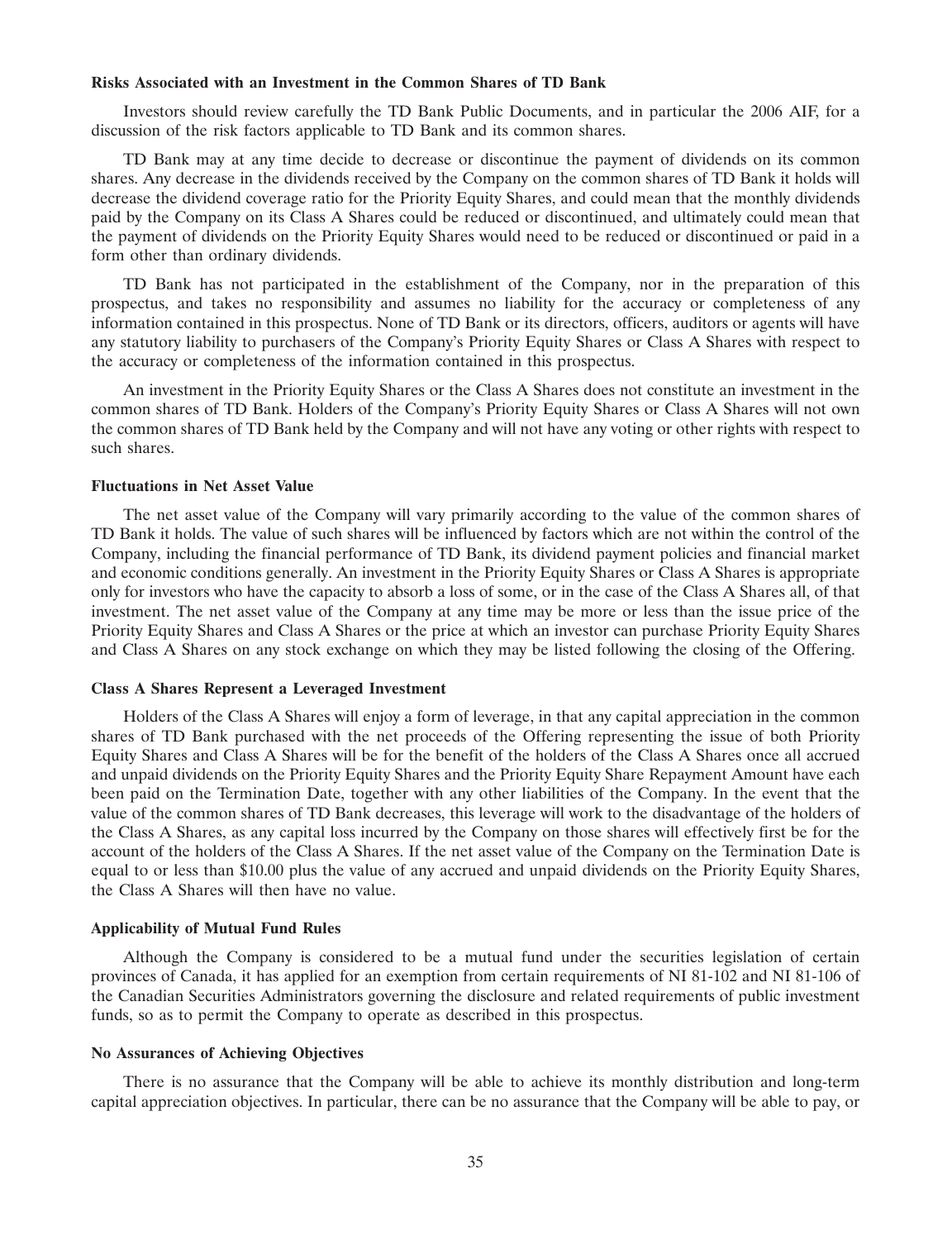in all cases be able to pay the full targeted, monthly dividends on the Priority Equity Shares and the Class A Shares. An investment in the Priority Equity Shares and Class A Shares is therefore appropriate only for investors who have the ability to withstand dividends not being paid on the Priority Equity Shares or the Class A Shares for any period of time.

# **Interest Rate Fluctuations**

It is anticipated that the market price of the Priority Equity Shares and Class A Shares will, at any time, be affected by the level of interest rates prevailing at such time. A rise in interest rates may have a negative effect on the market price of the Priority Equity Shares and Class A Shares.

#### **Use of Options and Forward Contracts**

The Company is subject to the full risk of its investment position in the common shares of TD Bank, including those shares that are subject to outstanding call options, should the market price of such shares decline. In addition, the Company will not participate in any gain on the shares that are subject to outstanding call options above the strike price of the options.

There can be no assurance that a liquid exchange or over-the-counter market will exist to permit the Company to write covered call options on desired terms or to close out option positions should Quadravest desire to do so. In purchasing call options, the Company is subject to the credit risk that its counterparty (whether a clearing corporation in the case of exchange traded instruments, or other third party in the case of over-the-counter instruments) may be unable to meet its obligations. The ability of the Company to close out its positions may also be affected by exchange-imposed daily trading limits on options. If the Company is unable to repurchase a call option which is in-the-money, it will be unable to realize its profits or limit its losses until such time as the option becomes exercisable or expires.

The use of options may have the effect of limiting or reducing the total returns of the Company if Quadravest's expectations concerning future events or market conditions prove to be incorrect. If the value of the common shares of TD Bank decreases, it may be difficult for the Company to recover losses on those shares and meet its annual targeted distributions. In such an event, the Company would have to increase the number of the common shares of TD Bank that are subject to covered call options in order to meet its annual targeted distributions.

The Company may enter into one or more Forward Agreements with Counterparties pursuant to the Priority Equity Portfolio Protection Plan in order to provide for payment of the Priority Equity Share Repayment Amount on the Termination Date. The Company expects that, if it enters into any such Forward Agreement, the Forward Amount will be available for distribution to holders of the Priority Equity Shares on the Termination Date. The possibility exists, however, that the Counterparty or the guarantor of the obligations of the Counterparty pursuant to a Forward Agreement will default on their payment obligations thereunder or that the proceeds of such agreement will be used to satisfy other liabilities of the Company, which liabilities could include obligations to third-party creditors in the event that the Company has insufficient assets excluding the Forward Amount to pay its liabilities. If any of these eventualities should occur, holders of the Priority Equity Shares will not receive the Priority Equity Share Repayment Amount on the Termination Date.

In addition, in the event of an early termination of a Forward Agreement in accordance with the terms thereof, the Company may be unable to pay holders of the Priority Equity Shares the Priority Equity Share Repayment Amount on the Termination Date. It is expected that a Counterparty's termination rights under a Forward Agreement would include a right to terminate if the Counterparty is unable to hedge its obligations under that agreement. It is not possible to assess the likelihood of early termination due to the Counterparty's inability to hedge over the term of a Forward Agreement. In certain circumstances, the Company may be obligated by the requirements of the Canadian securities regulatory authorities to undertake a partial termination of a Forward Agreement to reduce the Company's exposure to a Counterparty. In the event of an early termination of a Forward Agreement, or its partial termination, the Company will seek to enter into additional forward, derivative or other transactions or purchase Permitted Repayment Securities in order to further its ability to pay to holders of the Priority Equity Shares the Priority Equity Share Repayment Amount on or before the Termination Date, but it is not possible to assess the Company's ability to do so.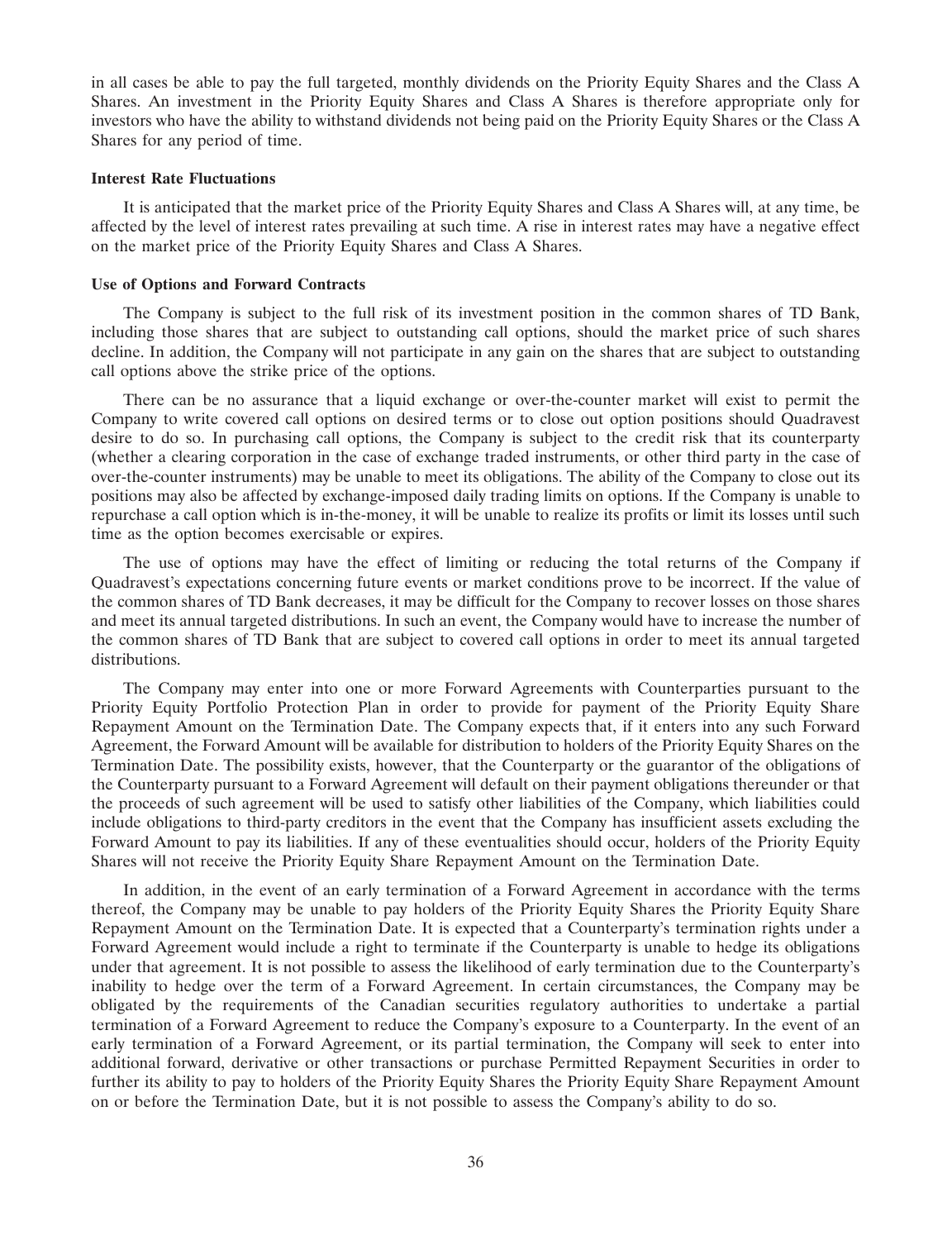#### **Risks Associated with the Priority Equity Portfolio Protection Plan**

In the event of a dramatic decline in the value of the common shares of TD Bank, the Company could as a result of the terms of the Priority Equity Portfolio Protection Plan be forced to invest primarily in Permitted Repayment Securities, and the ability of the Company to generate dividend or other income for the holders of the Priority Equity Shares would thereby be impaired. If the decline in the value of the common shares of TD Bank on a single day was greater than 30%, the ability of the Company to implement the Priority Equity Portfolio Protection Plan in full could be impaired, such that it might not be possible for the Company to acquire sufficient Permitted Repayment Securities to ensure the repayment of the Priority Equity Repayment Amount in full on the Termination Date.

Furthermore, in the event that it is necessary for the Company to purchase Permitted Repayment Securities, the portion of the Company's assets that are invested in common shares of TD Bank will decrease. In such circumstances, the exposure of the holders of the Class A Shares to the common shares of TD Bank would decrease, resulting in a decrease in the extent to which the holders of the Class A Shares have a leveraged investment in those common shares. The sale of common shares of TD Bank and purchase of Permitted Repayment Securities may make it more difficult for the Company to meet its annual targeted distributions, particularly with respect to the Class A Shares. In such an event, the Company would have to increase the number of common shares of TD Bank that are subject to covered call options in order to meet its annual targeted distributions. If the Company continues to be required to liquidate common shares of TD Bank and purchase Permitted Repayment Securities, its ability to pay dividends on the Class A Shares at the targeted rate, or at all, could be compromised.

#### **Reliance on the Investment Manager**

Quadravest will manage the assets of the Company in a manner consistent with the investment objectives, strategy and restrictions of the Company. The officers of Quadravest who will be primarily responsible for the management of the Company have extensive experience in managing investment portfolios. There is no certainty that such individuals will continue to be employees of Quadravest throughout the term of the Company.

#### **Conflicts of Interest**

Quadravest is engaged in a variety of investment management, investment advisory and other business activities. The services of Quadravest under the Investment Management Agreement are not exclusive and nothing in the Investment Management Agreement prevents Quadravest or any of its affiliates from providing similar services to other investment funds and other clients (whether or not their investment objectives, strategies and policies are similar to those of the Company) or from engaging in other activities. Quadravest's investment decisions for the Company will be made independently of those made for its other clients and independently of its own investments. However, on occasion, Quadravest may make the same investment for the Company and for one or more of its other clients. If the Company and one or more of the other clients of Quadravest are engaged in the purchase or sale of the same security, the transactions will be effected on an equitable basis.

#### **Trading Prices of Shares**

The Priority Equity Shares and the Class A Shares may trade in the market at a premium or discount to the price implied by the net asset value per Unit, and there can be no assurance that such shares will together trade at a price equal to such amount. This risk is separate and distinct from the risk that the net asset value per Unit may decrease, or possibly be zero.

#### **Retractions; Suspension of Retractions**

If holders of a substantial number of Priority Equity Shares or Class A Shares exercise their retraction rights, the number of such shares outstanding and the net asset value of the Company could be significantly reduced with the effect of decreasing the liquidity of the Priority Equity Shares and Class A Shares in the market and increasing the management expense ratio of the Company. The Company may suspend the retraction of Priority Equity Shares and Class A Shares or payment of redemption proceeds during any period when normal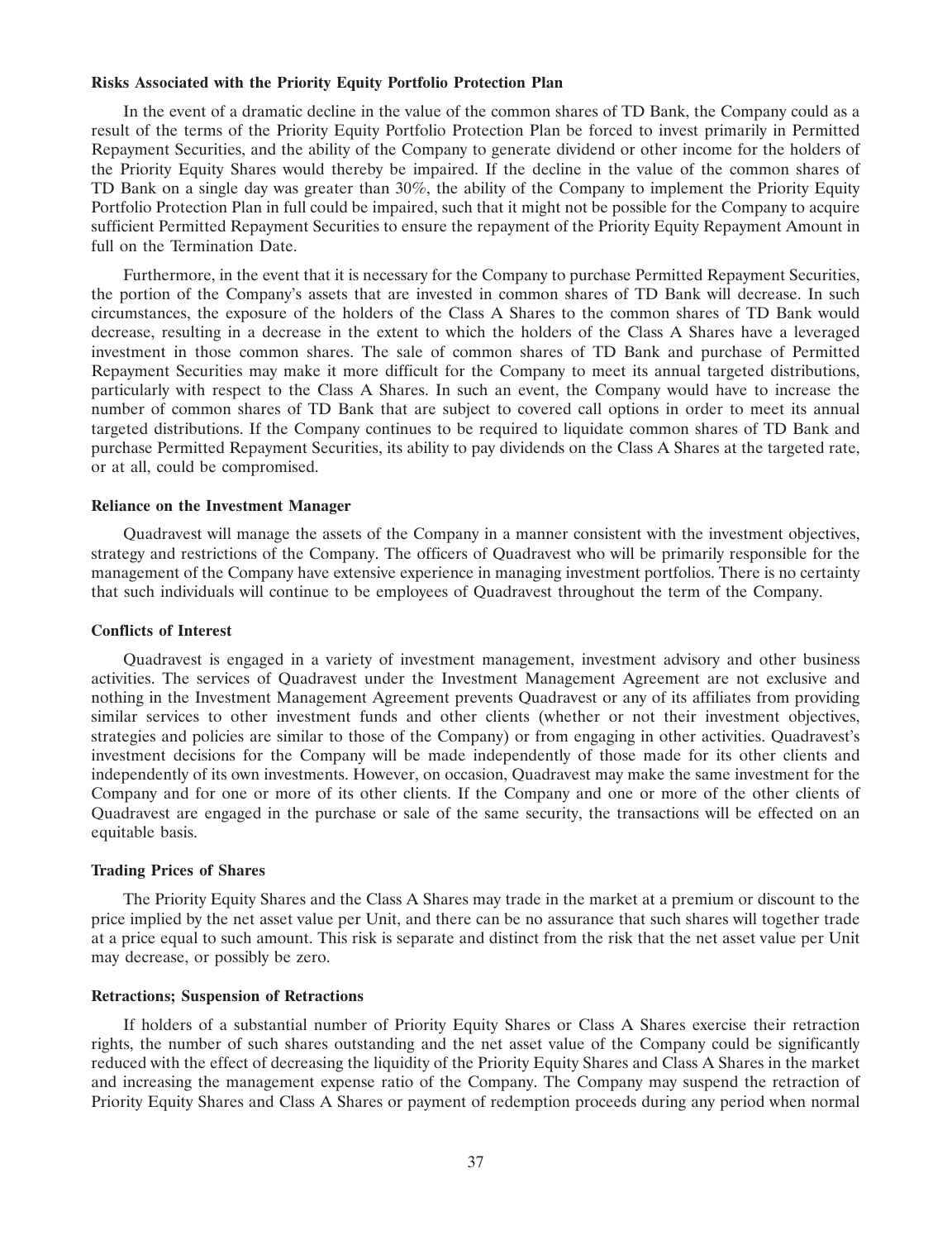trading is suspended on any stock exchange on which the common shares of TD Bank are listed, or with the prior permission of the Ontario Securities Commission, for any period not exceeding 120 days during which the Company determines that conditions exist which render impractical the sale of assets of the Company or which impair the ability of the Company to determine the value of the assets of the Company. In the event of a suspension of retractions, Shareholders would experience reduced liquidity. See ''*Details of the Offering — Suspension of Retractions*''.

#### **Changes in Legislation**

There can be no assurance that income tax laws relating to the treatment of a mutual fund corporation under the Tax Act will not be changed in a manner which adversely affects the distributions received by the shareholders and/or the value of the Priority Equity Shares or Class A Shares.

#### **Treatment of Proceeds of Disposition and Option Premiums**

In determining its income for tax purposes, the Company will treat gains and losses realized on the disposition of securities held by it, option premiums received on the writing of covered call options and any losses sustained on closing out options as capital gains and capital losses in accordance with CRA's published administrative practice. Gains or losses on the disposition of Permitted Repayment Securities upon delivery under a Forward Agreement will be treated as capital gains or capital losses. CRA's practice is not to grant advance income tax rulings on the character of items as capital or income and no advance income tax ruling has been applied for or received from CRA.

If, contrary to CRA's published administrative practice, some or all of the transactions undertaken by the Company in respect of options and securities (other than Permitted Repayment Securities) were treated on income rather than capital account, or if contrary to the advice of counsel or as a result of a change of law, the character and timing of the gain under a Forward Agreement were other than a capital gain on sale of the Permitted Repayment Securities thereunder, after-tax returns to holders of Class A Shares and Priority Equity Shares could be reduced and the Company may be subject to non-refundable income tax in respect of income from such transactions, and the Company may be subject to penalty taxes in respect of excessive capital gains dividend elections.

#### **Tax Proposals Regarding Mutual Fund Corporation Status**

The tax treatment of the Company and its shareholders depends in part upon the Company being a ''mutual fund corporation'' for tax purposes. On September 16, 2004, the Minister of Finance for Canada released certain proposals to amend the Tax Act (the ''September Tax Proposals'') pursuant to which a corporation, such as the Company, would lose its status as a mutual fund corporation if at any time after 2004 the aggregate fair market value of all issued and outstanding shares of the corporation held by one or more non-resident persons and/or by partnerships which are not Canadian partnerships for purposes of the Tax Act is more than 50% of the aggregate fair market value of all the issued and outstanding shares of the corporation unless no more than  $10\%$  (based on fair market value) of the corporation's property is at any time taxable Canadian property and certain other types of specified property. The September Tax Proposals currently do not provide any means of rectifying the loss of mutual fund corporation status. On December 6, 2004, such Minister tabled a Notice of Ways and Means Motion to implement measures proposed in the 2004 Budget. Such Motion was incorporated into Bill C-33, which received Royal Assent on May 13, 2005. Such Notice did not include the September Tax Proposals and this fact was specifically referred to in the accompanying release.

The Priority Equity Shares and Class A Shares of the Company are marketed only in Canada, and provided the Company complies with its investment criteria and restrictions, it is not anticipated that more than 10% of the fair market value of the Company's assets will at any time consist of taxable Canadian property and such other specified property, with the result that the Manager does not anticipate that the September Tax Proposals (even if enacted in their current form) would lead to a loss of mutual fund corporation status for the Company.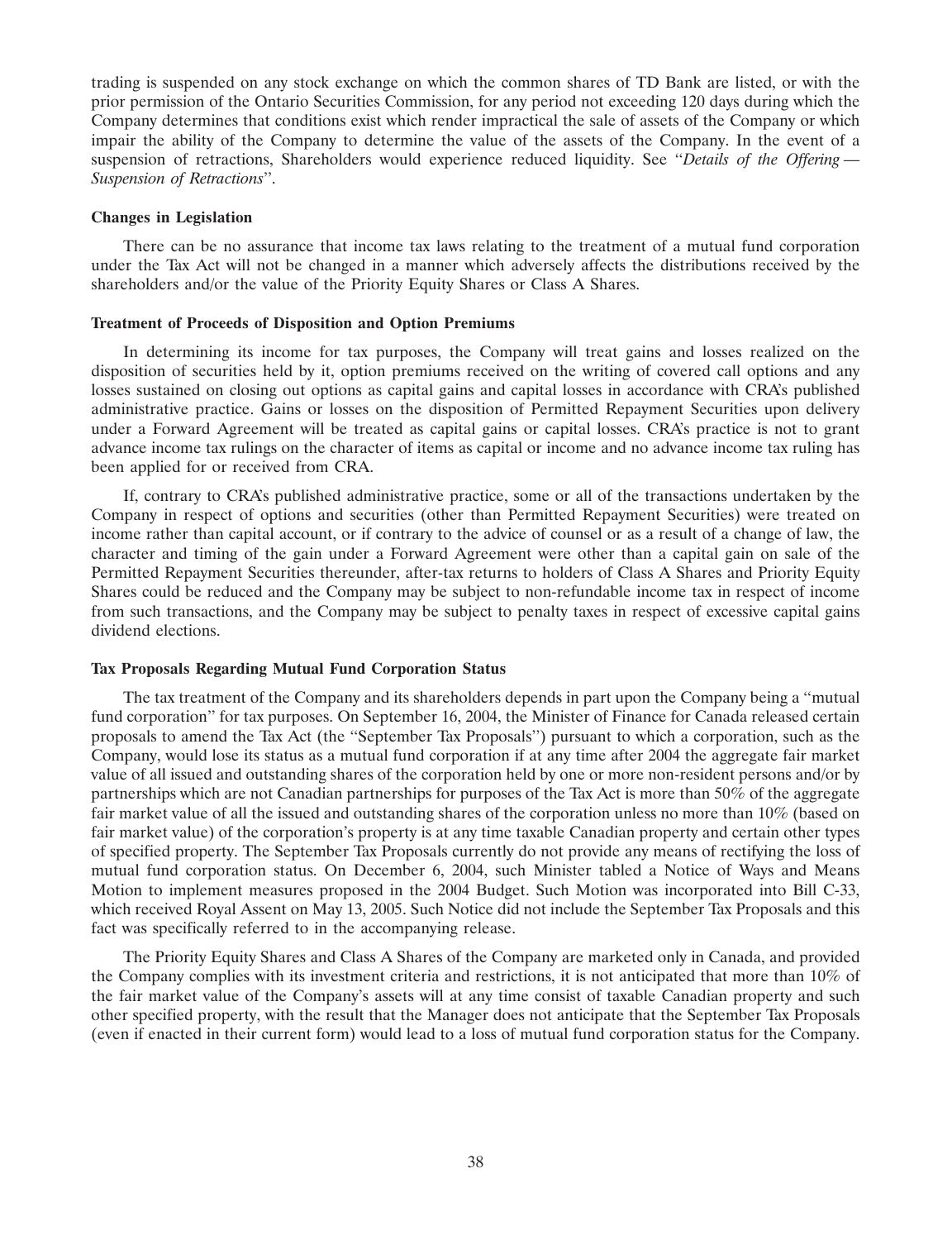#### **LEGAL OPINIONS**

The matters referred to under ''*Eligibility for Investment*'' and ''*Canadian Federal Income Tax Considerations*'' and certain other legal matters relating to the securities offered hereby will be passed upon by Blake, Cassels & Graydon LLP, on behalf of the Company, and McCarthy Tétrault LLP, on behalf of the Agents.

#### **PROMOTER**

Quadravest has taken the initiative in organizing the Company and accordingly is a ''promoter'' of the Company within the meaning of applicable securities legislation. Quadravest will receive fees from the Company and will be entitled to reimbursement of expenses incurred in relation to the Company as described under ''*Fees and Expenses*''.

# **CUSTODIAN, REGISTRAR AND TRANSFER AGENT AND AUDITORS**

Pursuant to an agreement (the ''Custodian Agreement'') to be entered into on or before the closing of this Offering, RBC Dexia will be the custodian of the assets of the Company and is also responsible for certain aspects of the day-to-day administration of the Company, including processing retractions, calculating net asset value and maintaining the fund valuation books and records of the Company. The address of RBC Dexia is 77 King Street West, 11th Floor, Royal Trust Tower, Toronto-Dominion Centre, Toronto, Ontario M5W 1P9 Attention: International Investment Products. RBC Dexia will not have any responsibility or liability for any assets of the Company which it does not directly hold or have control over (including through its sub-custodians), including, without limitation, any assets of the Company pledged to a counterparty pursuant to derivatives transactions entered into by the Company, if any. RBC Dexia is entitled to receive fees from the Company and to be reimbursed for all expenses and liabilities which are properly incurred by RBC Dexia in connection with the activities of the Company.

Pursuant to a Transfer Agent, Registrar and Dividend Disbursing Agent Agreement to be entered into on or before the closing of this Offering, Computershare, at its principal office in Toronto has been appointed the registrar and transfer agent for the Priority Equity Shares and the Class A Shares.

The auditors of the Company are PricewaterhouseCoopers LLP, 77 King Street West, Toronto, Ontario, M5K 1G8.

# **PURCHASER'S STATUTORY RIGHTS**

Securities legislation in several of the provinces of Canada provides a purchaser with the right to withdraw from an agreement to purchase securities within two business days after receipt or deemed receipt of a prospectus and any amendment. In several of the provinces, the securities legislation further provides a purchaser with remedies for rescission or, in some jurisdictions, damages where the prospectus and any amendment contains a misrepresentation or is not delivered to the purchaser, provided such remedies for rescission or damages are exercised by the purchaser within the time limit prescribed by the securities legislation of the purchaser's province. The purchaser should refer to any applicable provisions of the securities legislation of the purchaser's province for the particulars of these rights or consult with a legal advisor.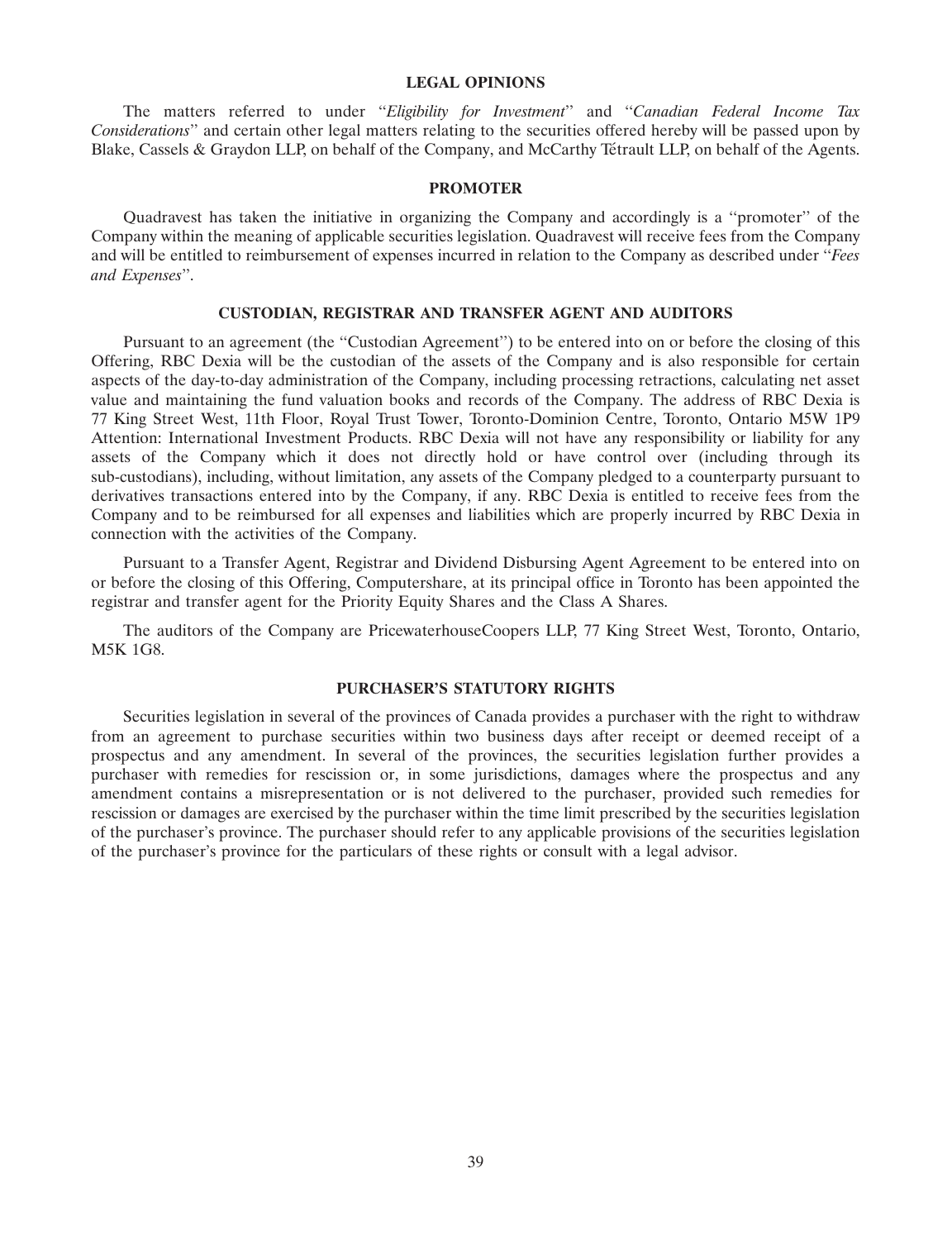# **AUDITORS' CONSENT**

We have read the prospectus of TDb Split Corp. (the "Company") dated July 27, 2007 relating to an offer of up to 5,000,000 Priority Equity Shares and up to 5,000,000 Class A Shares. We have complied with Canadian generally accepted standards for an auditor's involvement with offering documents.

We consent to the use in the above-mentioned prospectus of our report to the Board of Directors of the Company on the statement of financial position of the Company as at July 27, 2007. Our report is dated July 27, 2007.

Toronto, Ontario (Signed) PRICEWATERHOUSECOOPERS LLP July 27, 2007 Chartered Accountants, Licensed Public Accountants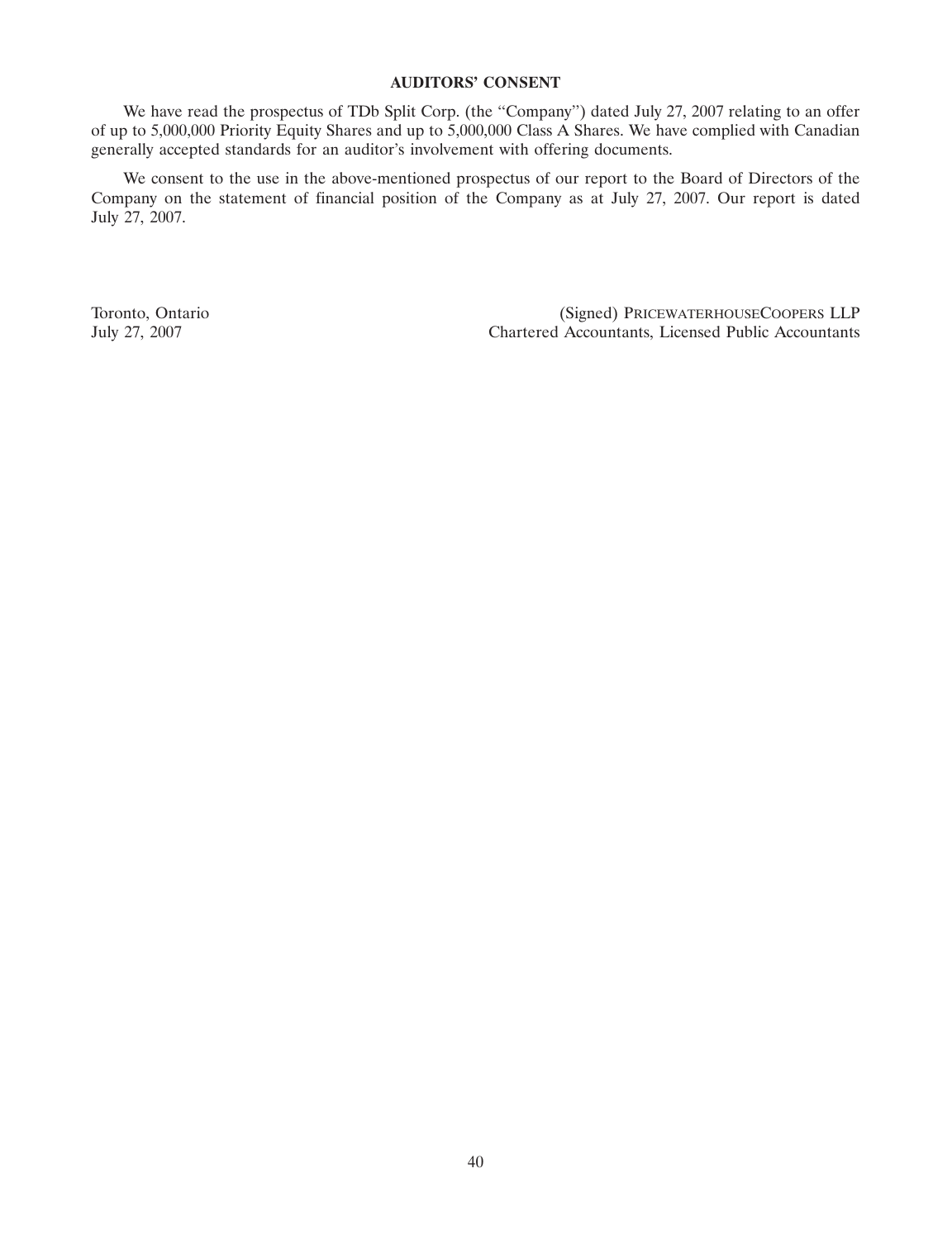# **AUDITORS' REPORT**

To the Board of Directors of TDB SPLIT CORP.:

We have audited the statement of financial position of TDb Split Corp. (the ''Company'') as at July 27, 2007. This statement of financial position is the responsibility of the Company's management. Our responsibility is to express an opinion on this statement of financial position based on our audit.

We conducted our audit in accordance with Canadian generally accepted auditing standards. Those standards require that we plan and perform an audit to obtain reasonable assurance whether the financial statements are free of material misstatement. An audit includes examining, on a test basis, evidence supporting the amounts and disclosures in the financial statements. An audit also includes assessing the accounting principles used and significant estimates made by management, as well as evaluating the overall financial statement presentation.

In our opinion, this statement of financial position presents fairly, in all material respects, the financial position of the Company as at July 27, 2007 in accordance with Canadian generally accepted accounting principles.

Toronto, Canada (Signed) PRICEWATERHOUSECOOPERS LLP July 27, 2007 Chartered Accountants, Licensed Public Accountants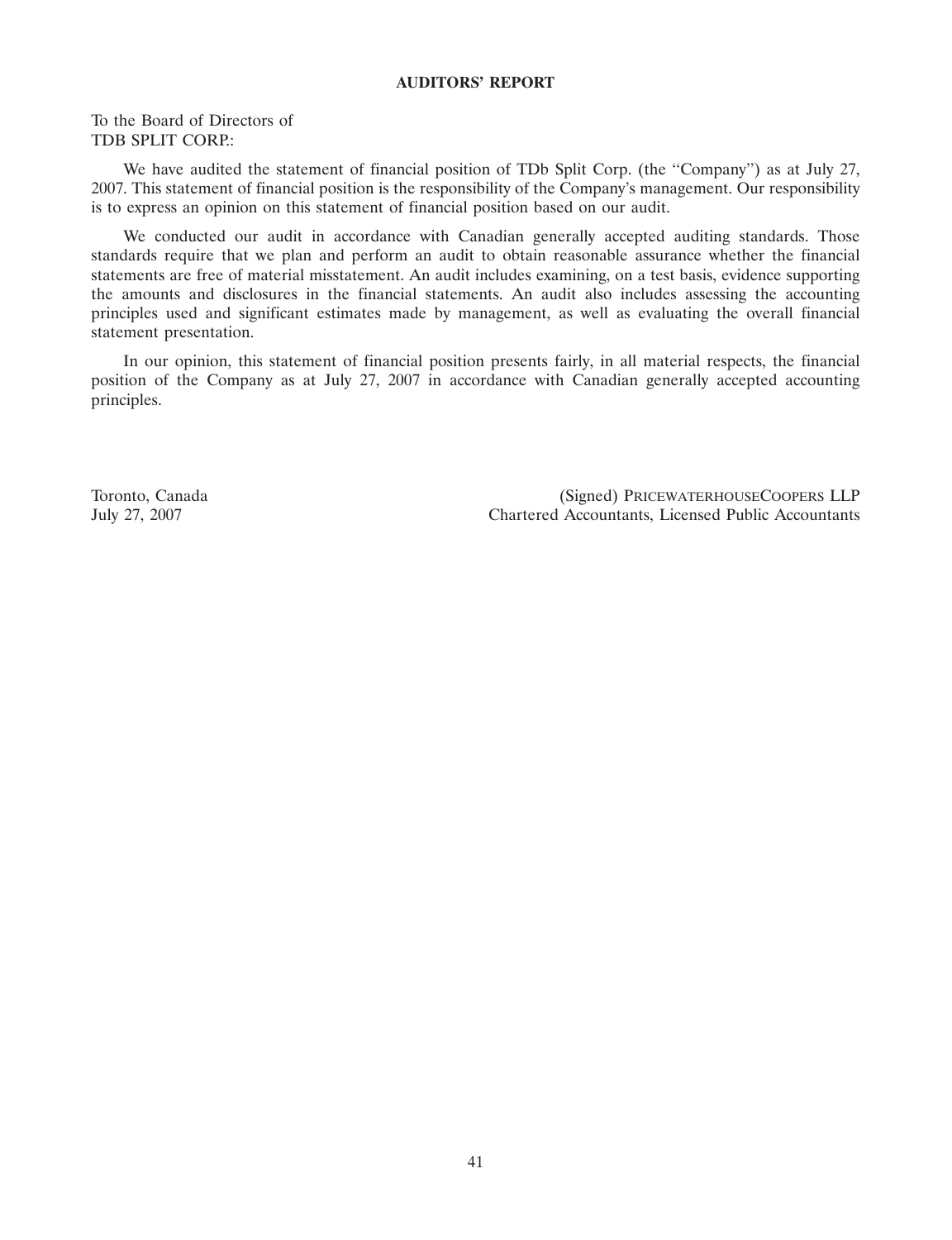# **TDB SPLIT CORP.**

# **STATEMENT OF FINANCIAL POSITION**

# **July 27, 2007**

| <b>ASSETS</b>               |  |
|-----------------------------|--|
|                             |  |
| <b>SHAREHOLDER'S EQUITY</b> |  |
|                             |  |

Approved by the Board of Directors:

Director

(Signed) S. WAYNE FINCH (Signed) PETER F. CRUICKSHANK Director Director

*The accompanying notes are an integral part of this statement of financial position*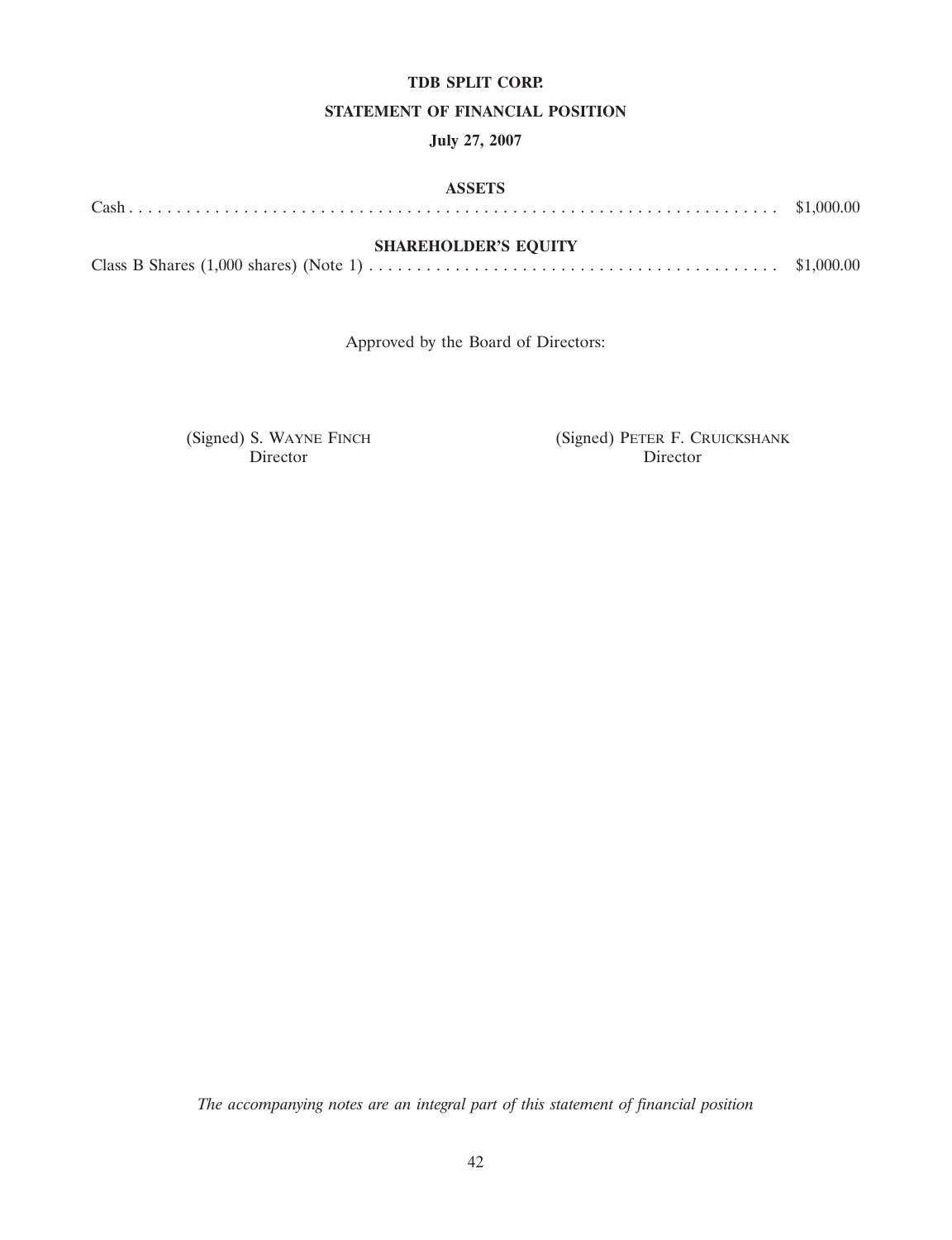# **TDB SPLIT CORP. NOTES TO STATEMENT OF FINANCIAL POSITION As at July 27, 2007**

### **1. ORGANIZATION AND SHARE CAPITAL**

TDb Split Corp. (the ''Company'') was established under the laws of the Province of Ontario by articles of incorporation dated May 24, 2007.

The Company is authorized to issue an unlimited number of Priority Equity Shares, an unlimited number of Class A Shares and 1,000 Class B Shares. On May 29, 2007, the Company issued 1,000 Class B Shares to TDb Split Corp. Holding Trust, a trust of which S. Wayne Finch is the trustee and the holders of the Priority Equity Shares and Class A Shares from time to time are the beneficiaries, for \$1,000 cash.

#### **2. AGENCY AND CUSTODIAN AGREEMENTS**

The Company has engaged CIBC World Markets Inc., RBC Dominion Securities Inc., Scotia Capital Inc., TD Securities Inc., BMO Nesbitt Burns Inc., National Bank Financial Inc., Desjardins Securities Inc., Canaccord Capital Corporation, Dundee Securities Corporation, HSBC Securities (Canada) Inc., Raymond James Ltd., Bieber Securities Inc., Blackmont Capital Inc., Laurentian Bank Securities Inc., Richardson Partners Financial Limited and Wellington West Capital Inc. to offer for sale to the public pursuant to a prospectus dated July 27, 2007 the Priority Equity Shares and the Class A Shares referred to in Note 1.

The Company will retain RBC Dexia Investor Services Trust (the ''Custodian'') under a custody agreement to act as custodian of the assets of the Company and to be responsible for certain aspects of the Company's day-to-day operations. In consideration for the services provided by the Custodian, the Company will pay the Custodian a monthly fee as set out in the custody agreement.

#### **3. MANAGEMENT AND INVESTMENT MANAGEMENT AGREEMENTS**

The Company has retained Quadravest Inc. (the ''Manager'') under a management agreement dated as of July 27, 2007 to act as the manager of the Company and has retained Quadravest Capital Management Inc. (''Quadravest''), under an investment management agreement dated as of July 27, 2007 to act as the investment manager of the Company. Pursuant to such agreements, the Manager is entitled to an administration fee payable monthly in arrears at an annual rate of 0.1% of the net asset value of the Company calculated as at the last valuation date in each month, plus an amount equal to the service fee (the "Service Fee") discussed below.

Quadravest is entitled to a management fee payable monthly in arrears at an annual rate of 0.55% of the net asset value of the Company calculated as at the last valuation date in each month.

In addition to the administration fee, the Company will pay to the Manager an amount equal to the Service Fee, to be paid by the Manager to each dealer whose clients hold Class A Shares. The Service Fee will be calculated and paid at the end of each calendar quarter and will be equal to 0.50% annually of the value of the Class A Shares held by clients of the dealer. For these purposes, the value of a Class A Share is the net asset value per Unit less \$10.00. No Service Fee will be paid in any calendar quarter if regular dividends are not paid to holders of Class A Shares in respect of each month in such calendar quarter.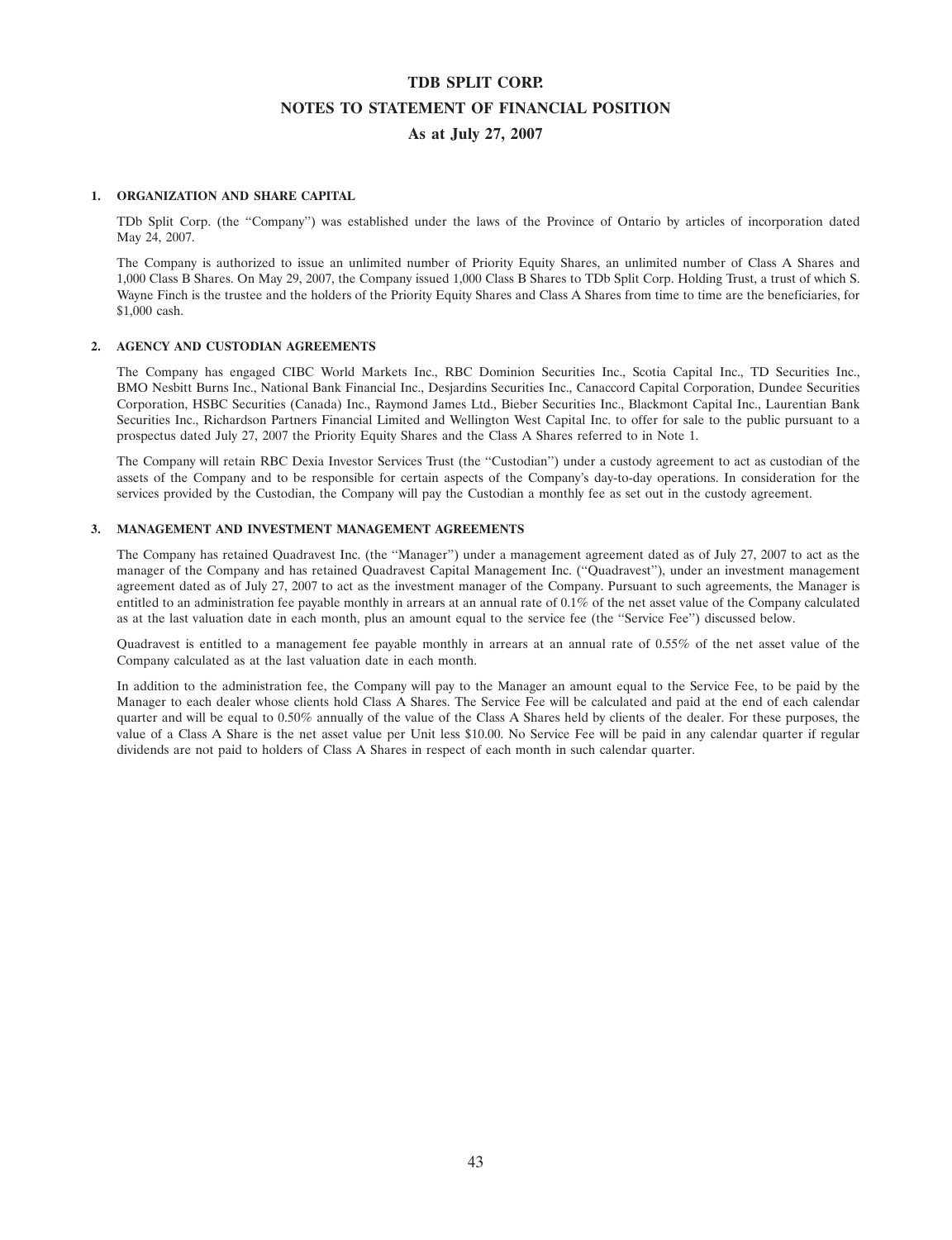# **CERTIFICATES OF THE COMPANY AND THE PROMOTER**

Dated: July 27, 2007

The foregoing constitutes full, true and plain disclosure of all material facts relating to the securities offered by this prospectus as required by Part 9 of the *Securities Act* (British Columbia), by Part 9 of the *Securities Act* (Alberta), by Part XI of *The Securities Act, 1988* (Saskatchewan), by Part VII of *The Securities Act* (Manitoba), by Part XV of the *Securities Act* (Ontario), by Section 63 of the *Securities Act* (Nova Scotia), by Part 6 of the *Securities Act* (New Brunswick), by Part II of the *Securities Act* (Prince Edward Island) and by Part XIV of *The Securities Act* (Newfoundland and Labrador), and the respective regulations thereunder. This prospectus does not contain any misrepresentation likely to affect the value or the market price of the securities to be distributed within the meaning of the *Securities Act* (Ouébec) and the regulations thereunder.

(Signed) S. WAYNE FINCH (Signed) PETER F. CRUICKSHANK<br>
lent and Chief Executive Officer (Signed) PETER F. CRUICKSHANK President and Chief Executive Officer

On behalf of the Board of Directors

(Signed) LAURA L. JOHNSON (Signed) WILLIAM C. THORNHILL Director Director

> QUADRAVEST CAPITAL MANAGEMENT INC. As Promoter

(Signed) S. WAYNE FINCH President and Chief Executive Officer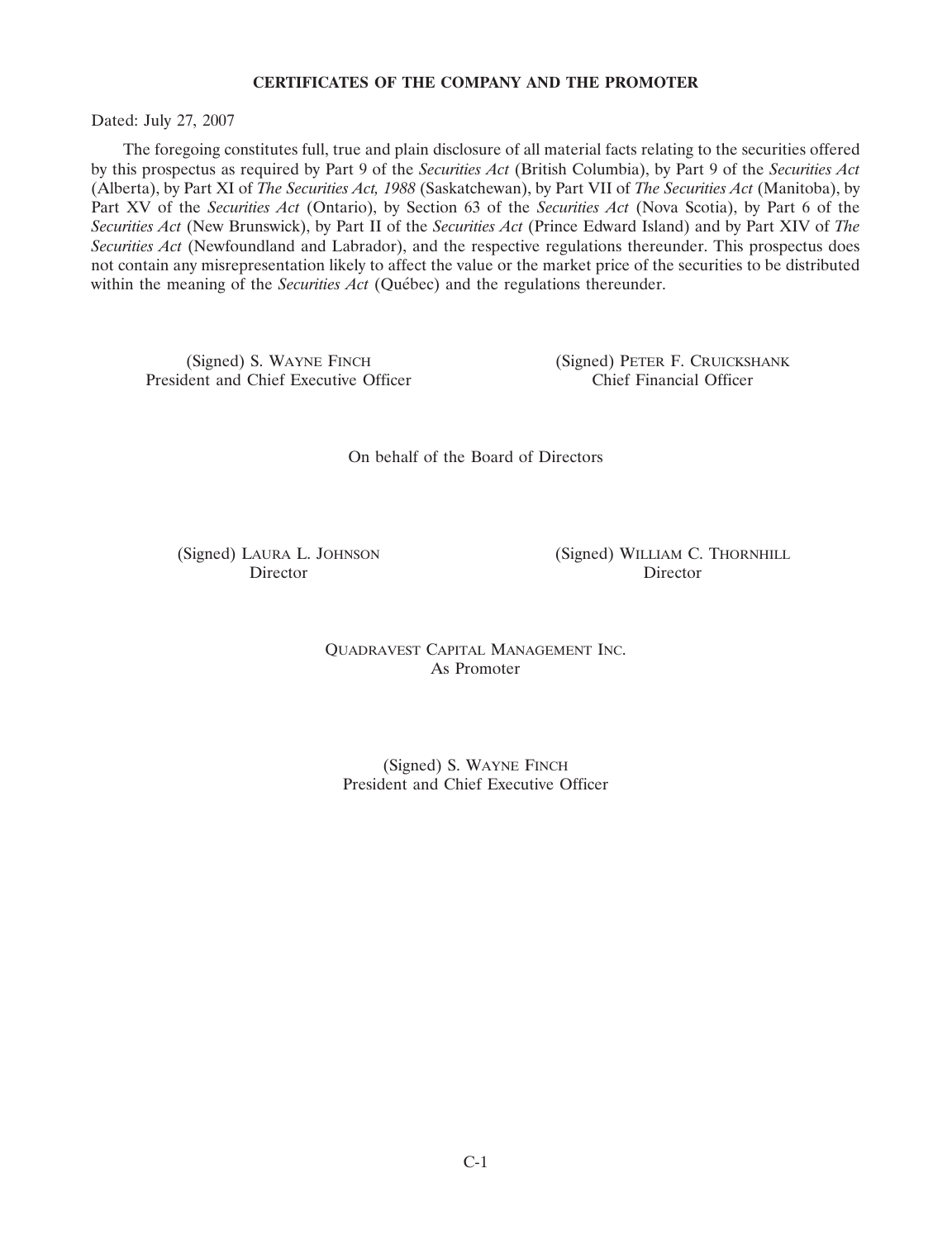# **CERTIFICATE OF THE AGENTS**

Dated: July 27, 2007

To the best of our knowledge, information and belief, the foregoing constitutes full, true and plain disclosure of all material facts relating to the securities offered by this prospectus as required by Part 9 of the *Securities Act* (British Columbia), by Part 9 of the *Securities Act* (Alberta), by Part XI of *The Securities Act*, 1988 (Saskatchewan), by Part VII of *The Securities Act* (Manitoba), by Part XV of the *Securities Act* (Ontario), by Section 64 of the *Securities Act* (Nova Scotia), by Part 6 of the *Securities Act* (New Brunswick), by Part II of the *Securities Act* (Prince Edward Island) and by Part XIV of the *Securities Act* (Newfoundland and Labrador), and the respective regulations thereunder. To the best of our knowledge, this prospectus does not contain any misrepresentation likely to affect the value or the market price of the securities to be distributed within the meaning of the *Securities Act* (Quebec) and the regulations thereunder.

| RBC DOMINION SECURITIES INC.<br><b>CIBC WORLD MARKETS INC.</b> |                                         |                                                |                                      |                                                                  |                                        |
|----------------------------------------------------------------|-----------------------------------------|------------------------------------------------|--------------------------------------|------------------------------------------------------------------|----------------------------------------|
| (Signed) RONALD W.A. MITCHELL                                  |                                         |                                                | (Signed) EDWARD V. JACKSON           |                                                                  |                                        |
| <b>SCOTIA CAPITAL INC.</b>                                     |                                         |                                                | TD SECURITIES INC.                   |                                                                  |                                        |
|                                                                | (Signed) BRIAN D. MCCHESNEY             |                                                |                                      | (Signed) JONATHAN BROER                                          |                                        |
|                                                                |                                         | <b>BMO NESBITT BURNS INC.</b>                  |                                      |                                                                  |                                        |
|                                                                |                                         | (Signed) JOHN MANNING                          |                                      |                                                                  |                                        |
|                                                                |                                         | NATIONAL BANK FINANCIAL INC.                   |                                      |                                                                  |                                        |
|                                                                |                                         | (Signed) MICHAEL D. SHUH                       |                                      |                                                                  |                                        |
|                                                                |                                         | <b>DESJARDINS SECURITIES INC.</b>              |                                      |                                                                  |                                        |
|                                                                |                                         | (Signed) DUANE LEE                             |                                      |                                                                  |                                        |
| <b>CANACCORD CAPITAL</b><br><b>CORPORATION</b>                 |                                         | <b>DUNDEE SECURITIES</b><br><b>CORPORATION</b> |                                      | <b>HSBC SECURITIES</b><br>(CANADA) INC.                          | <b>RAYMOND</b><br>JAMES LTD.           |
| (Signed) BINA N.<br>PATEL                                      | (Signed) DAVID G.<br><b>ANDERSON</b>    |                                                | (Signed) JEFFREY B.<br><b>ALLSOP</b> |                                                                  | (Signed) JAMES<br><b>COULTER</b>       |
| <b>BIEBER</b><br><b>SECURITIES INC.</b>                        | <b>BLACKMONT</b><br><b>CAPITAL INC.</b> | <b>SECURITIES INC.</b>                         | <b>LAURENTIAN BANK</b>               | <b>RICHARDSON</b><br><b>PARTNERS</b><br><b>FINANCIAL LIMITED</b> | <b>WELLINGTON WEST</b><br>CAPITAL INC. |
| (Signed) GUY<br><b>BIEBER</b>                                  | (Signed) SUSAN<br><b>BARTHOLOMEW</b>    |                                                | (Signed) PIERRE<br><b>GODBOUT</b>    | (Signed) DAVE<br>FINNBOGASON                                     | (Signed) BRENT<br><b>BOTTOMLEY</b>     |